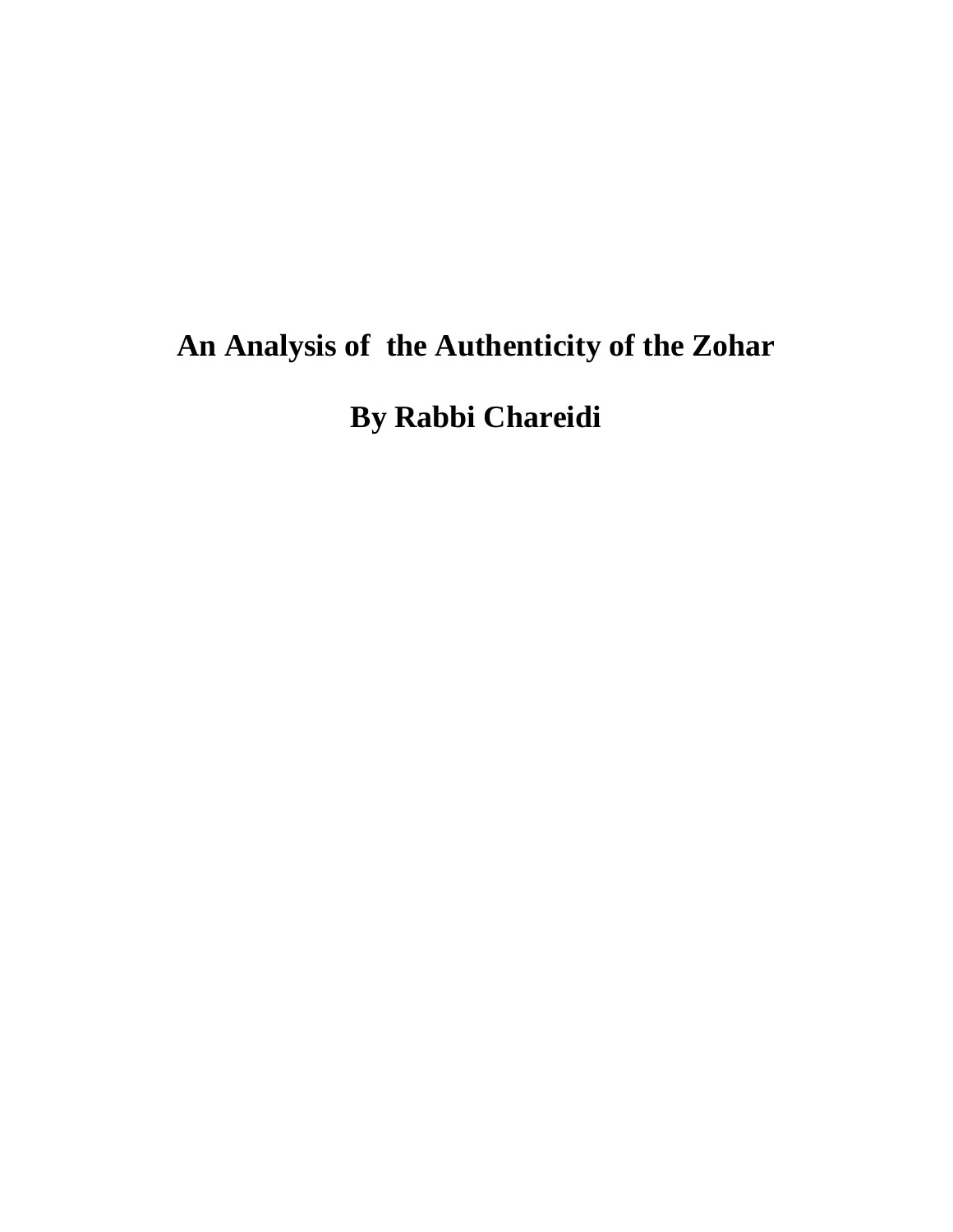# **Table of Contents**

| 1                       |       |  |
|-------------------------|-------|--|
|                         | 1.1   |  |
|                         | 1.2   |  |
| $\overline{2}$          |       |  |
|                         | 2.1   |  |
|                         | 2.2   |  |
|                         | 2.3   |  |
|                         | 2.3.1 |  |
|                         | 2.3.2 |  |
|                         | 2.3.3 |  |
|                         | 2.3.4 |  |
|                         | 2.4   |  |
|                         | 2.5   |  |
|                         | 2.6   |  |
|                         | 2.7   |  |
|                         | 2.8   |  |
|                         | 2.9   |  |
|                         | 2.10  |  |
| 3                       |       |  |
|                         | 3.1   |  |
|                         | 3.2   |  |
|                         | 3.3   |  |
|                         | 3.4   |  |
|                         | 3.5   |  |
|                         | 3.6   |  |
|                         | 3.7   |  |
| $\overline{\mathbf{4}}$ |       |  |
|                         | 4.1   |  |
|                         | 4.2   |  |
|                         | 4.3   |  |
|                         | 4.4   |  |
|                         | 4.5   |  |
|                         | 4.6   |  |
| 5                       |       |  |
|                         | 5.1   |  |
|                         | 5.1.1 |  |
|                         | 5.1.2 |  |
|                         | 5.1.3 |  |
|                         | 5.1.4 |  |
|                         | 5.1.5 |  |
|                         | 5.2   |  |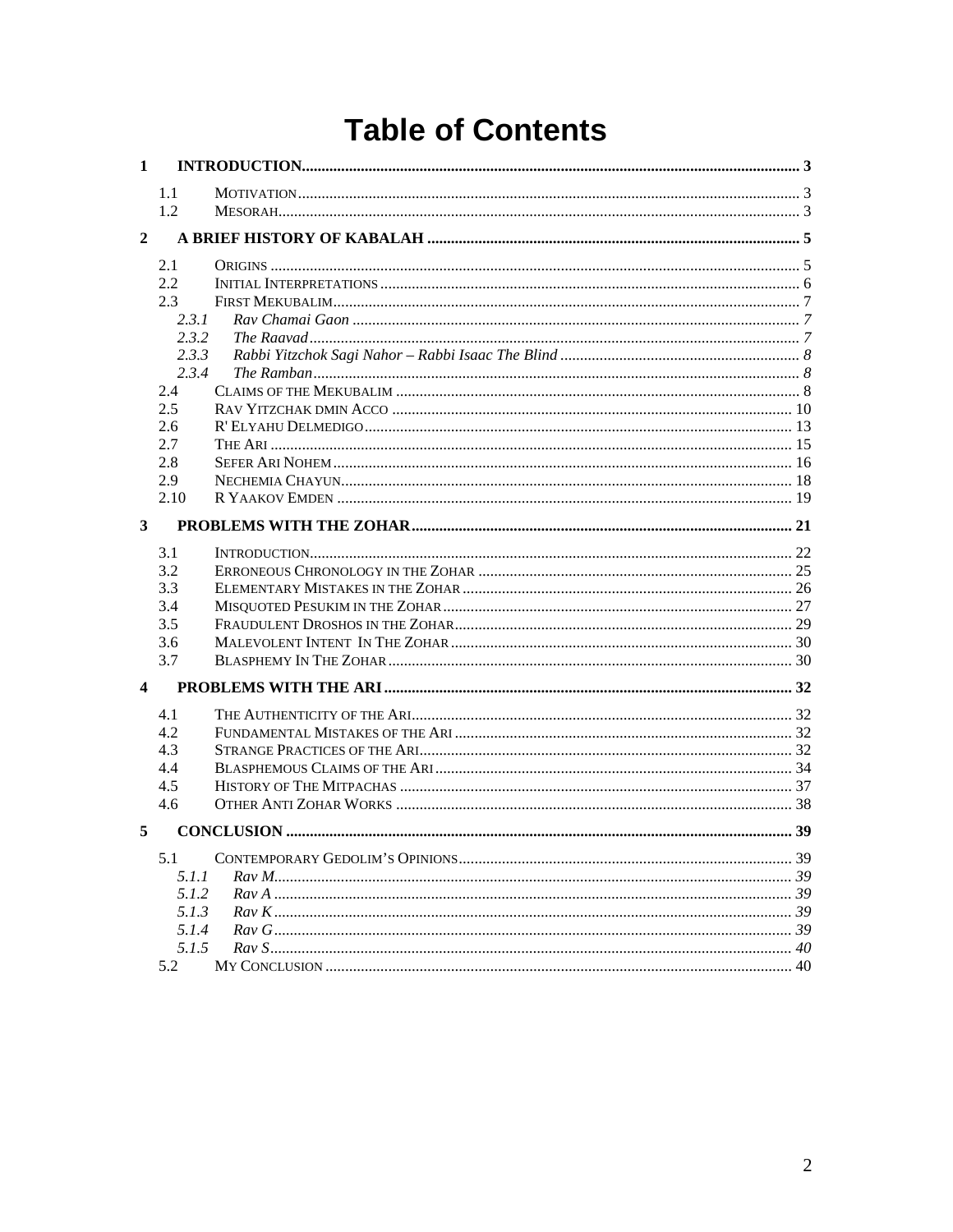## <span id="page-2-0"></span>**1 Introduction**

#### *1.1 Motivation*

The first thing we must appreciate, I think, when approaching sensitive subjects such as this, is our purpose. Why are we doing this? 'ה יראת חכמה ראשית - I think, should be interpreted not only as the first thing a child should be taught, but also that whenever one expounds on חכמה, the first directive should always be 'ה יראת - something that will expressed in the context of fear of Hashem, if not directly, then indirectly and eventually. It must be something that could only enhance our עבודה and our relationship with ה"הקב. I believe that the perspective I offer before you today could purify your Avodas Hashem and cleanse it of foreign influences. I bring before you a subject that examines one of the major influences on, and one the major constituents of contemporary Frum Jewish culture. It is something that lies at the very heart of much of contemporary Jewish thought, and today I would like to perform a little heart surgery or at the very least present you with an echocardiograph.

#### *1.2 Mesorah.*

Mesorah is the very lifeblood of Yiddishkeit. It is what supports that which is axiomatic in Yiddishkeit. It defends it in dimensions both where logic has no existence and where rationale rules. It is the basis for the continuation of our אמונה - regarding our relationship with הקבייה, our הקבייה, in that the Torah in our hands today is that which was  $e$  at הר סיני at משה רבינו by הר סיני.

What is Mesorah? Mesorah, as we know, means "Tradition", "passing down", A Chain Of Testimony. It gives the stamp of approval that novelty must earn before becoming part of Yidishkeit.

Yet The Zohar, by all claims - r' Yitzchok dmin acco, the Sefer Yuchsin, the Ari himself, and the Chida, in fact by all accounts until the Radal (r' Dovid luria)'s Revisionist Zohar Theory in the nineteenth century was said to have been discovered as a complete surprise in the thirteenth century, and thus has no Mesorah! No chain of testimony vouching for its authenticity!

It was supposed to be a unique book, of the most sublime secrets ever known to man. Some Sephardim, it would seem, consider it the holiest book in Jewish literature, even holier that the Chumash - the Moroccans make a special feast the day they acquire one and bring it into their home. The Ramchal believed that its very reading without understanding a single word, is an occupation of great spiritual value and could bring one to attain levels of spirituality and holiness and grant heavenly indulgences.

At every junction of life, at every Festival, and celebration, in mourning and at remembrances, Sephardim have the custom to read a relevant part of the Zohar to lend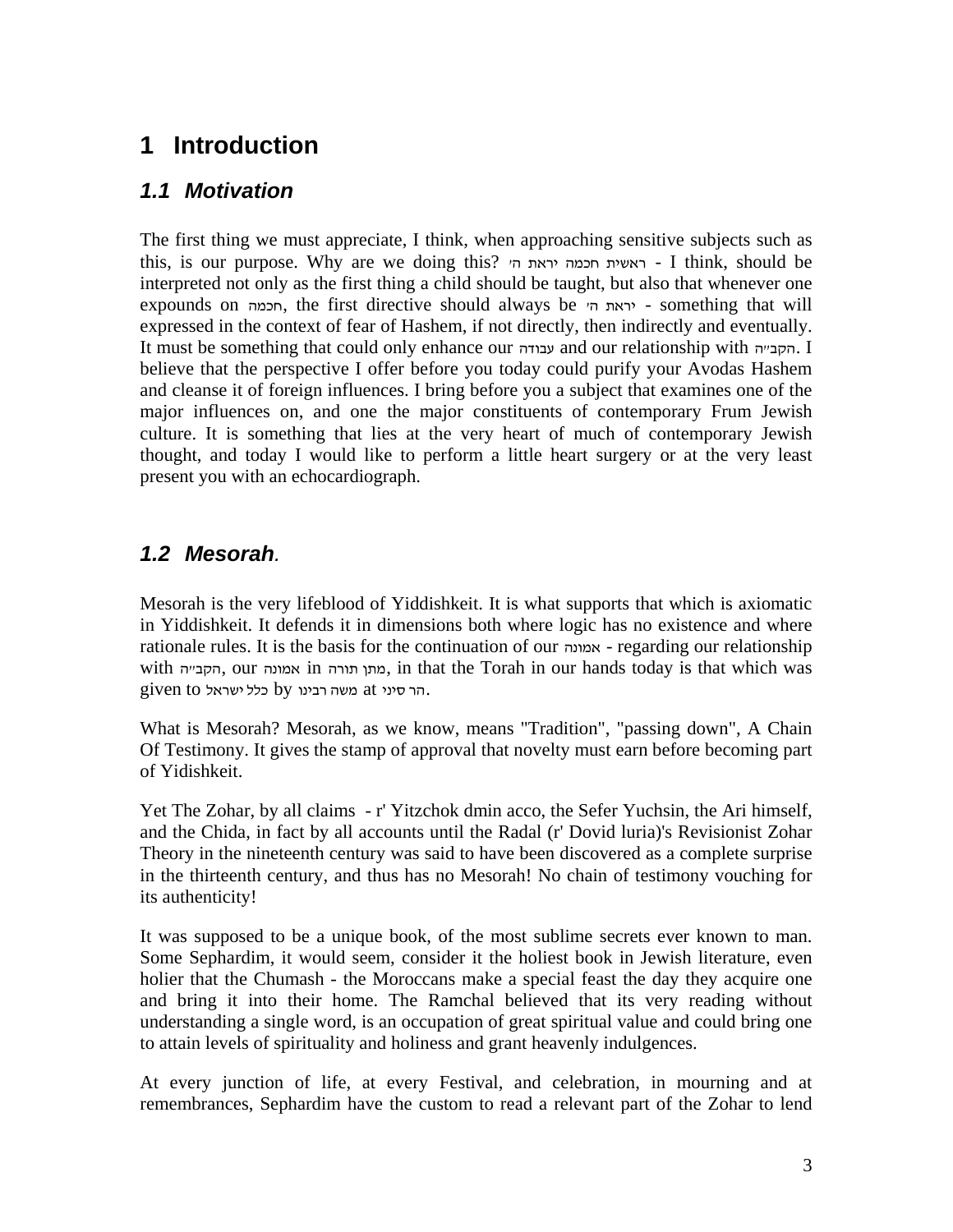the occasion seriousness. The whole ceremony of Brit Yitzchak is entirely based on the Zohar.

Mekubalim who toil in the Zohar day and night were long considered to be men of the most unimaginable holiness and ability - the most pious of the population. A belief that was to help catapult Shabtai Tzvi into the role of Messiah. It was also believed - as stated in Shut Tshuva Meahava 26 that a person taking a false oath on the Zohar would die within a short space of time.

Ashkenazim too, while most attributed great holiness to it, felt themselves too removed from the mysterious text and too lowly and unworthy to study it - certainly en masse (hence, in my opinion the many important points of note in its context, that would undoubtedly have shocked some of them, evaded them, and the book rested safe enshrouded in mystery among the normally more critical Ashkenazim, and blindly accepted by the Sephardim until by the time of the Ari it became too late to challenge).

And although many books by famous kabbalists were written on the Zohar, some of which claimed to explain it, nevertheless all of them were written using its own terms and concepts with little simplifications.

The book itself is quoted by well known Talmidey chachomim throughout the generations - Rabeinu Bechayey, the Tashbetz, the Radvaz and Maharshal, the GRA and Rabbi Zalman MiLiady, down to basically all famous Poskim and Darshonim of our day.

How did a book suddenly appear on the Jewish scene and become canonized, and integrated into the very fabric of Yiddishkeit?

What was the process?

The truth is, it would seem is that there was no official canonization.

The book appeared, sustained a few challenges here and there, and rose to unimaginable status, mainly by virtue of its charisma, and the desperate thirst of the Jewish people for a taste of the sublime, mysterious and messianic.

It appears to me that its acceptance came in a kind of snowball effect, whereby the less great accepted it and brought it to the greater who brought it to the greater and it became endorsed by the most prominent leaders of the generations. Having reached the top for so long, it would seem that it's authority stood no risk of ever being challenged.

Almost.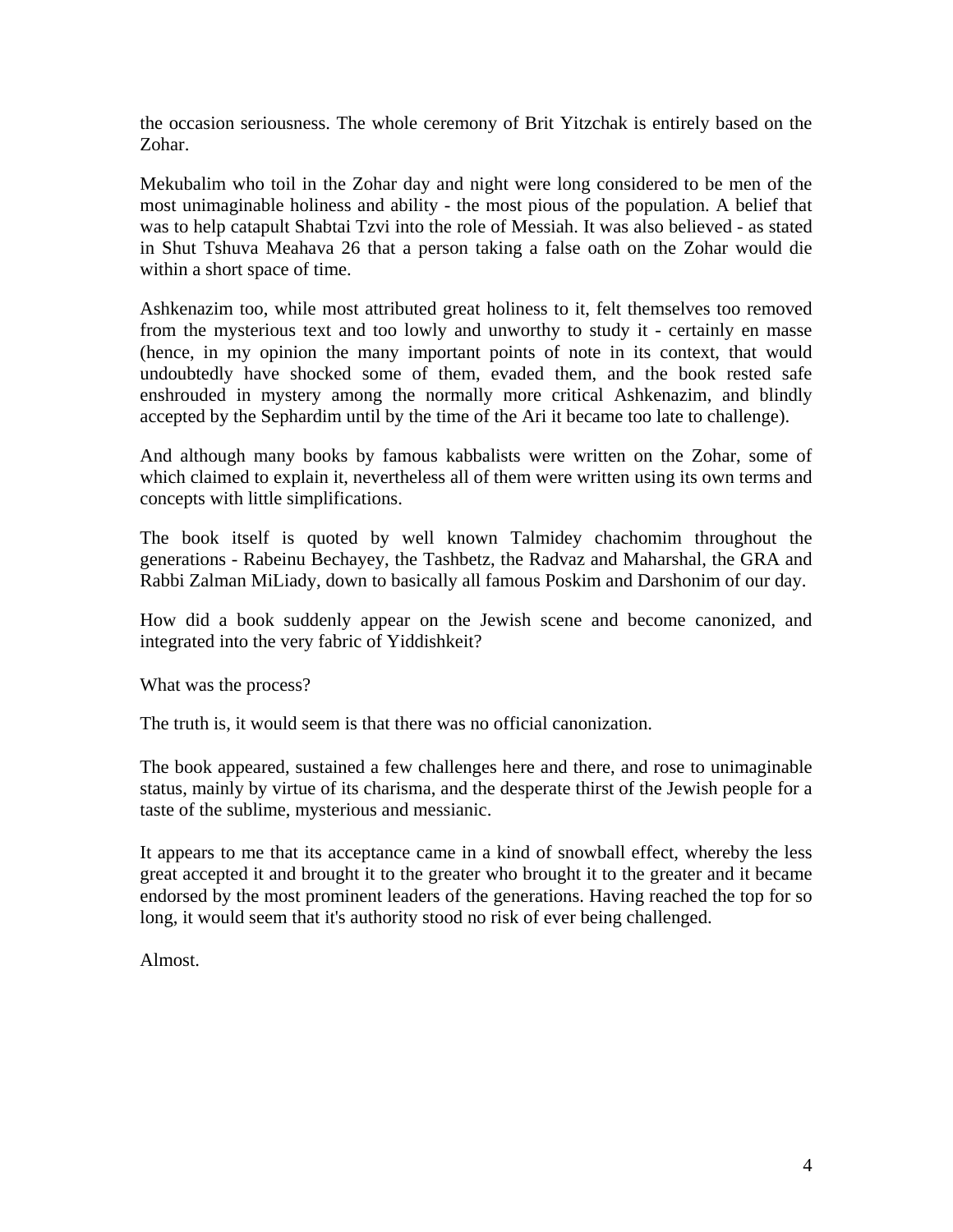# <span id="page-4-0"></span>**2 A Brief History of Kabalah**

## *2.1 Origins*

To understand the significance of the Zohar, we must first examine a brief history of Kabalah.

I would like to preface that The term Kabalah as a name to the entire body of esoteric Jewish thought has long been a misnomer. R' Meir abu Sahula was a contemporary of the Rashba is mentioned in Shut harashba 1:180 and he wrote a peirush on sefer Yetzira. The truth, according to his testimony, is that the terms Kabbalah and Mekubalim in reference to the esoterical studies only appeared in the twelfth century, and it was strictly an appellation for the Study of philosophies concerning the 10 Sefiros and some Taamei haMitzvos based on these studies. He writes:

"חייבים אנו לחקור כל הדברים כפי השגתנו ולדרוך בהם הדרך שדרכו הנקראים בדורנו בדורות שהיו לפנינו מהיום .מאתיים שנה - מקובלים, וקוראין לחכמת העשר ספירות וקצת טעמי המצוות קבלה"

Translation - It is our duty to investigate all things to the best of our abilities, and follow the paths trodden by those who are called, in our generation and for the past 200 years "mekubalim"- and who refer to the study of the 10 Sefiros and some rationales for the Commandments - "kabala".

I have found, though, no references to these terms in any earlier sources than the 13th century, and I tentatively suggest that 200 years is an exaggeration and that the term had its origins in the Hakdoma of the Ramban's Peirush haTorah - see there.

Much later, the use of the name was extended to refer also to Maaseh Merkovo, Maaseh Berayshis, Sidrei Malochim and Sidrei Rekiim and Heicholos, Yetzira beTzirufey Shaymos, Inyonay Gilgulim, Chochmas hapartzuf and basically all Razei Torah, and a lot of Razay not so-Torah. This is a completely false use of the term, a hijack, and may have been done purposefully to give the the original Kabalah greater legitimacy. So let us remember henceforth that Kabalah was a new term for the philosophical study of the mechanism of the 10 Sefiros.

The earliest source we have that mentions the 10 Sefiros is Sefer Yetzira.

Now, although it says in the sefer itself that it was written by Avrohom Avinu, and so believed many Rishonim including Rav Hai Gaon, Rav Yehuda halevi in the Kuzari and the Ramban, nevertheless there is a parallel Mesorah that it was Rabbi Akiva who wrote it, as mentioned by the mekubalim R' Moshe Cordobero and R' Yehuda Chayat. The latter view, I feel, would seem to make more sense in the light that sefer yetzira brings pesukim from Tnach, mentions the months of the year by the babylonian names, and calls hashem by the name "tzvokos" which according to the gemara was first given by Chana, mother of Shmuel Hanovi. The book also deals at length with the four Pythagorean elements earth air fire and water (end of First Temple Era), in the Euphratian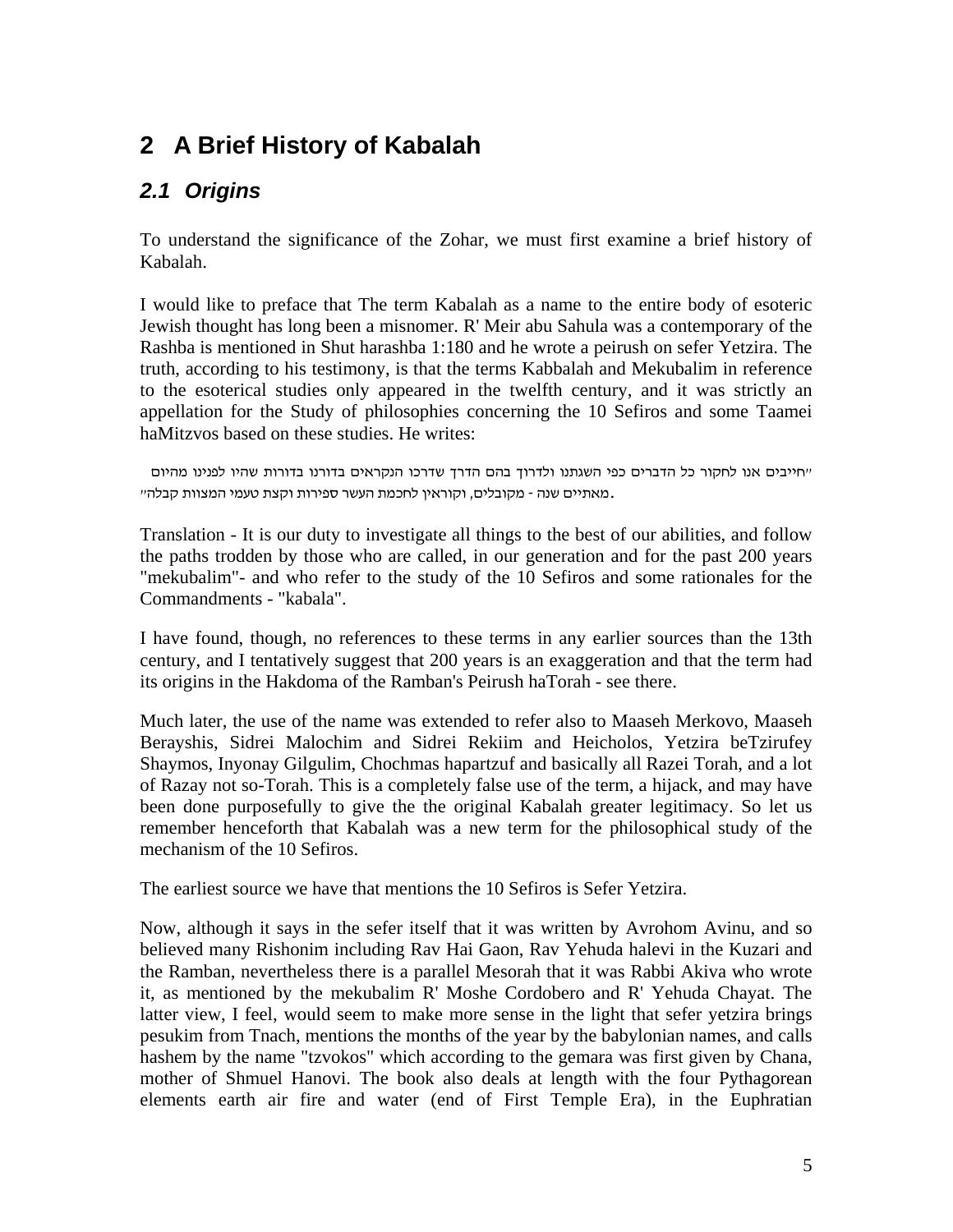<span id="page-5-0"></span>contellational GRAups, otherwise known as the signs of the Zodiac, and in the direct influence of the organs on the thought process - with axioms and dogmas which we know today to be completely false.

Yet Sefer Yetzira is mentioned in the Shas as a means of creating life: many of us will be

familiar with the the Maamaray gemoro (: סנהדרין ס׳יה):<br>רבא ברא גברא, שדריה לקמיה דרבי זירא. הוה קא משתעי בהדיה, ולא הוה קא מהדר ליה. אמר ליה : מן חבריא את, הדר<br>לעפריך. רב חנינא ורב אושעיא הוו יתבי כל מעלי שבתא ועסקי בספר

Rashi explains:

ממילא אברו להו עגלא תילתא על ידי שהיו מצרפים אותיות השם שבהם נברא העולם, ואין כאן משום מכשפות דמעשה<br>הקדוש ברוך הוא הן, על ידי שם קדושה שלו הוא

I think it would be fair to suggest that the core alone of Sefer Yetzira is true, and that the letter combinations can truly create, and that was given by Hashem to Avrohom Ovinu, but that R' Akiva was theorizing on the creation processes, based on the philosophical theses of his day. The Amoraim who created men and animals, needed only know the letter combinations.

Now the book itself was interpreted in many different way throughout the ages.

#### *2.2 Initial Interpretations*

Until the mekubalim's publications, it was always interpreted very simply - as speaking of the 32 nesivos of Chochma, which means the elemental constituents (literally - paths) of thought process, both divine, and human - they are the 10 numerals - the Sefiros (this explanation, is icidentally also stated by the GRA at the back of his sefer on chidushey shabbos), and the 22 Oisios - letters of the hebrew alphabet. Combinations of which Hashem used to create the world starting with the four elements Earth Air Fire Water, the constellations of Stars - the goat, the bull, the twins and so on and the different parts of the human body - each of which the book claims affects and influences man's psyche in different ways.

This is the way it was explained by R' Shabsay Donolo, R' Yehuda of Barcelona, and R' Yehuda Halevi.

For those of you who don't know who they were:

- ;ר' שבתי דנול"ו הרופא זכר צדיק לברכה Donolo' R calls נו. Eiruvin in Rashi•
- R' Yehuda of Barcelona was the author of Sefer Haitim, a compilation of Geonic Responsa as well as some novellae, quoted by most later Rishonim
- R' Yehuda Halevi wrote the Kuzari, as well as many piyutim the most famous probably being Anim Zemiros.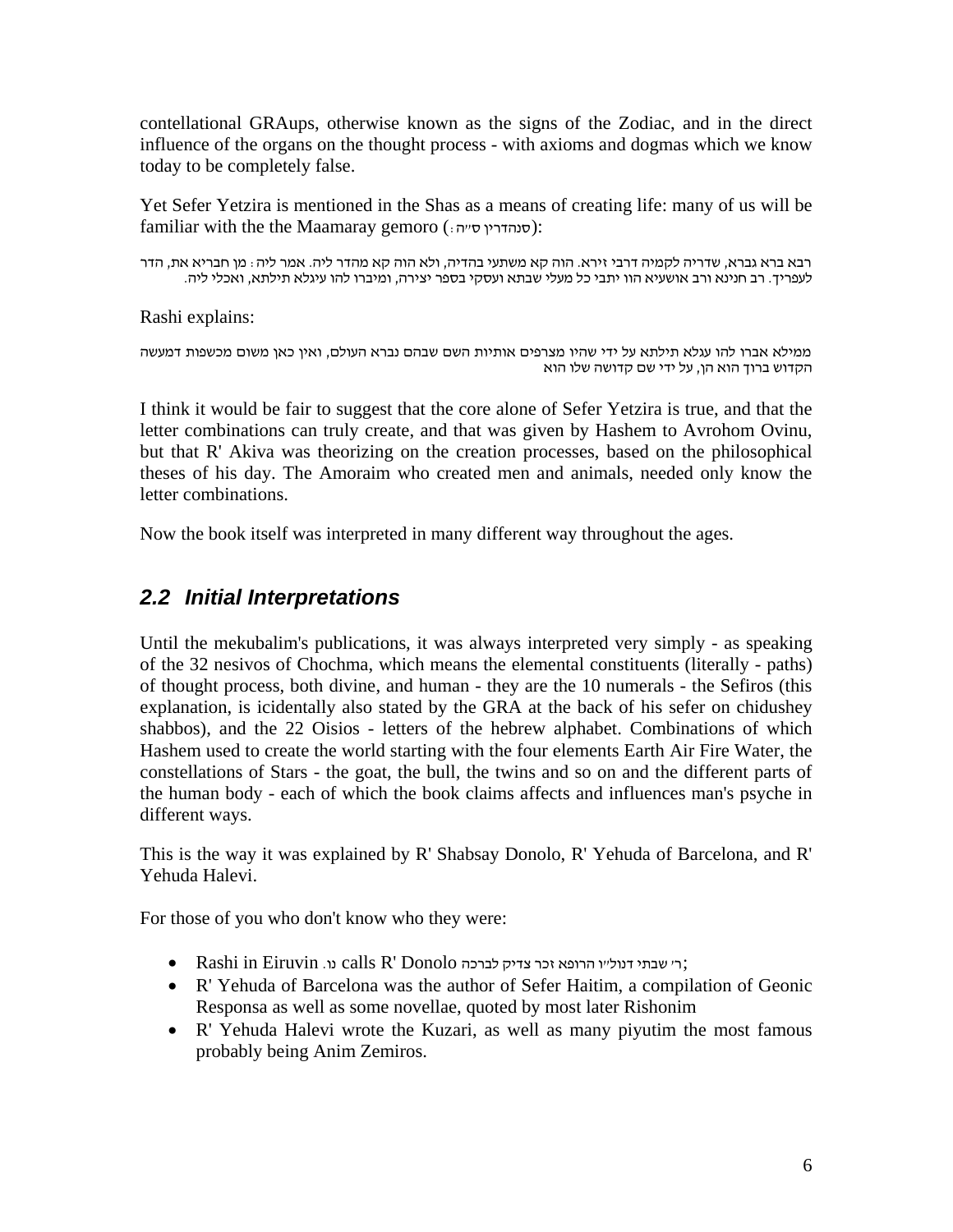<span id="page-6-0"></span>They all died before the 12th century. So, this was the first generation of interpretations of Sefer Yetzira.

#### *2.3 First Mekubalim*

Next came the Mekubalim.

Who was the first Mekubal that we know about?

Some, like the Ramak, and Rav Mair Gabai of the Avodas hakodesh and Rav Menachem Azaria of Fano claim that Rav Hai Gaon was a kabbalist, based on some fictitious teshuvas "quoted" in certain kabala books, and several Kabalah books are also ascribed to him. This seems to be false, since, if you look at those teshuvos, their style is completely different to the Geonic style altogether, and secondly, if you look at Teshuvos Hageonim Imanuel siman קטיי, there is a very long Teshuva where he writes that anyone who believes that someone today can have kefitzas haderech or make himself disappear by incantations is naive and gullible. He also says that despite that he knows what the Shem Ben Mem-Beis Oisios is, he does not know how to pronounce it, since he did not get a masores in it or for that matter in any inyonim concerning the shaymos and only heard whatever he heard - snippets of the subject - incidentally, and I quote:

הנה פרשנו למעלה שאין אנחנו יודעים היאך קריאתו והגיונו באמונה, ולא מסרו לידינו רב מפי רב שמסרו לו רב אחר מסירה [משולשת, אלא ארעי שמענוהו מפי חלוקים בקריאתו ולא במסירה, והוא צריך מסירה] בכונה שיושב זה ומוסר לזה בטהרה ובקדושה מסירת קבע וכונה, וכל מי שאינו מסור לידו כסדר הזה חשוב כאילו [אינו] יודעו תשובות הגאונים<br>החדשות - עמנואל (אופק) סימן קטו

And as you may recall, knowing the secrets names of HaShem, doesn't make you a kaballist, but non-involvement in the study of the secret names of Hashem absolutely excludes one from being a kaballist.

#### **2.3.1 Rav Chamai Gaon**

The abovementioned mekubalim - Ramak, and Rav Mair Gabai of the Avodas hakodesh and the Rav Menachem Azaria of Fano - also claim that there was a Gaon called Rav Chamai Gaon who wrote sefer HaIyun. This is very strange, since this Rav Chamai Gaon doesn't appear in the Iggeres Rav Sherira Gaon which enumerates all the Gaonic dynasties and anyway, the Sefer HaIyun claims to quote from Rav Hai Gaon - the last of the Geonim - and refers to him as "zal" - zichrono livrocho.

Furthermore, the Radziner Rebbe states quite frankly that the Sefer HaIyun was written by R' Yosef Gikatilla, and the style is clearly identifiable in the Sefer.

#### **2.3.2 The Raavad**

Some claim that the Raavad was a mekubal, based on the fact that there is a peirush on Sefer yetzira called peirush haRaavad - yet the Ramak says it was written by r' Yosef haaroch, a mekubal who lived in the generation after the Rashbo, and R' Chaim vital also agrees that it wasn't authored by the Raavad. Others have claimed that the Raavad was a mekubal based on the ominous statements he sometime makes in his seforim such as " כך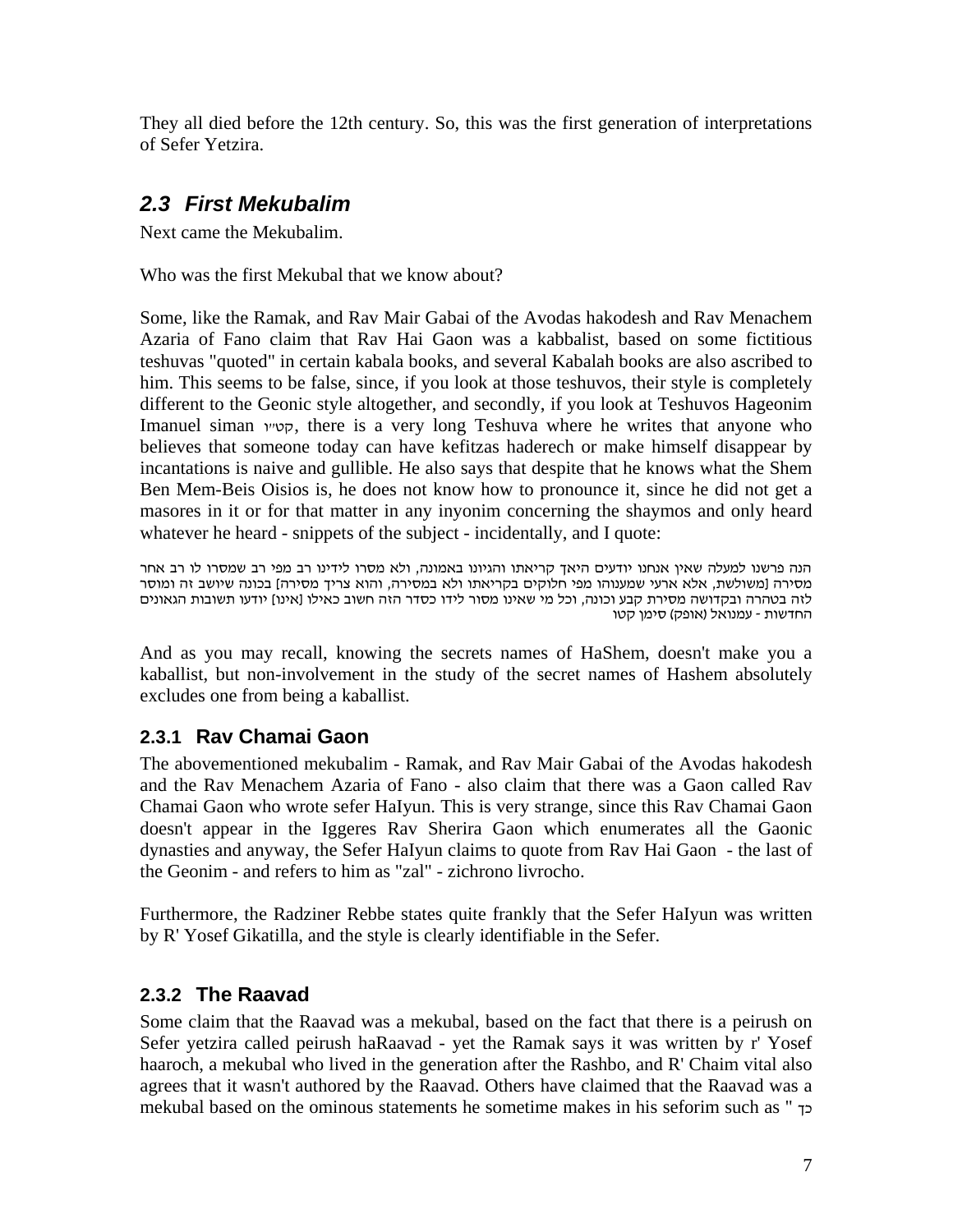<span id="page-7-0"></span>", though I have never come across any evidence to the effect that he had anything to do with Kabbola.

#### **2.3.3 Rabbi Yitzchok Sagi Nahor – Rabbi Isaac The Blind**

Maybe the earliest mekubal who became publicly known is Rabbi Yitzchok sagi nahor the blind - son of the Raavad, to whom is ascribed a peirush on Sefer Yetzira though after speaking to Rav XX, I was under the impression that he is skeptical about whether the Peirush on Sefer Yetzira is really his.

#### **2.3.4 The Ramban**

After him came the Ramban, about whom there is absolutely no question that he was a Mekubal, and then, Rabbi Ezra, also known as Rabbi Ezriel, then the Rashbo. Incidentally, the claim that Rabbi Ezra was the Ramban's rebbe in Kabbola is chronologically almost impossible.

## *2.4 Claims of the Mekubalim*

The Mekubalim claimed a secret tradition, that the Sefiros referred to by the Sefer Yetzira were not merely the numbers. The were created entities - somewhat alive, not just ideas. Yet, the mekubalim themselves were divided as to what exactly they were.

Some (such as the Ramban) said they were a kind of separate sub-creators, slaves of God in the Creation process, yet "imparted of his essence", and some (such as the Remak, I believe) say they were a clothing created to shroud (so to speak) God's creating emanations. As these Mekubalim are prone to state - God is the Soul of the Sefiros. These statements are obviously allegorical, to a degree, though what they mean in real terms, I don't know, and I don't believe there is anybody alive today who does.

Their philosophy claimed to answer the question that since God is perfect he cannot bear change. Yet to have created, he must have had an expression of will - this is change. They therefore say that beings of thought and will emanated from him, the Sefiros - chochma bina daas etc. power of examination, power of calculation, power of decision etc. Though it stills leaves the question of what phenomenon **caused** them to emanate - - - if not the will of God himself! This, to the best of my knowledge, they do not answer.

Their philosophies were to stand in contrast to the Rambam who in the Moreh Nevuchim stated that God's Will and his, so to speak, "thought" are integral to his essence. We cannot understand his essence, and we shouldn't try - in the Rambam's own sharp words: הייתיו ידעתיו אילו. - If I truly knew Him I would be Him.

The Mekubalim were the ones who introduced the rest of the world to the concept of Atzilus, a term which while in the Tanach means "reserve" as in the setting aside from a stock, the Mekubalim use to refer to the concept of causing to emanate from one's self, the impartation from one's self - I suspect that the term was derived from a loose description of the result of the process mentioned in the posuk in behaalosekha - " מן ויאצל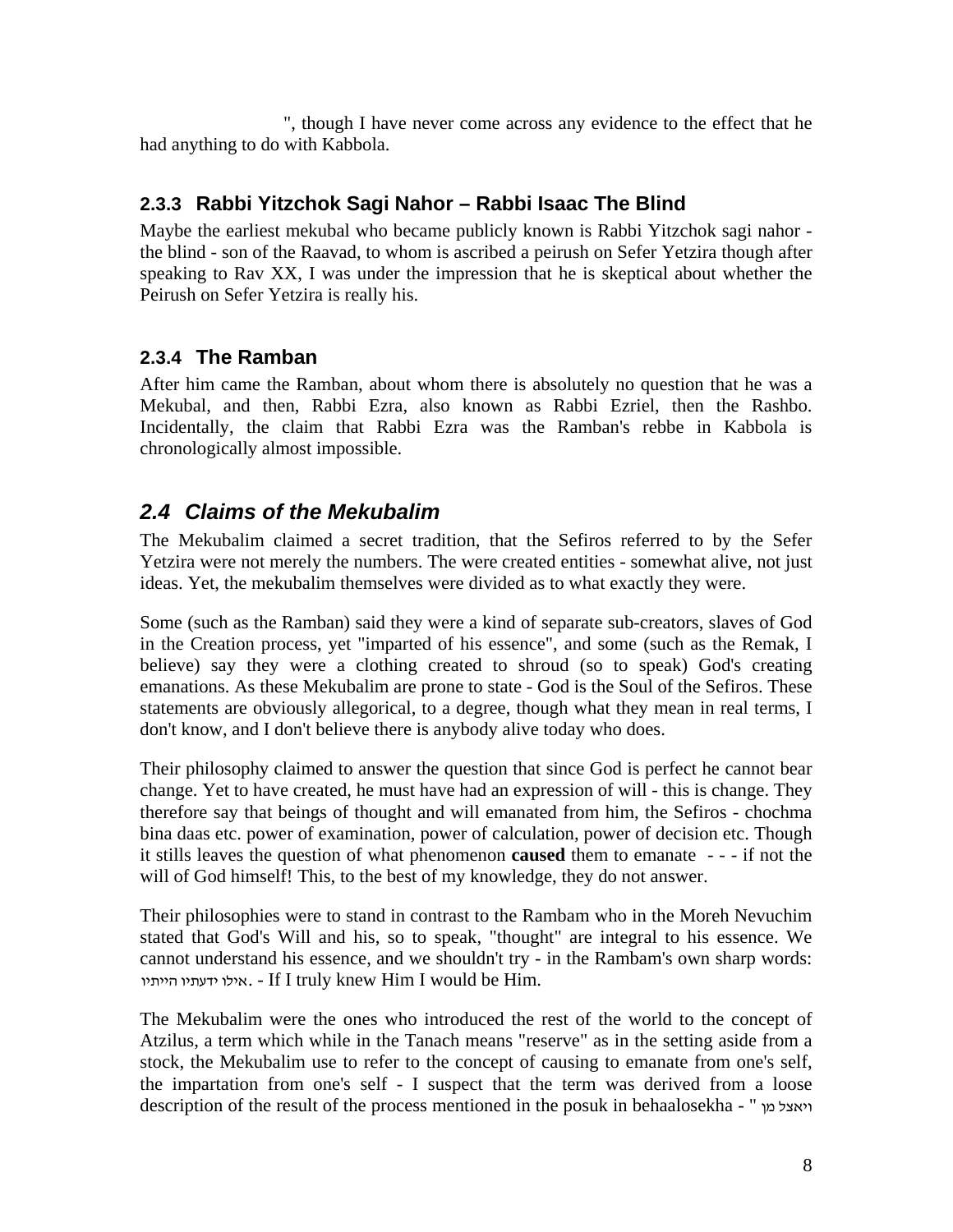" and Hashem set aside of the Spirit that was on Moshe and placed it on the seventy elders.

They say that material was created in a process of densification of the Divine into the formless High Spiritual (serafim), into the formed low-Spiritual (malochim), into the material universe, and hence the four "worlds" that house these elements - בריאה אצילות .יצירה עשייה

They also defined a course of duty for the members of the world - to reverse the creation process by holy thought and action and restore everything to a pristine divine state. The mitzvos and cavvonos simply activate heavenly mechanisms, they both lend the heavens power and milk them - שפע מוריד ,ניצוצות מעלה - they are not really just for fulfilling an order or earning by heavenly grace - they are part of an automatic process.

This very often stood in the way of the indication of the Torah, Nach, and Talmud, that Mitzvos are not a required essence by God, and they do not effect an automatic mechanism that activates functions in the reparation or destruction of the Universe - they are but a code to test our allegiance, and they create angels, whose duty is to testify on the day of grand judgment, when our souls ascends heaven. And while mitzvos are entirely conforming with a definition of Good concurrent with man's view of the world, they, together with the Universe they match, this unit, the Torah and Universe concord, has never been indicated to us by any divine message to seem anything other than arbitrary this, unrelated to the fact that we believe that all God's action are exact and true and calculated - in relation to this world. But as regards to their standing and the cause for these particular Mitzvos, together with the world they exist in, we have not been revealed the reasons. Chazal tell us:

רב אמר לא נתנו המצות אלא לצרף בהן את הבריות, וכי מה איכפת ליה להקב"ה למי ששוחט מן הצואר, או מי ששוחט " ."מן העורף, הוי:- לא נתנו המצות אלא לצרף בהם את הבריות

Said Rav: The commandments were only given to purify the (free-willed) creations, for does God truly care more for slaughter that is done starting from the front of the neck over slaughter that is done starting from the back of the neck?

And as we know from Bereishis Rabba 3:7, God created several worlds before this one. Maybe they used different mitzva mechanisms.

The Mekubalim created a cold, calculated and mechanical divine service, whereby their cavvonos were nothing more than reflections on the supposedly intricate divine mechanical processes that the incantations and thoughts were believed to automatically trigger.

The books of the later Mekubalim are generally written in reams of axioms that can't be proven either way, and in a clearly authoritative tone, in distinction to the writings of the Ramban, who clearly delimits a small axiomatic core within a large philosophical framework often written in a propositional style.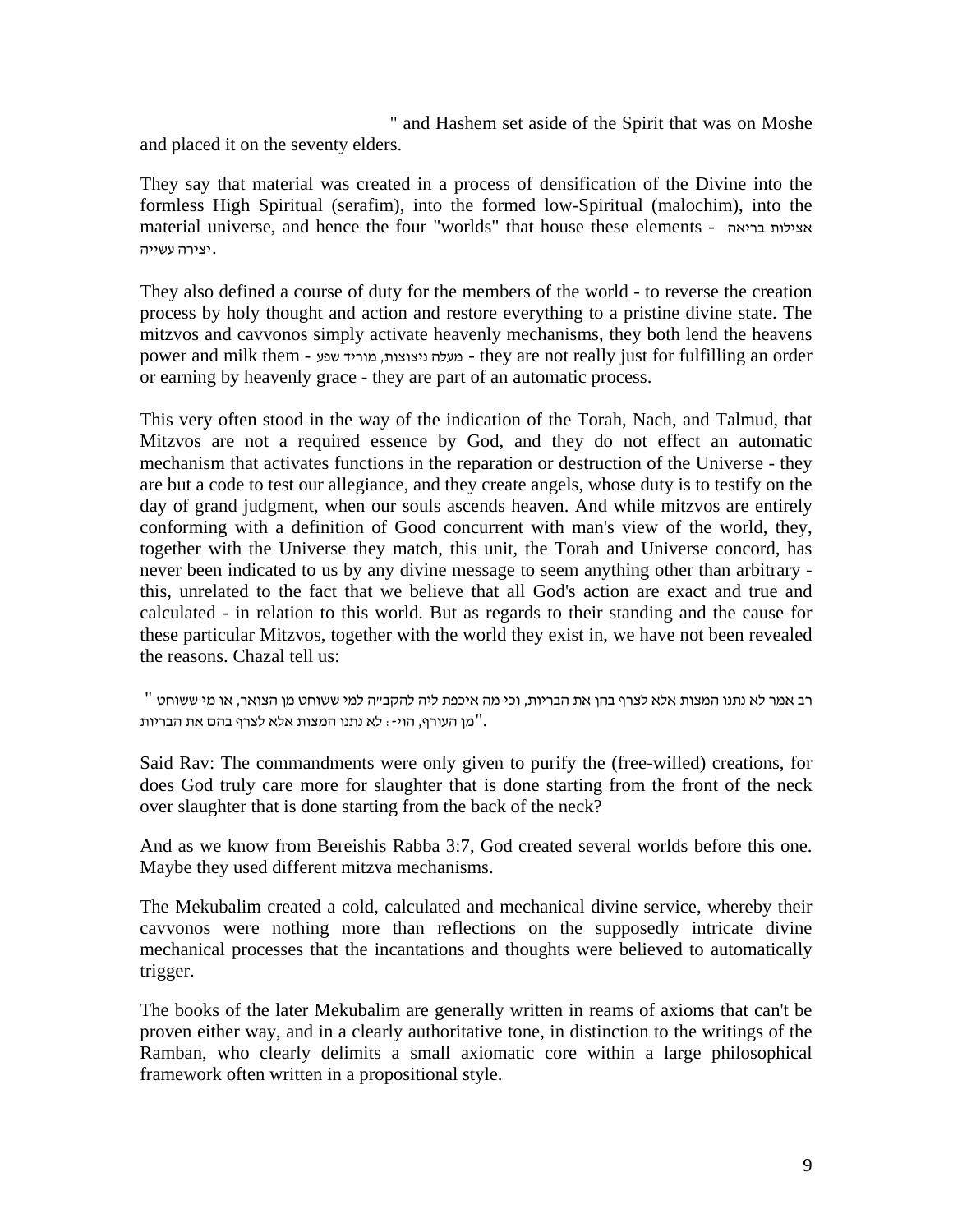<span id="page-9-0"></span>The Mekubalim's books also spend an enormous portion of their volume in activities of dissecting words - particularly divine names - into single and multiple letter components and correlating them with kabalistic terms and processes.

During the lifetime of the Rashbo (though it would seem un-noted by him), appeared the Zohar - the kabalistic theorems are exploded to massive proportions, and gradually, a huge base of kabalistic ideas become canonized.

## *2.5 Rav Yitzchak dmin Acco*

The first account we have of the origin of the Zohar and a critical look on its authority, is that of R' Yitzchak dmin Acco, a Mekubal who was a Talmid of a Mekubal by the name of R' Meir, himself a Talmid of a famous Mekubal called R' Yosef Gikatilla (two Halochos in Shilchan Oruch are from him - having to hear Four kadishim with Tefillin, and not saying Kidush levono before seven days) who himself was a Talmid of R' Avrohom Abulafia a.k.a. the Prophet of Avila; the man who asked the pope to convert to Judaism and was promptly imprisoned for a month.

The Rashba ostracized him for his self aggrandizement and his missionary messianism and referred to him with the suffix "Shem Reshoim Yirkav", and R' Yehuda chayat, a Mekubal, refugee of the Spanish expulsion, called him a madman and a moron. but Abulafia was somewhat vindicated by the Chida in Shem Hagedolim, and is quoted by the Radvaz (ה:לייד) and R' Chaim Vital (שער הקדושה).

The Chida in several places in shem hagedolim states that RY dmin Acco was a Talmid of the Ramban, though himself raises problems with this in the entry in "chelek seforim" entitled "meiras einayim" and from the above account, it would also seem unlikely.

R' Yitzchok dmin Acco's account is brought down in the book "Sefer Hayuchsin" by R' Avrohom Zacuto, who lived during the Spanish Expulsion. It was edited in some editions, and the pro-Zoharists (such as Ascent's Rav Moshe Miller) prefer to quote from the distorted text. But the original reads as follows:

ולמען תספרו לדור אחרון אודיעכם מה שמצאתי כתוב. שר' יצחק דמן עכו (תלמיד הרשב"א ומקובל היה) הלך לחקור על ספר הזוהר שכנראה שהיו דבריו מופלאים ישאבו ממקור עליון. ואשר הוא לשון ירושלמי- נראה שדבריו דברי קבלה ואמת. ואשר הם לשון הקודש- הם דברי זיוף. אמר- ושאלתי את התלמידים אשר נמצאו בידיהם ספר הזהר מאין בו להם. ולא מצאתי דבריהם מכוונים. יש מי שאמר שהרמב"ן מצא אותו בארץ ישראל ושלחו לקטלוניא והביאו הרוח לארגון ונפל ביד הר' משה דיליאון. ויש אומרים שמעולם לא היה חיבור של רשב"י, רק שר' משה ידע שם הכותב (=שם משמות המפורשים של הקב״ה שבהם אפשר לקבל כח גדול בכתיבה) ובכוחו יכתוב דברים מופלאים. ולמען יקח בהם מחיר רב,<br>היה תולה עצמו באילו גדול שהוא רשב״י ור״א בנו וחביריו. ואבוא אל עיר ואליאדוליד, ואמצא שם ר׳ משה די ליאון. וישבע לי שספר רשב "י הנו בביתו (=כלומר נשבע - **לא שיש עמו ספר שחברו רשב"י, אלא הנקרא ספר רשב"י** - הנו בביתו שכך קראו ר״מ דיליאון בעצמו! ובכך נמלט משבועת שקר, דלא כמו שכתב בעל ההגהות על ספר מגן וצנה שלא ראה נוסח זה) באוילא (=עיר בספרד), שיראהו לי בלכתי שמה. ובשוב לביתו מת (ר' משה) באדיבאל. ואבוא אל עיר אוילא ואמצא שם חכם זקן, ושמו ר' דוד רפאן, קרובו (של ר' משה די ל') ואמצא חן בעיניו. ואשביעהו לאמר אם היה יודע אמיתות ספר הזוהר אם היה אמת או לא. ויאמר החכם, כי נתברר לו בודאי שר׳ משה בשם הכותב היה בודאם. וסיבת האמיתות היא כי<br>ר׳ משה הנז׳ היה כותב סודות ונפלאות לעשירים אשר במלכות ההוא. ולוקח בהם מתנות רבות זהב וכסף. ואותו היום, כל מה שהיה מרויח היה מפזר. עד שביום מותו לא נשאר לו אפילו פרוטה. ואשתו ובניו ברעב ובצמא ובערום ובחוסר כל. וכשמעי מתתו, קמתי אל הר' יוסף די אוילא שהיה עשיר גדול, ובחייו לקח ממנו ממון גדול. ואומר לו - עתה היא עתך עת דודים, תזכה לספר הגדול ותקח את הספר מיד אשתו במנה יפה שתשלח ביד אשתך, שהיא (אשתו של ר"מ ד"ל) כעת ערומה. וכן עשה. וישלח מתנות ביד אשתו אל אשת ר"מ הנז'. ותשבע לה אשת ר' משה הנז' שמעולם לא היה לו ספר לאישי, רק מלבו ודעתו היה כותב. ואומר לאישי- למה אתה תולה עיונך בחכם אחר (=רשב"י)? הלא טוב היה לך לאמר כי משכלך אתה כותב ויודוך כי תיטיב לך. ואישי ענני- שאם הייתי אומר שמדעתי הם, לא יחשיבו אותם ולא יתנו לי מתנות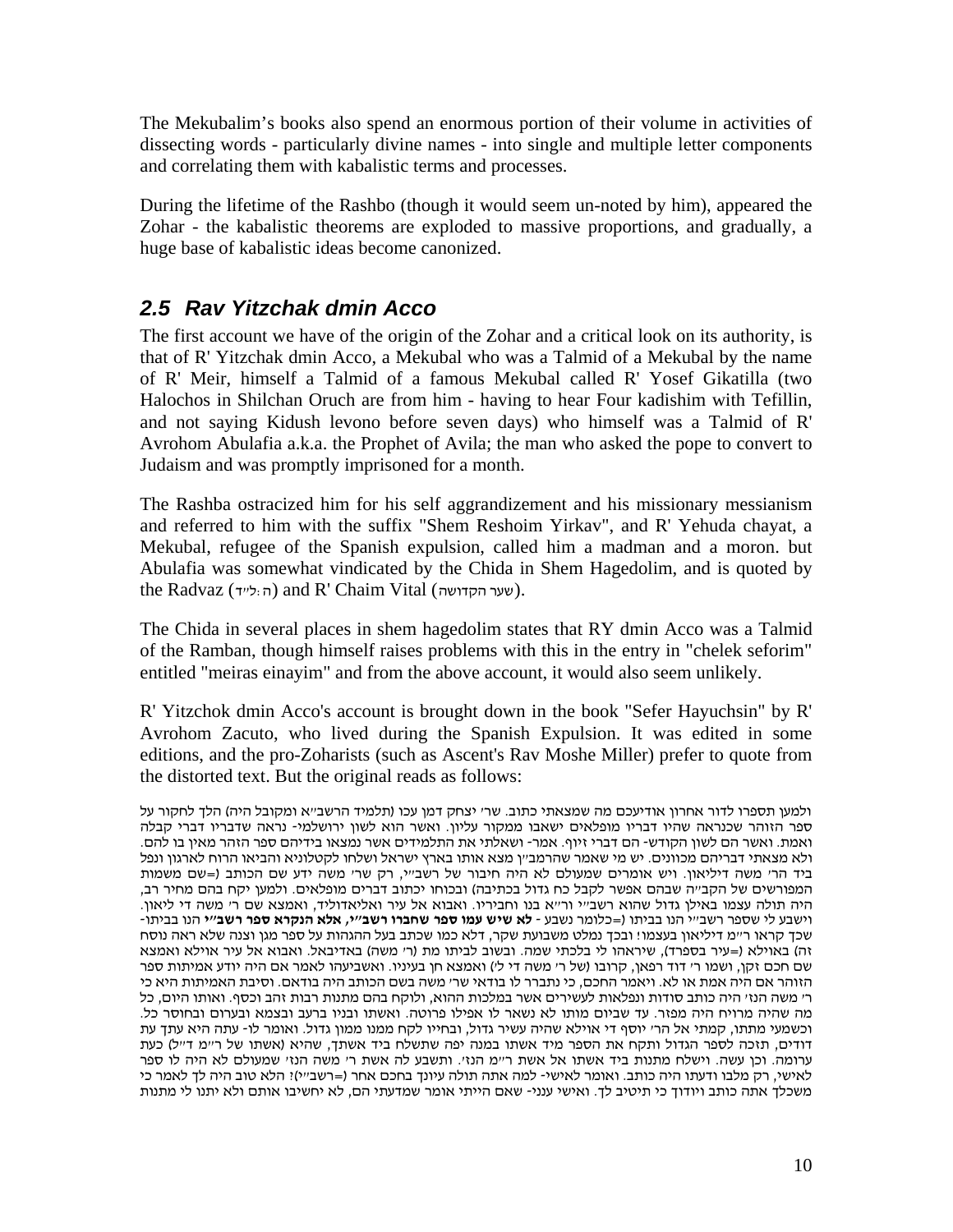אמר יצחק- ואסע מאוילא ואבוא עד טאלאבירה. ומצאתי שם חכם מופלא, ושמו ר' יוסף הלוי בן ר' טודרוס המקובל. ואחקרה ממנו לדעת מה שידו מגעת בידיעת ספר הזוהר. ויאמר אלי- דע באמת כי היה ביד ר' משה הנז' ספר הזוהר אמיתי, וסבות אמיתות דברי הוא כי היה נותן לי קונטרסים, ואני לבחון הספק הזה לקחתי קונטריס אחד מן הקונטרסים ואמרתי לו שנאבד ממני, שיתן לי ממלא מקומו. ויאמר לי- הראה לי אחרית הקונרטס הקודם לו וראשית הקונטרס המתאחר. ויכתוב לי קונטרס, וארא ואין ביניהם שינוי כלל. אפילו תיבה אחת. רק שפה אחת ודברים אחדים. היש נסיון גדול מזה? אח"כ באתי לטוליטולה ואמרו לי שבחינת החכם ר' יוסף הלוי אינה בחינה, שאולי קודם נתון הקונטרסים לאדם, היה מעתיק אחד לעצמו, ואח"כ מתוך אותם קונטרסים אשר בביתו היה כותב לאחרים. (=כלומר אפשר שעותקים היו עוד בביתו אחר מותו, רק ניכרים כולם שחדשים זה מכבר נכתבו) ע"כ.

Now leaving aside if we do believe his widow and daughter or we don't believe, or we partly believe, or its fair to say he wrote it for money or not, - one thing is absolutely sure:

Moshe DeLeon presented the Zohar to the world. Not one single contemporary of Moshe DeLeon ever claimed to have seen the Zohar before him! Not one elder, not one Kabalist, not one Rabbi! No goy! No King of the East - as the Chida would have us think discovered it - Nothing. The Zohar should have raised a commotion among the people who had "as if" kept it secret all those years or among the people who discovered it. There should have been some kind of statement on the part of the esoterists who centuries later were made to appear as if they had held some kind of tradition regarding the Zohar's existence - After all even according to the most conservative pro-Zohar view, the Zohar had been stashed away at the time of the Gaonim, and surely if holy kabalists were worthy of knowing the most sublime secrets of the creation of the universe, they could just as well be trusted to be told of the existence of this book.

#### But no!

Only surprise and excitement could be heard from all and sundry at the new discovery that one man brought forward out of nowhere. And that, in my opinion, is the most incriminating evidence in the entire account - and stands true even according to the tampered version.

A point to inquire might be, that it would seem very unusual that an author of an anonymous or pseudo-epigraphical work would not even hint at himself being the author.

I have also seen an article written by a certain Ephraim Rubin who brings a section of the Zohar that would seem to have been written to this end:

יאמר רבי שמעון חבריא בודאי קודשא בריך הוא אסתכם עמנא עלאין ותתאין למהוי בהאי חבורא. זכאה דרא דהאי<br>אתגלייא ביה. דעתיד כולי האי לאתחדשא על ידא דמשה בסוף יומיא בדרא בתראה״

Rabbi Simeon ben Yohai said, "It is true that the Holy One, blessed be He, has agreed that the upper and the lower worlds should be with us in this book. Happy is the generation in which this is revealed; and all this will be renewed by the hand of Moses (=De Leon!), at the end of days, in the final generation."

As regards him calling it the end of days - I believe he may have been basing himself on the calculation of the Ramban in Sefer Havikuach that Moshiach would come in the year 1353, though DeLeon himself died fifty years before that.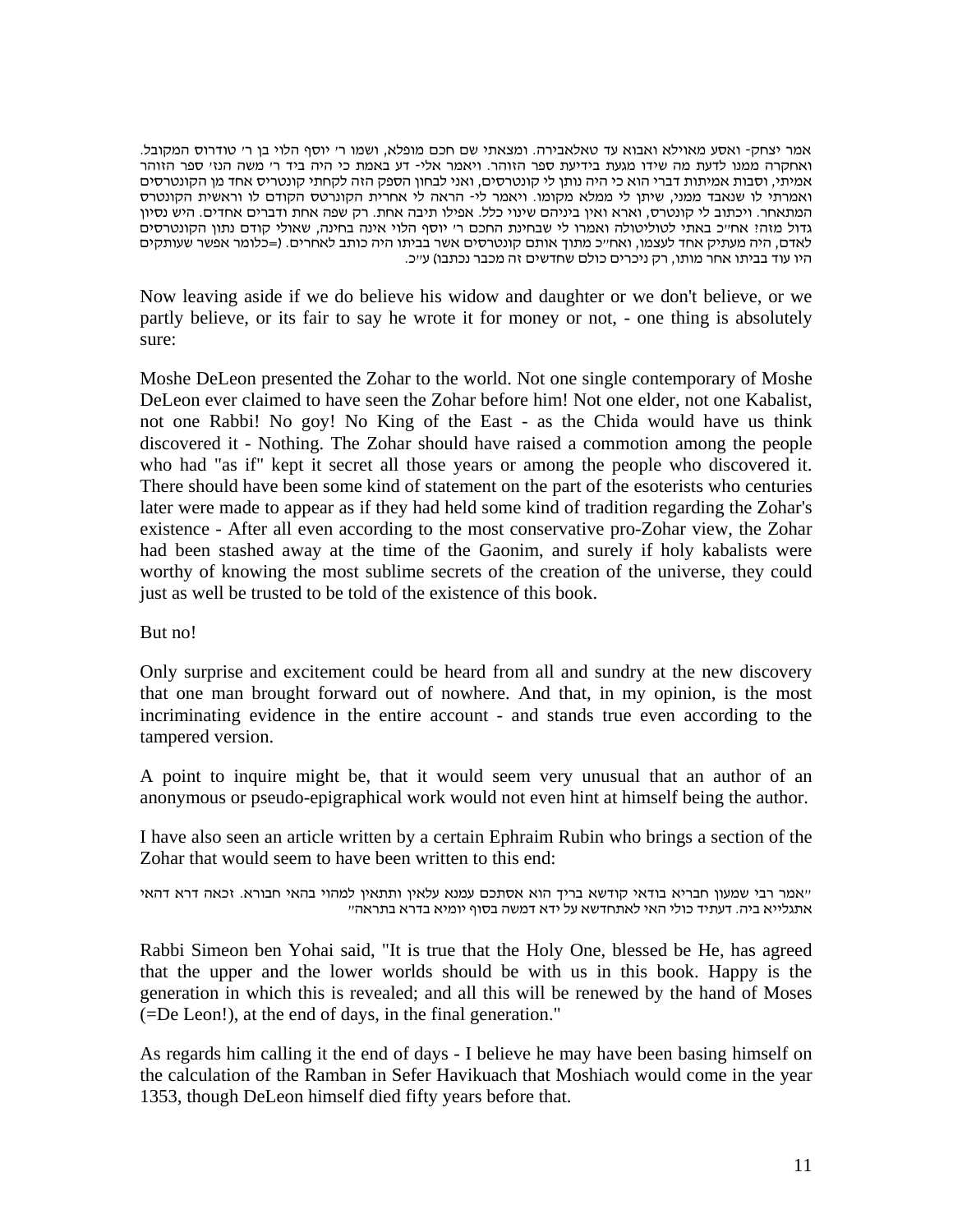The truth be told, it would seem that the above account by R'Yitzchok dmin Acco had no major impact on the Zohar- not until four hundred years later when the R' Yehuda Arye deModena would quote it in his anti-Kabbalistic polemic, Ari Nohem.

Now, during all this time, it would seem, there existed a philosophical movement, (which at one point in history was spurred on by the Rambam) that rejected Kabbolo as a whole, from a philosophical point of view.

We know that the Rambam in the Moreh mocks an idea that was central to the Kabalistic dogma - namely, the power of the letter permutations of the Divine Name that the kabalists claimed to have harnessed, and also some peripheral dogmas such as belief in Demons.

From a famous teshuva of the Rivash, We know of the anonymous philosopher quoted by the Rivash that said that just as the Christians believe in the Trinity, the Mekubalim believe in the Decinity - the Ten Man God.

From there too We know to that the Ran once said to his Talmid the Rivash that

" "הרבה יותר מדאי תקע עצמו הרמב"ן ז"ל להאמין בענין הקבלה ההיא" (שו"ת הריב"ש סימן קנז)

The Ramban tied himself down far too much to come to the point of believing in that so called Kabbolo".

And the Rivash himself closes his teshuva:

"אך בעצם הספירות...אני אומר, שאין לסמוך בדברים כאלו אלא מפי חכם מקובל, **ועדיין אולי**"

Just as a side point - the belief in **גילגול** - reincarnation, it would seem, was not originally seen as a necessary constituent of Kabbola, and we find people who believed in kaballa but not in gilgul - such as R'shem tov ben shem tov of sefer haemunos, and the Abarbanel - but by the time of the Ari, it was entirely integrated into kaballa. I personally don't believe in it, but that's a subject on its own.

So - as the Zohar eased its way into Rabbinic literature, so opposition to Kabbolo died down.

The first three famous people to quote from the Zohar were probably r' Menachem Recanati, in his peirush al Hatorah, Reb Yosef Gikatilla in Sefer Hachashmal, and Rabenu beChayay Talmid of the Rashba, who published his peirush in 1291, all three were contemporaries.

A century later, we find the Rashbatz in tshuvos and R' Yosef Albo in sefer haokorim, and a scant reference to the Zoharic concept "קדישין תפוחין חקל "in the Maharil.

Then, in the mid 15th century we have a ripple in the calm.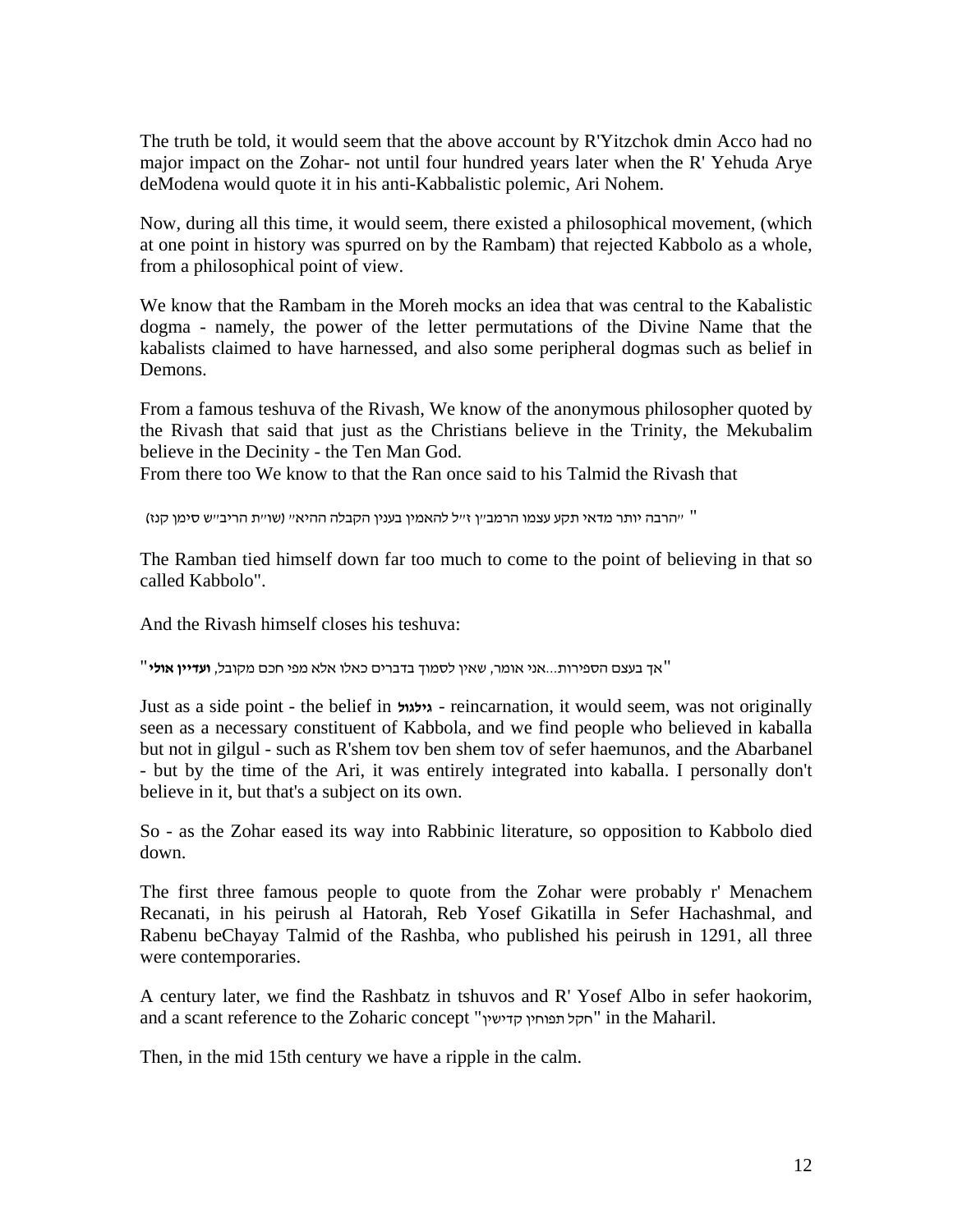#### <span id="page-12-0"></span>*2.6 R' Elyahu Delmedigo*

R' Elyahu Delmedigo of Candia - today known as the Island of Crete, publishes his sefer Bechinas Hadas, a sefer on hashkofo, and includes a scathing attack on Kabbolo.

Who was this R' Eliahu DelMedigo?

His profession was teacher of philosophy in the non-Jewish academies of Italy - a capacity in which he was held in particularly high esteem, and he was also a Talmid Chochom of note, - he had a Halachik dispute with mahari mintz, and we have mentions of him in this regard in שו״ת מהרי״ק who refers to him as

מצרף לחכמה וכור לתבונה, ויהי ידיו אמונה, כל אמרתו צרופה מנופה בשלש עשרה נפה, ה"ה הוותיק ידיד נפשי המשכיל " "הר״ר אליה דלמדיגו יצ״ו (ישמרהו צורו ויחיהו)

and in  $\gamma$ מהר״ר אליה מקאנדיא" who calls him "מהר״ר אליה "and in - שו"ת ר' אליהו מזרחי noteworthy that this r' Elya lived all of just 35 years.

This is what he writes:

כי הנה כת אשר יחשבו אנשיה שכל דברי התורה בכללם ואותיותיהם להם רמזים וענינים נעלמים זלתי לאנשי הכת ההיא, ואנשי הכת הזאת ייחסו אלה הדברים לקבלה, ויפליגו לדבר על מי שיחשוב לחלוק אתם בבאורם ובדעותם. וכת רוב הנמשכים אחר דברי התלמוד וכן גם בעלי הפשט וכת המתפלספים מאנשי אומתנו יתאמצו נגד אלה, והאחרונים יטענו עליהם כי אנחנו נמצא כל הגאונים או רובם לא הלכו בדרך ההיא, ואמנם, דבריהם בלתי מסכימים אתם. הנה תמצא הגאונים כולם או רובם לא ידעו דבר מזה, אבל רצו להמשך אחר הסברא, ואמרו בענין בעלת אוב כי אין ראוי שיאמנו הדברים כפשוטם כאשר להם מכחישים מהשכל. ונמצא גדולי המפרשים לתלמוד לא ידעו דבר מזה אבל רצו להמשך אחר

הסברא כאשר הראה דברי הראב״ד נגד רש״י בביאור המלך הקדוש...<br>- ויטענו מנגדי זאת הדעת כי אשר יאמרו אלה המתייחסים בקבלה שהמה דברי ר״ש בן יוחאי בספר הנקרא ספר הזהר אינו אמת, וזה יראה מפנים רבים: ראשון שלו חיברו ר״ש, היו מזכירין ממנו אי זו ברייתא או אי זו אגדה בתלמוד כאשר עשו מספרי ומשאר חיבורים תלמודיים, וזה לא ימצא, ויטענו עוד ששמותהאנשים ההמה אשר הוזכרו בספר ההוא היו אחר רשב״י שנים רבות כידוע לאשר ראה שמות האנשים ההם וראה גם כן בתלמוד ואם כן לא יתכן כלל שיהיה מחבר<br>הספר הזה ר׳ שמעון בן יוחאי.<br>- ויטענו עוד כי הספר ההוא לא התפרסם באומתינו כי אם קרוב לג׳ מאות שנה

- ויטענו עוד שלו היה ר׳ שמעון אב המקובלים ויודע סודות הדינים ורמזיהם בדרך אמיתי היה ראוי שיהיה הלכה כמותו,<br>ואין הדבר כן. ועוד כי אנחנו נראה פעמים רבים יאמרו המקובלים שכפי הרמז ראוי שיהיה הדין כך ומ׳׳מ נראה הפוסקים וגדולי התלמוד יפסקו להפך<br>- ויטענו עוד כי הדבר המקובל אין ראוי שתמצא בו המחלוקת אנחנו נמצא מחלוקת בה בין אלה המקובלים בשרשי

התורה היותר גדולים, וזה כי יש מהם מי שאמר כי העשר ספירות הם האלהות עצמו (רבינו בחיי) ושאין הנה עלה

(cause (יותר גדולה כלל - וזאת הדעה היא כפירה בדת וכ"ש כפי המפורסם אצל כלל חכמי ישראל ויתר העם, אלא אם אולי ירצו לומר שהם ענינים או תוארים מה נמצאים באל, אם בבחינת השכל ואם באופן אחר, וזה רחוק משרשיהם ומדבריהם באלה הספירות ויאמרו גם כן שתפלותינו כלם רומזים על עלה ולאלה נכוין. ויש מהם מי שאמר שהנה עלה עליונה על אלה ויקראוה אין סוף, ואלה כאשר יובנו דבריהם כראוי לא יהיה מחלוקת רבה ביניהם ובין המפורסם אצל<br>העם כלו מענין האל. ואם כן, איך נאמר שהדברים האלה קבלה?...וכ״ש כאשר נמצא רוב הדברים ההם בלתי מסכימים כלל למה שהתבאר בהקש השכלי - ואבל רובם נאותים לדברי קדומי הפילוסופים אשר התבאר ביטולם אצל היודעים.<br>ואשר ראה דברי קדומי הפילוסופים וגם קצת דברי אפלטוניים ודברי אלה, ידע שהאמת כן.

Now, it would seem that he might be describing an anti kabalistic movement in his day, though I have not seen any other mention of such a movement.

Also, I have found no support or praise for his Sefer in any later Rabbinic literature besides the Ari Nohem.

It did though prompt a response from the Mekubalim, in the form of the Sefer " מצרף לחכמה "by his great-nephew - r' Yashar of Candia, - a talmid chochom and Posek and also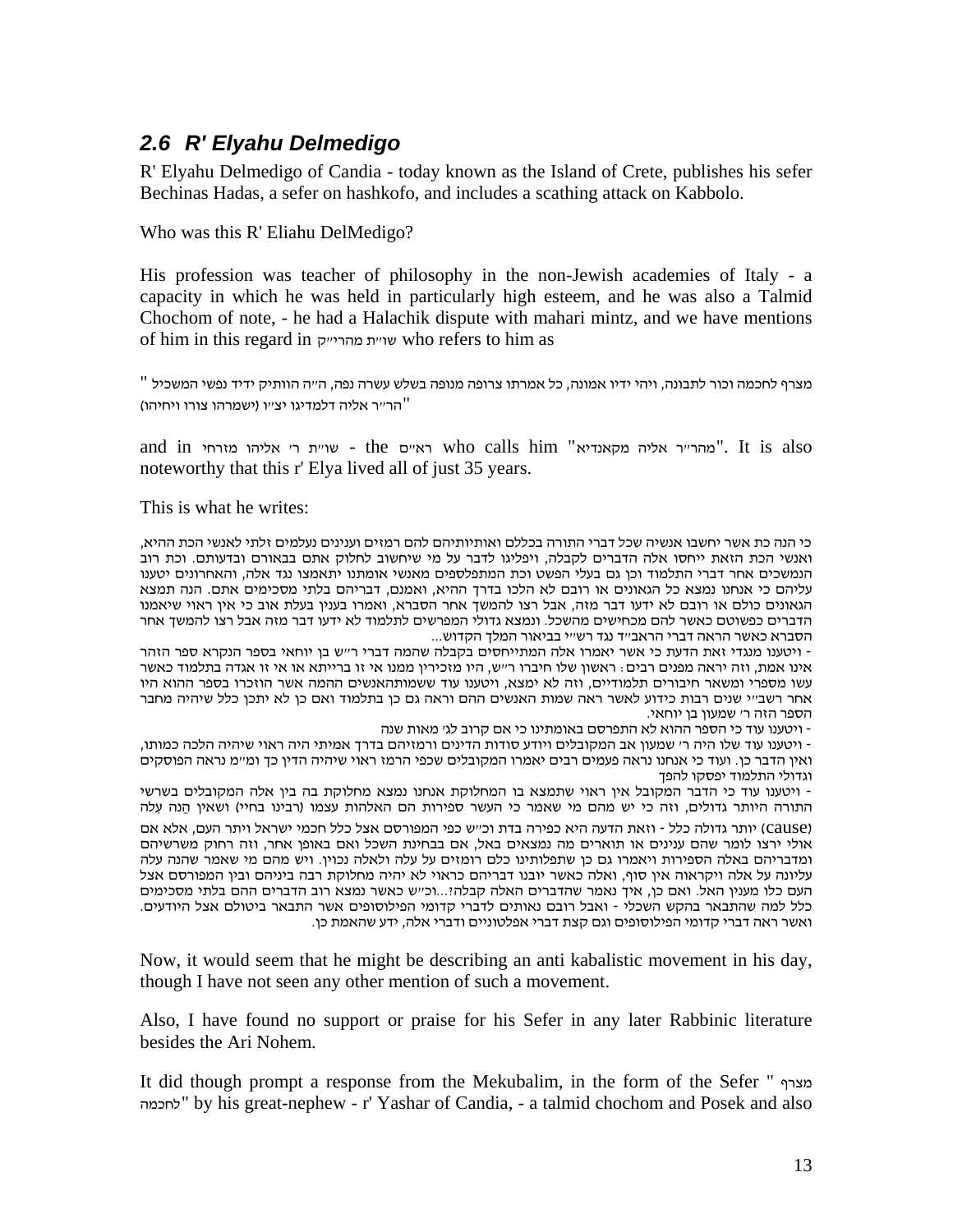highly knowledgeable in kabbola -, who demonstrated that his great uncle's view of kabbla was highly simplistic and misled, and after all, who could argue?

So Kabbola and the Zohar were under no threat in that generation.

In fact, above mentioned r' Elyahu Mizrah and his contemporary r' Tam ibn Yihyye themselves spoke in a respectful but cautious manner about kabbola, as brought down in the first tshuva in Shut Hare'em:

כל דבר ודבר שלא הוזכר לא בתלמוד בבלי ולא בתלמוד ירושלמי ולא דברו בו הפוסקים אשר מפיהם אנו חיים ועליהם אנו סומכים כל עניני הדת בכלל אין אנו יכולים להכריח בו אע"פ שבעלי הקבלה דברו בו מפני שדבריהם אינם [אלא] על צד הרמז שמרמיזין הם לעצמן שהיו בקיאין על זה אבל בזמנינו זה שבעונות הרבים אין אנו מכוונים בתפלותינו להרמיז במה שראוי להרמיז והלואי שהיינו מכוונים על פשט דברינו היוצאים מפינו אין אנו יכולים להכריח העם בדבר מהדברים הרומזים לעליונים ולא שמענו בזמנינו לשום אחד מבעלי הקבלה הגדולים והמפורסים /והמפורסמים/ שיכריחו את העם<br>באותו הדברים הרמוזים לבעלי הקבלה לדברים עליונים כשלא דברו בם חכמי התלמוד והפוסקים הבאים אחריהם...

שאע"פ שמנהג מבטל הלכה וכמה דברים הניחו החכמים דלא כהלכתא כדי שלא לבטל המנהג כל שכן בדברי חכמי הקבלה אשר חכמתם בזמנינו מציאותה קשה ואין אדם יכול לרדת לסוף דעתם ואין כח באדם לבטל מנהג או הלכה ע "פ גזירתם וכבר ידוע שהנחת תפילין בחול המועד כתוב בספר הזוהר שהוא אסור ומאן דמנח להו מדחי חותמא דמלכא עילאה דשרא עלן בגין דיוקנא דאינון עבדין וכו' והאריך בזה הרב כמו שכתוב ועכ"ז לא מצינו הפוסקים אסרו זה מצד דברי רבי שמעון בן יוחאי והרא״ש היה מניחם ומברך עליהם ואין ספק שהרא״ש וכיוצא בו מה ידענו ולא ידע הגם כל רז לא אנס ליה ולכן הפוסע על ראשי עם קודש לחלוק על האמת ולקיים דבריו פורץ גדרו של עולם וראוי ליעצו שלא לחלוק על הרבים וזהו הנראה לע"ד.

נאם אליא הלוי זעיר שם

הלא טוב אמנה כי הקבלה היא חכמה רמה איומה כנדגלות בה סתרי תורה ליודעי פשר דבר וממנה יפרד טוב טעם ודעת למשכילים המזהירים כזוהר הרקיע. אך בזמנינו זה אפס המדע הזה וסתרי תורה נעלמו מעיני כל רז לא ידע אנוש ערך החכמה הנשגבה כזאת וכל המחזיק בה יקרה לו מההיזק והסכנה חלק רב ועל כיוצא בזה הזהירונו ז"ל במופלא ממך אל תדרוש ובמכוסה ממך אל תחקור ודי לנו במה שהורונו חכמי הקבלה האמתית המסכמת מכל צד בפירוש התורה ומצותיה ע"פ המסורה לאיש איש עד ימות משה והיא הנקראת תורה שבע"פ אשר בגללה עלה משה למרום ועמד מ' יום ומ' לילה ללמוד כלליה ופרטיה במדות הנמסרות לו מפי הגבורה ובדברים אלו אנו מחוייבים להתעסק כי הם חיינו ואורך ימינו ואחרי דבריהם לא נשנה אחת דתו להמית כל אשר ימרה את פיהם וכל העובר ע"ד חכמים חייב מיתה אך יתר הרמזים אשר בהם בלו ימיהם חכמי הקבלה עם היותם מסתרי ומעניני המושכלות לא צוינו עליהם כי אלו נשארו להתעסק בם יחידי סגולה ואשר חננו ה׳ יתר שאת ויתר עז וזה בזמנים אשר היו לפנינו אשר נשארו ב׳ ג׳ גרגירים בראש אמיר שטו<br>ולקטו בהם א׳ מעיר וב׳ ממשפחה ולא כל הרוצה ליטול את השם יטול כי דברים הם שכבשם כבשונו של עולם. ובזמנינו זה תם זכות אבות ואין מחזיק בצדק בחכמה הזאת אדרבא הם הורסים פינות התורה ועמודיה יתפלצון מקול

מחצצים הם העברים העורים לא ידעו דרך ישכון אור ימששו כעור וילאו למצוא הפתח ובמקום שחשבו להרויח פתע ישברו ואין מרפא ורבים מעמי הארץ מתיהרים באמרם סוד ה' לנו מורשה לנו המים העליונים לא לכם בעלי התלמוד ההולכים בחושך ולבם בל עמם טח מראות עיניהם והדבר אין בהם חכמים המה להרע לנפשם כי החזיקו במה שקצרה יד שכלם ורוצים לעלות במעלות אין בידם ספק להגיע אל תכלית ויעלו חרס בידם להתגרד בו והיה להם למוקש ואם איש מבני ישראל ירצה לעיין בקבלה ראוי לעשותה כלי חמדה לעצמו יבין מה שיבין באימה ביראה ברתת ובזיע כאיש המהלך על הגחלים לא יחזיק טובה לעצמו להורות לזולתו ליחיד וכ"ש לצבור כי תצא מזה תקלה להרוס חומת התורה ולפרוץ גדר יתפאר במה שלא יבין ויטעה בהתחלות התורה ושרשיה יבוא לידי מינות ויתרחק ממחוז חפצו והיא קרבת אלהים נוח לו<br>שלא נברא כל שכו וכל שכו לשנות מדרש ולבטל הלכה חלילה וחס.

נאם העבד הקטן תם במהרייר דוד ןי יחייא זצייל<br>(שויית רבי אליהו מזרחי (הראיים) סימן א)

So what we see until now is an uneasy acceptance by the Poskim of the Mekubalim. Too bad it couldn't be said that the reverse was true. If only r' Elyahu Mizrahi and r' Tam ibn Yihye knew what the Zohar itself had to say about Talmud study! But more of that later.

The point is, that the mekubalim didn't yet have the political power to muster a campaign to wrest the power from the poskim.

Not even the Beis Yosef with his heavenly maggid, who along with imparting many kabalistic teachings to the beis yosef, quotes the zohar by name. He did not bestow upon the kabalists the power to change Judaism.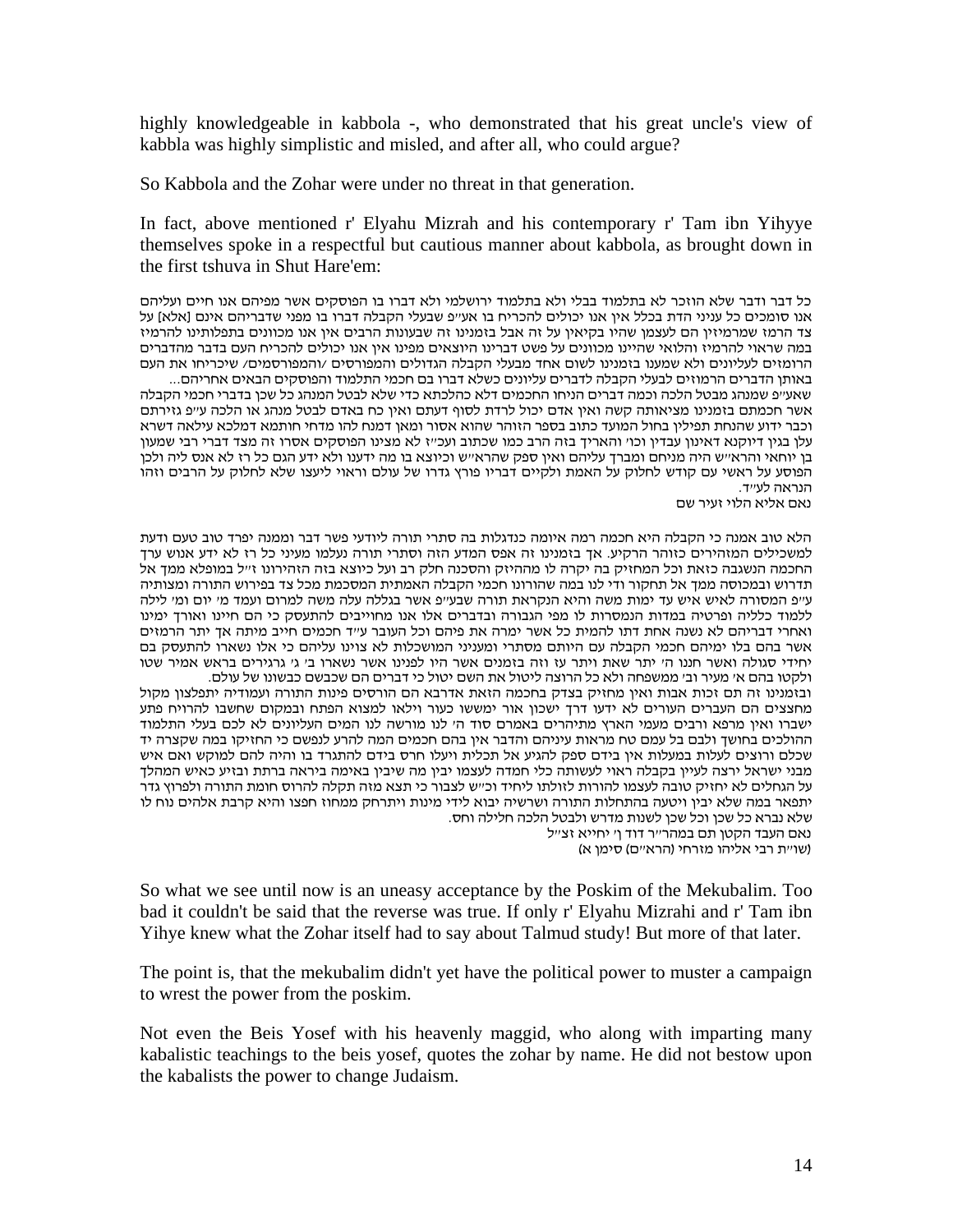#### <span id="page-14-0"></span>*2.7 The Ari*

So it was, until the sudden apparition on the Jewish world scene of a man, not yet thirty, by the name of Yitzchok Luria, otherwise known as the Ari.

An Ashkenazi born in Europe, orphaned at a young age from his father, his family moved to Egypt to live with his mother's Sephardic brother who was a tax collector. He went to the Yeshiva of the Radvaz. Married at 14, to his mother's brother's daughter, he stayed in Yeshiva until he was 16, and then went into commerce in GreenGRAcery - a receipt he wrote during this time has been preserved.

According to the sefer Cavvonos Umaaseh Nissim, still in manuscript, quoted by researcher David Tamar in a small composition-

When he 20 years old, he was sitting in Shul when a Spanish Marrano came in holding a strange sefer. After requesting to see it and leafing through it, the Ari understood that it was a Kabbola Sefer. He asked to buy it of the Spanish Jew, but the latter refused, saying it was an heirloom. After much imploring by the Ari, he finally agreed to give it up if the Ari could persuade his uncle the Taxman to waive a large tax collection that he was owing for an import. The matter was arranged, and the Ari got the book. Apparently, It was not the Zohar but some other sefer, but he studied fervently, and then moved on to the Zohar. He adopted a reclusive lifestyle, spending day and night studying the Zohar in a hut by the River Nile, returning to his family on Shabbos. This went on for many years. During this time his lifestyle earned him a reputation of greatness and holiness. He also wrote, but never published. He used to make the pilgrimage to Meron on Lag Ba'omer, and gave his three year old son his first haircut there.

In the year 1570 he emigrated to Tzfat where he studied for a while under the Remak, and upon the latter's death a short time after, assembled a following of his own. He had a reputation for being able to know a person's previous reincarnation, to see demons and otherwise invisible spiritual phenomena and to divine the future. He claimed to have spoken to Eliyahu HaNovi, and to have ascended heaven while sleeping to attend the heavenly academy where Hashem himself taught kabbola, as did R' Akiva and Rashbi. He appointed R' Chaim Vital to be his prime student, saying he, the Ari, had come to the world only to reveal great secrets to him, and, should he merit it he would be Mashiach ben Yosef. He took him on a boat trip on the kinerret and gave him water of the kineret to drink, saying it was of Miriam's well and would grant him the ability to acquire higher forms of knowledge.

The Ari would get plagued by visitors from all over the world begging him to teach them Kabola and advise them in times of need. R' Chaim Vital, while a loyal scribe and medium of teaching to the Ari's other students, by his own admission, was not the easiest student, and he would often badger his teacher to teach him certain concepts that the Ari refused, or to teach to a greater public.

20 months after coming to Tzefat the Ari died in a local plague.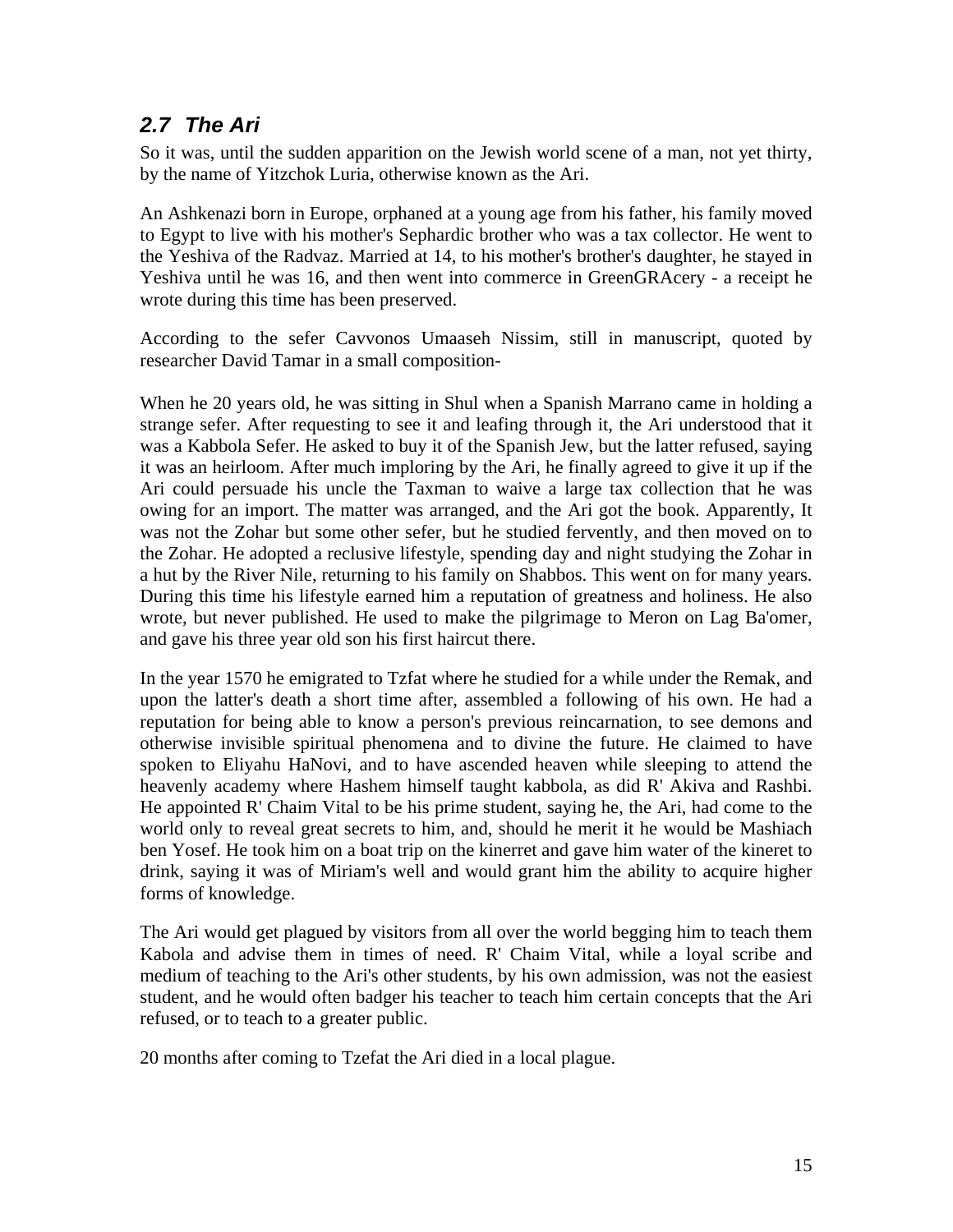<span id="page-15-0"></span>His own written legacy was a peirush on Sifra deTzniusa, Sefer haHakdomas, and three kabalistic Shabbos zemiros. But his talmid, r' chaim vital transcribed volumes of his teachings together with wondrous testimonies into what is know as the Etz Chaim. His son R' Shmuel reorganized them into the Shmone Sheorim and then again into the Shaar Hacavvonos.

Parallel to this, other students of the Ari - r' Noson Speyre, r' Meir Papiras, and r' Isroel Sruk, who had known the Ari even longer than r' cham vital, were publishing similar collections of the Ari's cavvonos - with discrepancies between their testimonies and r' Chaim Vital's evident.

## *2.8 Sefer Ari Nohem*

Then, at the end of sixteenth century came another sefer by the name of Ari Nohem, by R' Yehuda Arye deModena, written against all of kabola, claiming that it was just another form of rehashed neo-Platonism and not of divine origin. He even quotes a remarkable statement from R' Yisrael Sruk - abovementioned pupil of the Ari, whom the author met boasting how kabola is so consistent with Greek philosophy, and how he would consistently endeavor to explain his Rebbe, the Ari's, teaching, in the terms of the classical philosophers.

R' Yehuda Arye mocks the whole institution of kabolla as a farce - they never received it - and its all a game - with roshei teivos sofei tayvos, gematriyos ketanos ugedolos that make up so much of later kabolla drashos, you can so to speak prove anything you want: you can rig up any drosha.

He also brings the account of the Yuchsin and a few of the arguments regarding the erroneous chronology that R' Yaakov Emden was due to rediscover 150 years later.

Again, this does not spur any counter-kabolla movement in his day, despite the book's sharpness, but brought response in the form of books defending the Zohar and Kabolla, to the effect that as r' Eliyahu delMedigo, the author R'Yehuda did not grasp the finesse and depth of kabolla which led him to such rash statements, since by his own admission he could never focus himself enough on it to internalize it, and also that many of his criticisms of irrational context in the Zohar could just as well have been leveled at the Gemoro, and maybe even the Chumash. [ed: !!]

By the mid 1600s the stories surrounding the Ari, particularly as circulated by Shlomo Shlumil - an ashkenazi visitor to tzefat and admirer of the Ari, who culled together various legends from the local population,- created a spirit of fervor and messianic heat in many communities in Europe and elsewhere, and copies of the assorted Cavvonos collections spread rapidly among the communities - despite the Vitals' absolute opposition to their circulation.

Sefardim readily acquired all the Ari's literature and adopted most of his customs.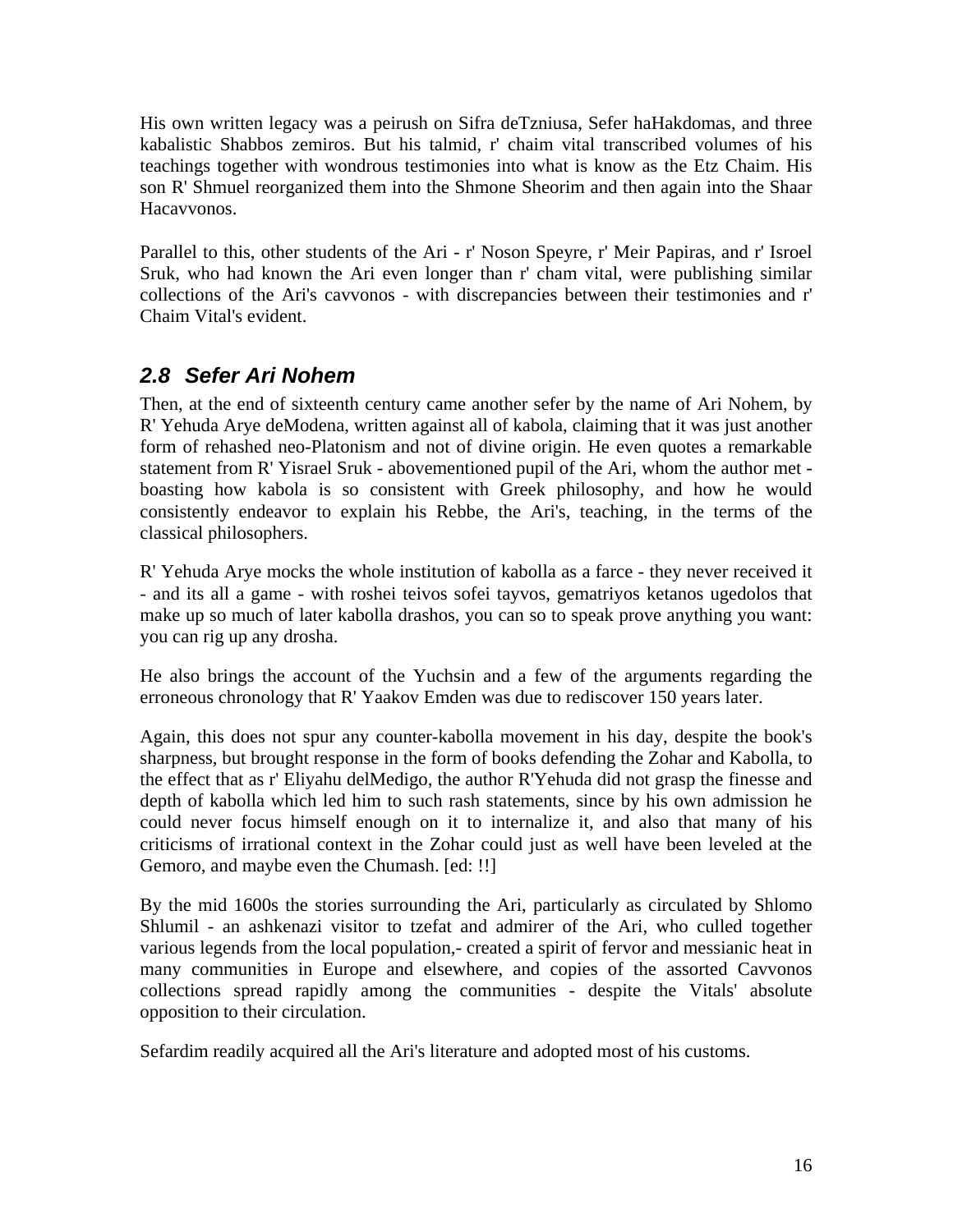And even among Ashkenazim - particularly the simple minded people of the generation there was the adoption of many practices advocated by the Ari in his cavvonos. It was during this time that the "יחוד לשם "incantation became popular among the masses as might appear from a Teshuvas Chavas Yair (where he says he was reprimanded by a Balabos in his own community for refusing to say it since he didn't know what it meant) so too the practice saying "וישעי אורי' ה לדוד "flew out of the Ari's kabalistic maelstrom. These practices and others were circulated by the Mogen Avrohom and also in two other books popularizing practices of the kabalists - the one - קטן טוב שם by r' Binyomin Beinish ben r' Yehuda haCohen, who might be the author of pseudoepigraphed prayer said at the kever at the completion of the mishanyos in the name of Rabbi Yishmael cohen Godol, and the second book called הזכרון ספר.

All this together with a prediction in the Zohar that the Messiah would appear around the year 1648 would pave the way for world Jewry's joyous initial acceptance of Shabbetai Tzvi, who spent all day learning Zohar, as the Messiah. Great men such as the Taz and his sons, and r' Yaakov Zak, father of the Chacham Tzvi, heralded Shabtai Tzvi as the true messiah. R' Yaakov Zak even ostracized the Gabbai of his Shul for refusing to make a MiSheBerach for Melech Hamoshiach Shabtai Tzvi.

Fortunately for the Jewish world, Shabbetai Tzvi went too far too fast, and everyone soon got a rude awakening upon his defiant violation of Torah and Mitzvos and his eventual conversion to Islam.

As a result, R' Yaakov Zak abdicated from the rabbinate, deeming himself unworthy for having so profoundly fallen for the atrocious hoax, and commanded his descendants to forever hunt out and destroy any remnant of Shabtai Tzvi's legacy.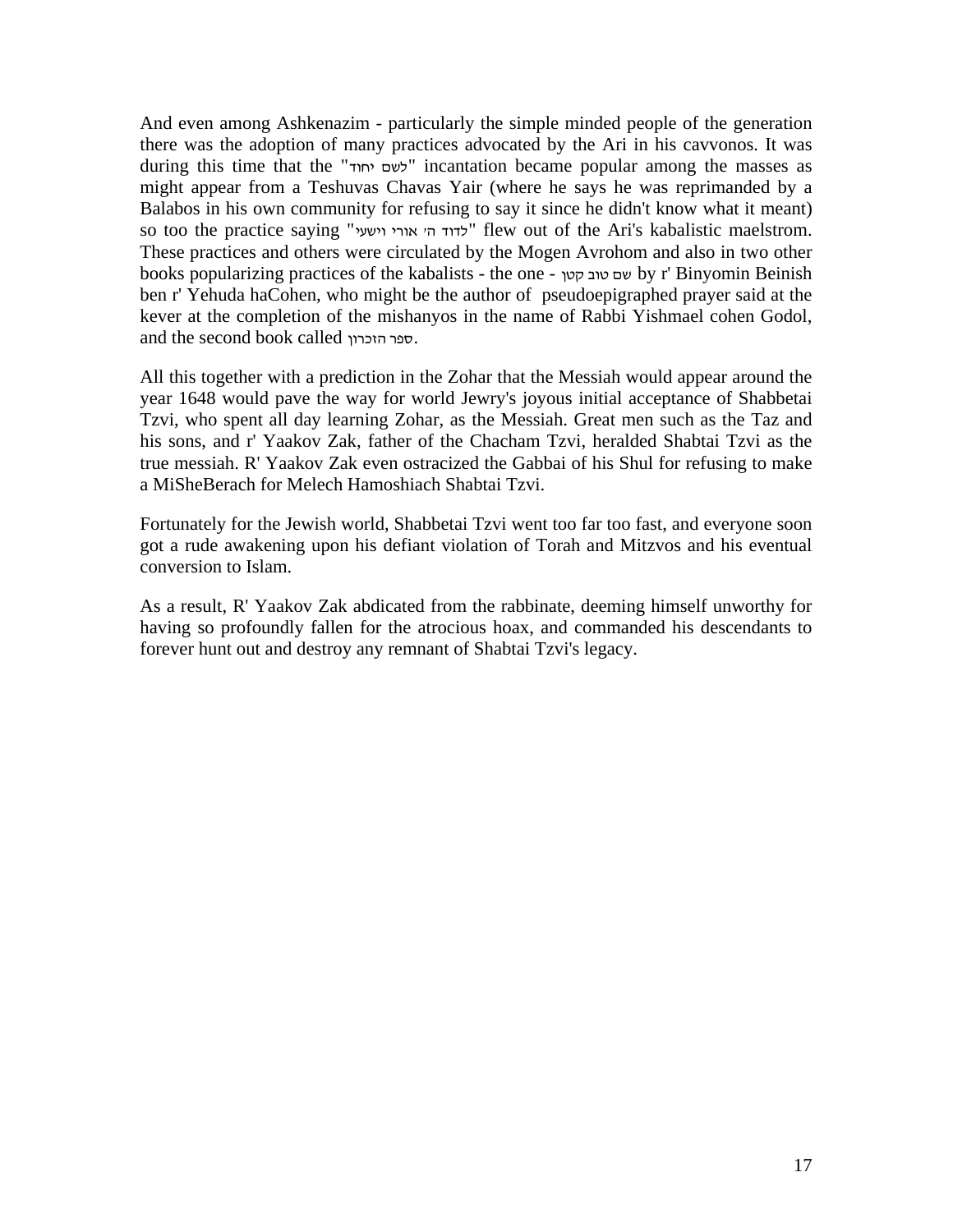#### <span id="page-17-0"></span>*2.9 Nechemia Chayun*

Yet pockets of adherents remained, justifying Shabtai Tzvi's every ill by kabalistic explanations and luring many ignorant masses to a new false religion based upon the Zohar and Shabtai Tzvi. Shabtai tzvi's many apostles still wandered the world unopposed for decades, and one - Nechemia Chayun - ended up in Amsterdam, home of two communities, one Sefardi and one Ashkenazi. The first headed by Rav Shlomo Ayllion (an apparently repentant ex-follower of Shabetai Tzvi) and the other, headed by R' Yaakov Zak's famous son R' Tzvi Hirsch Ashkenazi - the Chacham Tzvi.

At the time of his arrival it was not yet ascertained if Chayun was a follower of Shabetai Tzvi or not.

Chayun took the pose of a pious kaballist and spent his days studying Zohar in the Shul. Shabetai Tzvi was suspicious of the newcomer, and upon examining his published writing, discovered evidence of his allegiance to Shabetai Tzvi.

With the Chaham Tzvi's public defamation of Chayoun and the public's subsequent frenzy directed at him, Chayoun fled to Ayllion who gave him refuge. Ayllion then went on to publicly decry the Chacham Tzvi's stance as nothing more than an attempt to denigrate the Sefardi community.

The Chaham Tzvi then went on to excommunicate Chayoun, whereupon Ayllion promptly reported him to the Authorities for upsetting the peace, and had the Chacham Tzvi banished from Amsterdam.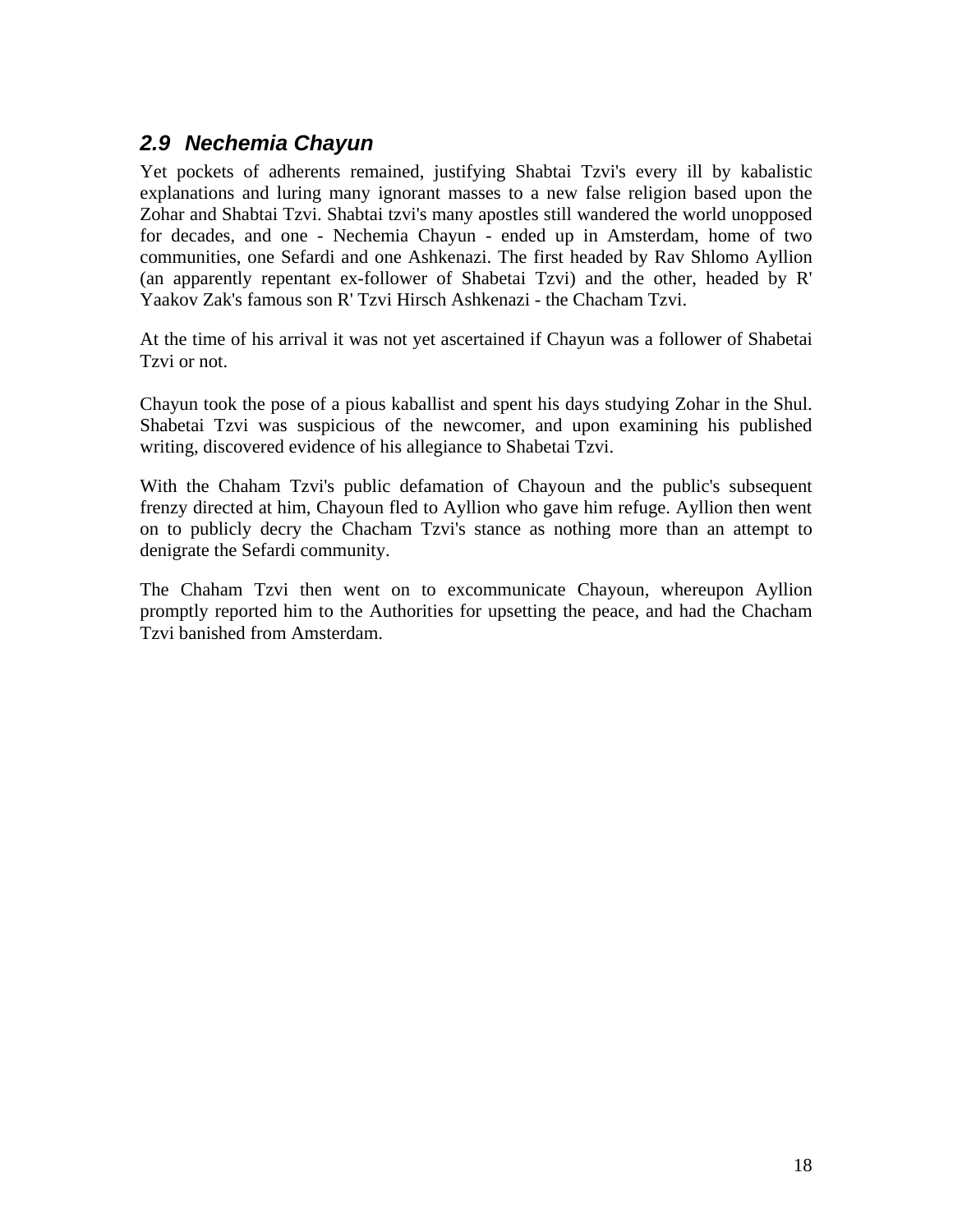## <span id="page-18-0"></span>*2.10 R Yaakov Emden*

It was in these turbulent times that r' Yaakov, son of the chaham tzvi, was born. He didn't see much of his father - he was sent away at age seven, to Europe. R' Yaakov's youth was pleasant enough, though shattered upon his coming of marriageable age, when his father, upon hearing that his son desired to marry a daughter of one his hosts during his years at yeshiva, promptly made a reappearance in his life and whisked him off to marry the daughter of a famous talmid chochom. R' Yaakov did not love his wife and spent many years in depression, wandering around central Europe, before settling in Altona to make his living from a printing press he acquired. He was widowed twice, before in his forties marrying his young niece. From then on he was a much happier man.

He entered many quarrels in his life, taking on awesome foes such as the Town Wealthy, fighting the cause of the poor and oppressed and taking these rich folk to task for transgressing the prohibition of usury, besides great miserliness.

And of course, the Rov of the "Three Communities" - Altona, Hamburg and Wandsbeck r' Yonasan Eybeschitz, with his famous quarrel that forced him into exile.

As we know, a troubled life is very fertile soil for reflection and innovation, and R' Yaakov became a very prolific writer.

He was a very astute thinker, and his many works reflect a vast knowledge base, a highly critical method of analysis, and a daring pen.

His learning spanned all compartments of Jewish thought - Halocho Parshonus Aggodo Kabbolo, several polemics and documentaries and even an autobiography. He rose in essence to the status of both Posek and Mekubal. I say in essence, because he wasn't considered an address of consultancy, and he only ever took a public rabbinic post once for a short time in life - four years in Emden the town whose name he would forever be called by, because of this tenure. After he quit he used to joke "ברוך שלא עשני אב"ד" with aved standing for Av Beis Din - the official title of the comunity Rov in those days.

He was another person responsible for the introduction of many kabalistic components into popular Tefilla, due to the wide circulation of his kabalistic siddur "שמים עמודי".

That is what makes it so ironic that in his old age he published a highly controversial work, unique and daring, the first of its kind: a methodical and comprehensive critique of the texts of the Zohar. This was the Mitpachas Seforim.

The amazing thing is that despite the earth-shattering consequences potent in its publication, no-one came out to publicly oppose it. People like the Chida were shocked by it and in later times, responses to the many questions it raised were offered; but no outcry, no emotional response like the bechinas hadas and the Ari Nohem had triggered. This was remarkable, as it could have buried the Sefer in infancy.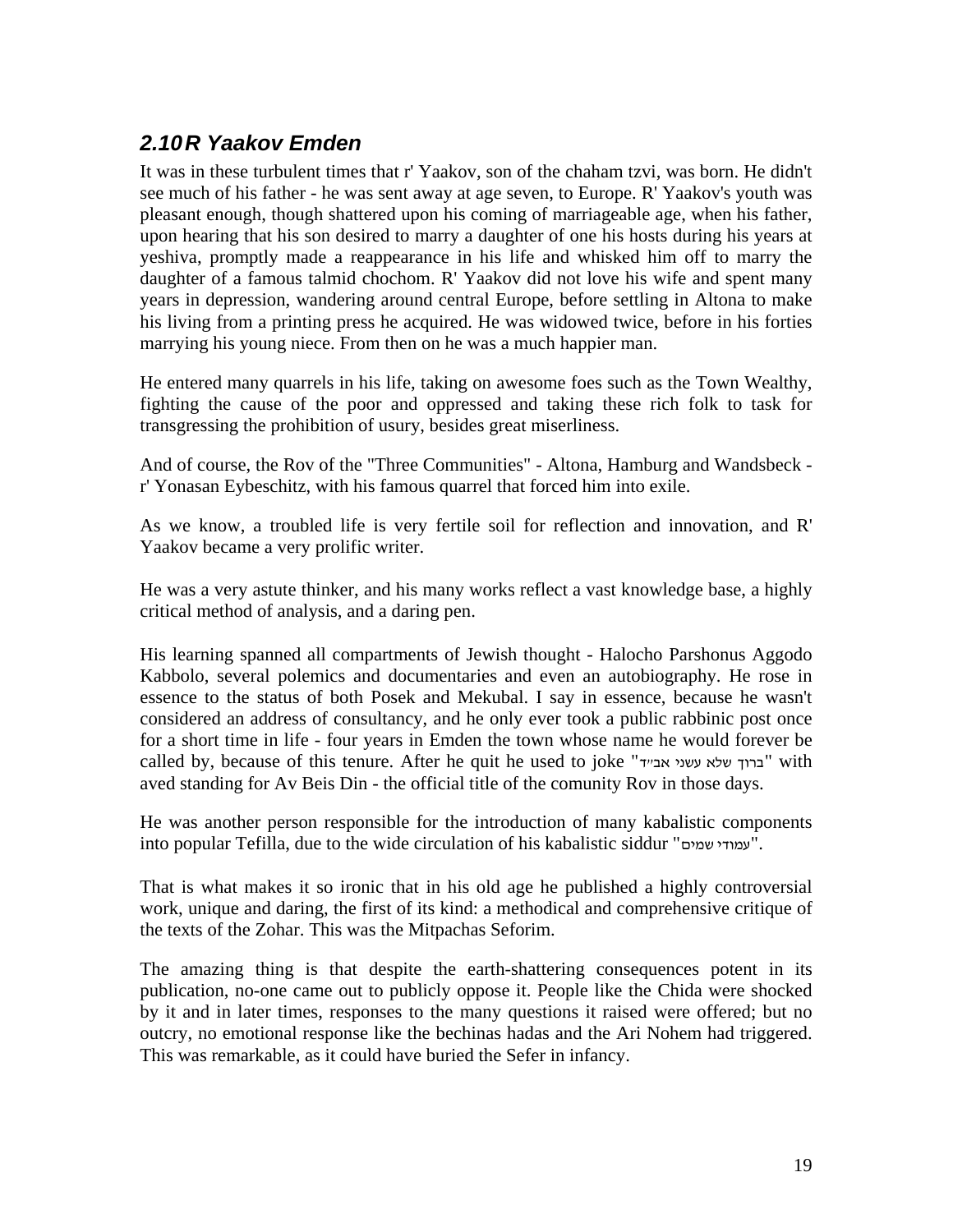I think that two elements played in preventing this, though in no way could one have worked without the other.

The first, was R' Yaakov's reputation both as a Gaon and a Mekubal. He couldn't be suspected of simple-mindedness, laxity in belief or of seeking a personal interest.

The second is that he prefaces and epilogues his book with statements to the effect of granting the Zohar immunity against total desecration, and throughout his onslaught of the text he perpetually raises it from the dead with pseudo-defensive counter-arguments.

So let us now, finally examine the arguments brought in the Mitpachas Sseforim.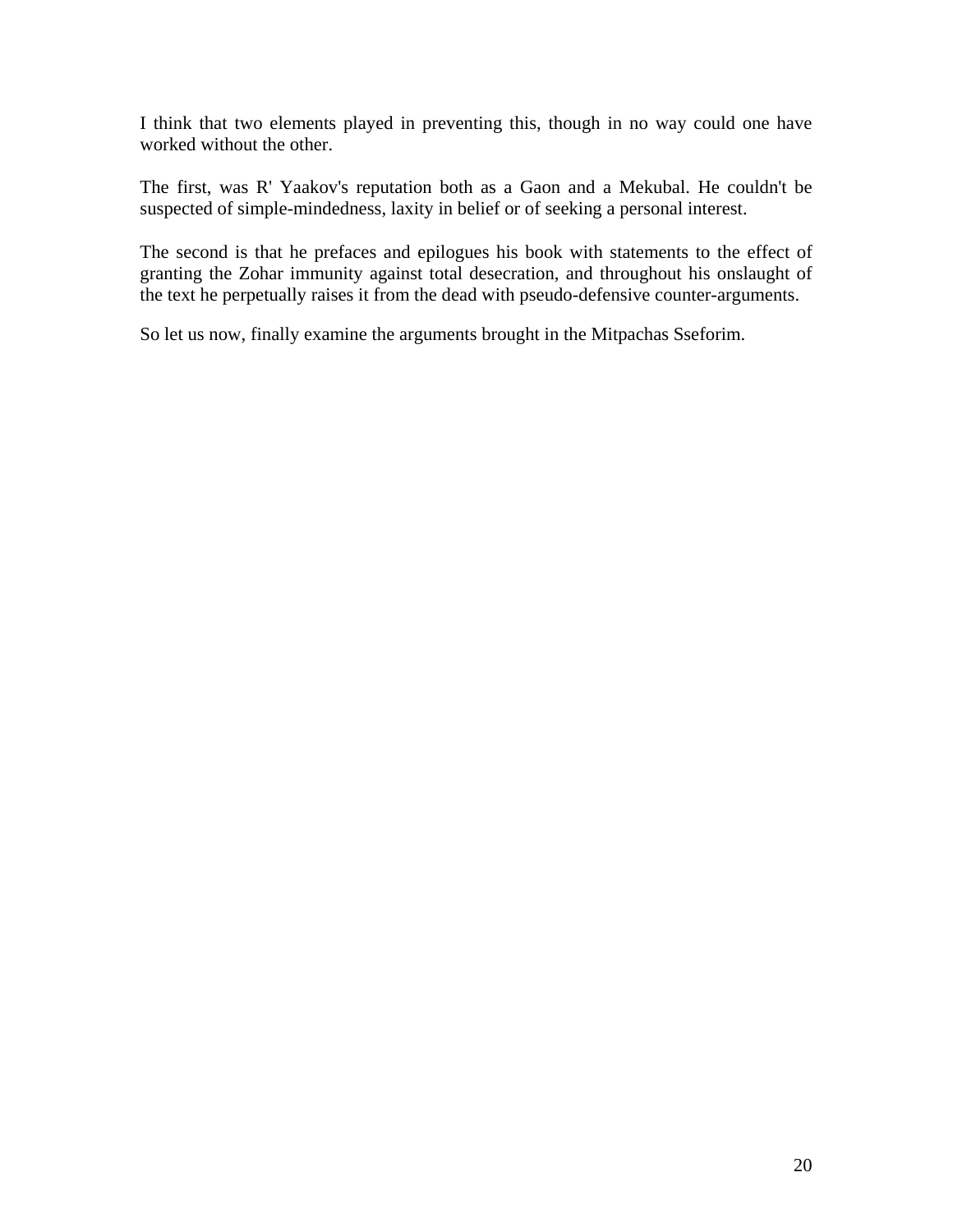<span id="page-20-0"></span>**3 Problems with the Zohar**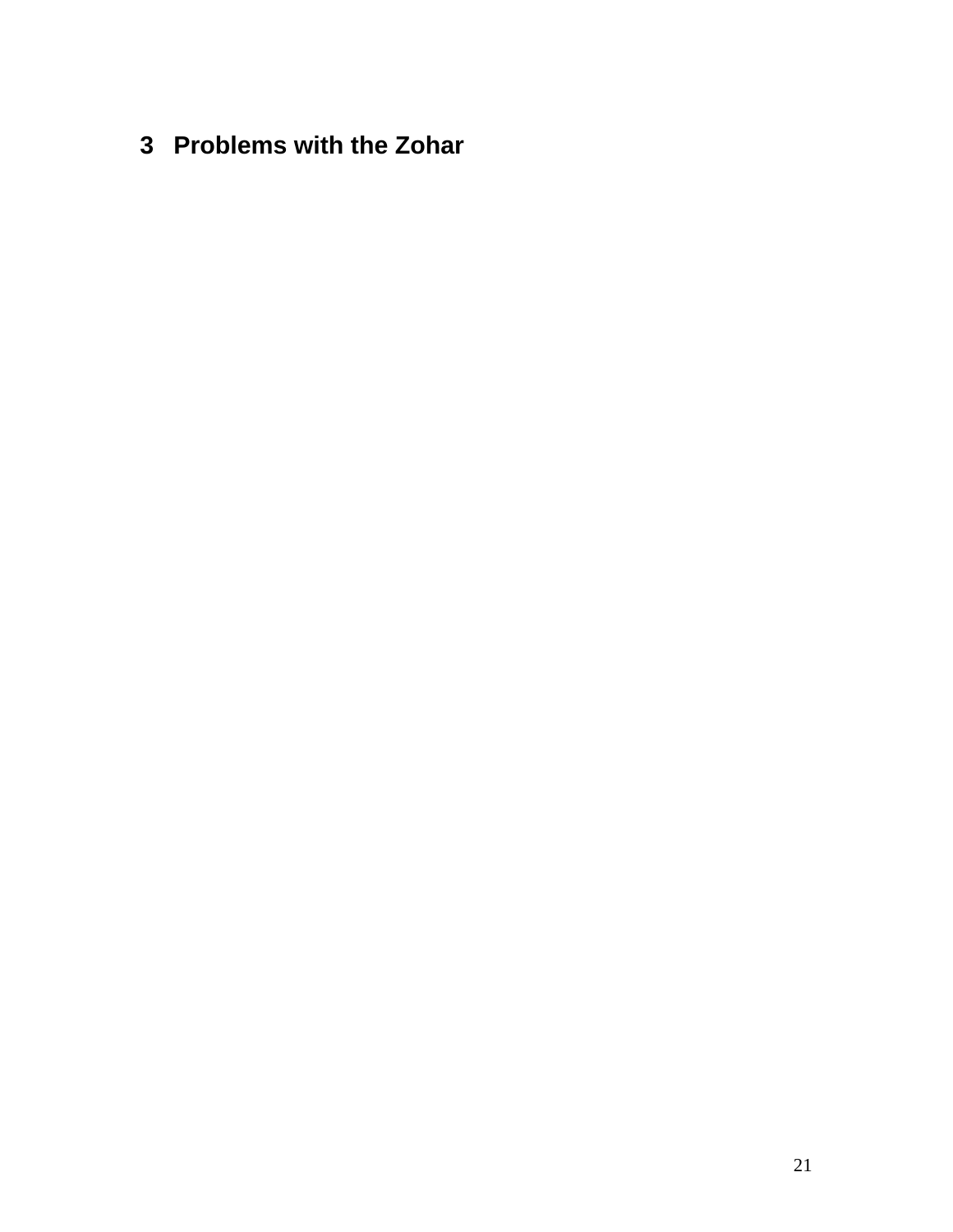#### <span id="page-21-0"></span>*3.1 Introduction*

The Zohar, as we know, purports to be the accounts of events, and the transcription of mystical philosophies of first or second generation students of R' Shimon Bar Yochai with quotes from Rashbi and many other Tannaim and Amoraim in there too, intertwined with much fantastic sounding narrative.

Of course it wasn't new to point out that post Rashbi personages are mentioned - even R' Chaim Vital mentions that in his Hakdoma to the Hakdomas, and posits, as I have mentioned earlier, that later rabbis also contributed to the text.

But the first thing that jolted r' Yaakov to investigate the flesh of the Zohar was a strange Drosha in the Raya mehemna - part of the Zohar that it is claimed was said by the soul of Moshe Rabbeinu descended to r' Shimon bar Yochai's assembly, and was traditionally believed to have been written by him while in the Cave. The drosha is also repeated in the Hakdomas Tikuney Zohar. the quote is:

meaning the third light surrounding the Godly form in Yechezkel's vision of the ) תליתאה (Merkovo

is as the appearance of a fire, surrounding it as a compartment ) סביב לה בית אש כמראה ((literally house)

.(this is the Shechina) שכינתא ודא

(Because this is how the Rabbis established it) רבנן אוקמוהו דהכי

That souls in contrast to the shechina are as candles ) האבוקה לפני כנרות שכינתא קדם דומין דנשמתין .(before the bonfire

.(Therefore the third light is as a fire surrounding like a house). this is the heavenly synagogue. Esh Noga - literally a fiery ואיהי בי כנישתא דלעילא אייש נג״ה ו glow, and an maniputlaion of the phrase - venoga loasysh - also in that same account of the merkovo in yechezkel, but here the author has placed quotes in the text, meaning the .(pronouncement of the words without their meaning are the desired effect here

(for my house shall be a house of prayer) 'וכו תפלה בית ביתי כי

Now, in much of Western Europe, in the middle ages, it would seem that the common pronunciation of the letter Shin was as an S. We see this from Rashi, who invariably transliterates the French S in his Laazim as a shin, and we see it from the names Sasportes and Benveniste - both spelled with a Shin and from the fact that Manasheh ben Israel spelt his name Manasseh with "S"es. This would make the above Esh Noga read Esnoga. For those of you who don't know Spanish, Esnoga is the Spanish word for synagogue, hence the connection in the above passage in the Zohar to - תפלה בית בית ביתי כי, and the Large centre of mekuballim of the 13th century, of which Moshe DeLeon was part, was in Tulaytulah - known today as Toledo - in Spain.

And although we know the Talmud to quote words from other languages, nevertheless when they are neither in Greek nor Latin, we are invariably told which language they are being said in. Esnoga is a corruption - peculiar to the Iberian region - of the Greek word "synagoga". To the Zohar it seemed to just be so obvious that Esnoga is a Beis Tefilla.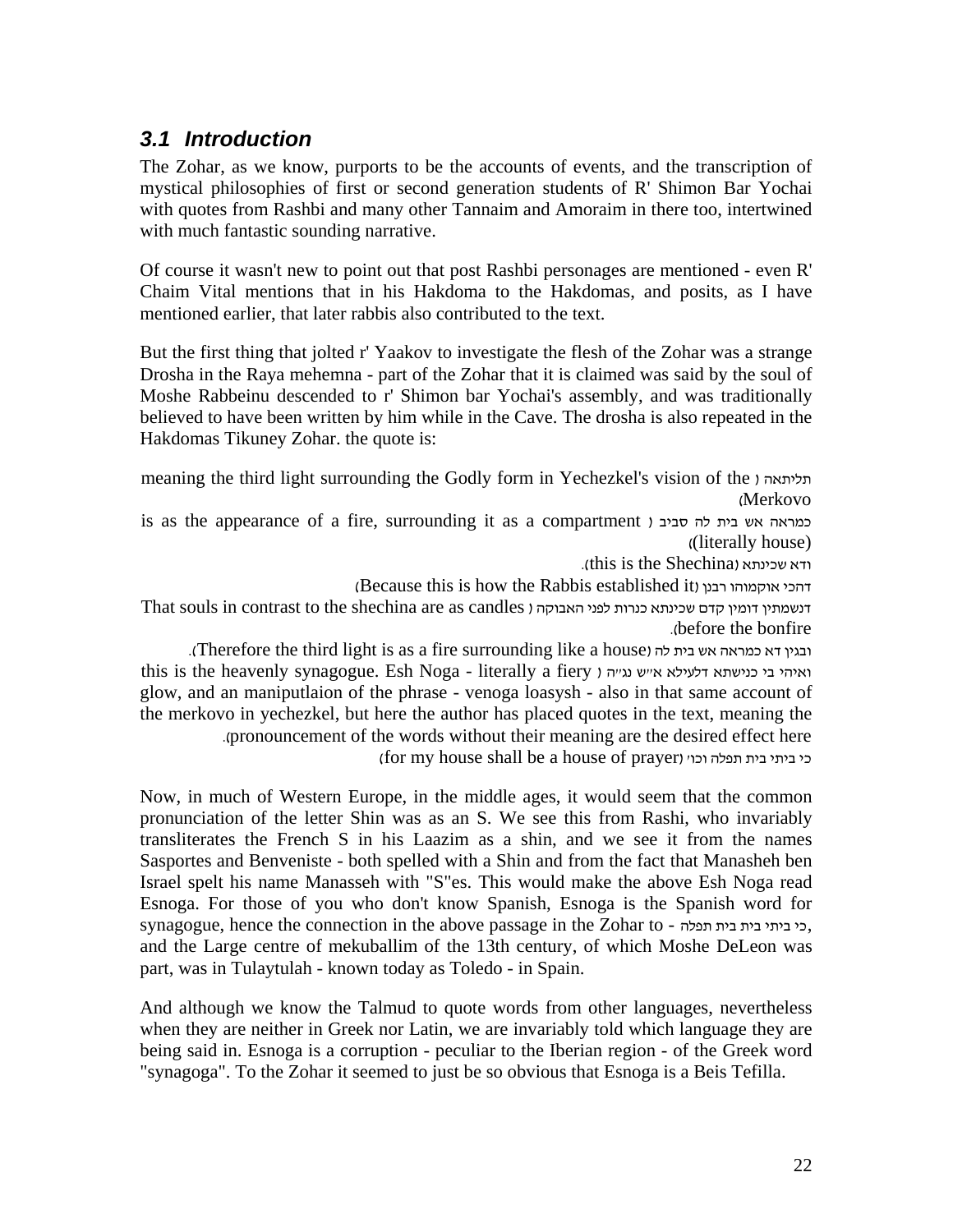Let me just share with you another discovery of spanish word in the Zohar, spotted by Gershom Scholem I think, and brought down in Ephraim Rubin's article, though this one appears about forty times throughout the whole Zohar (and not just the Tikunnim and raya mehemna), the word "Gardini" - literally, guardian or guradian-angel - in the Zohar a reference to angels -

נפקי כמה גרדיני טהירין מקטרגין לקבלייהו דישראל (ח"ג רס"ו.)

R' Yaakov's next discovery was the following in the Tikunay Zohar  $\cdot$ תיקון כייא:

איהי בריתא מסטרא דגופא... ואיהי תוספתא מסטרא דח״י עלמין...ואיהי משנה ...ואיהי התקפא...הצרכה איהי מסטרא<br>דשמאלא...שאלה ... ותיובתא...שמעתתא...תיקו

The passage claims to explain where each constituent of Gemoro discussion emanates from in the body of the so-called Odom Kadmon - a Godly emanation.

Except that the Zohar's enumeration can be found in R' Shmuel hanagid's Mevo HaTalmud - introduction to the Talmud, and I quote:

החלק הב' משני החלקים של המשנה, והוא הגמרא, יתחלק לכ"א חלקים: ואלו הן - תוספתא, וברייתא, פרוש, שאלה, ותשובה וקושיא ופירוק, ותיובתא וסיוע ורמיה והתקפתא והצרכה ומעשה ושמעתא וסוגיא והלכה ותיקו וכו'

Amusingly enough, in the 1950s, R' Reuven Margolies, as part of his effort to defend the Zohar against critic professor Gershom Scholem, published an article listing many phrases and concepts jointly unique to the Rambam and the Zohar - hence (posits Rav Margolies) the Rambam (the same who mocks kabolla) must have seen and drawn wisdom from the Zohar! This in distinction to the Ari's and Chida's claim that the Rambam did not see any of the Zohar and only the Ramban did.

Yet, there is a concept - Kovod Nigleh, a manifestation of the Shechina - regarding which there is a Machlokes Rambam and Ramban, and he demonstrates that the Rambam got it right because that's they way the Zohar explains it!

Incidentally I thing this is a very strong argument against the hypothesis that the Zohar was a way of preserving some unique ideas of the kabalists that were being overrun by the philosophers such as the Rambam. - I think it was an eclectic work, with many ideas inserted whimsically, whose main purpose was to generally be a politically manipulative tool by kabalists.

R' Yaakov writes that he had already starting collecting anomalies in the zohar, forty years before, and had been afraid to publish them due to possibility of people turning against him, and due to the possible side effects of people stopping to believe in the authenticity of the whole of Kabolla :- seeing Mekubalim readily accept a book full of new kabalistic doctrines of dubious origin without any of them contradicting any previously accepted ones would cause the whole study of kabbola to look like one big farce.

The reason why he eventually did publish them, he writes, was in order to cut down the resources of the followers of Shabtai Tzvi who used the Zohar to prove their doctrines.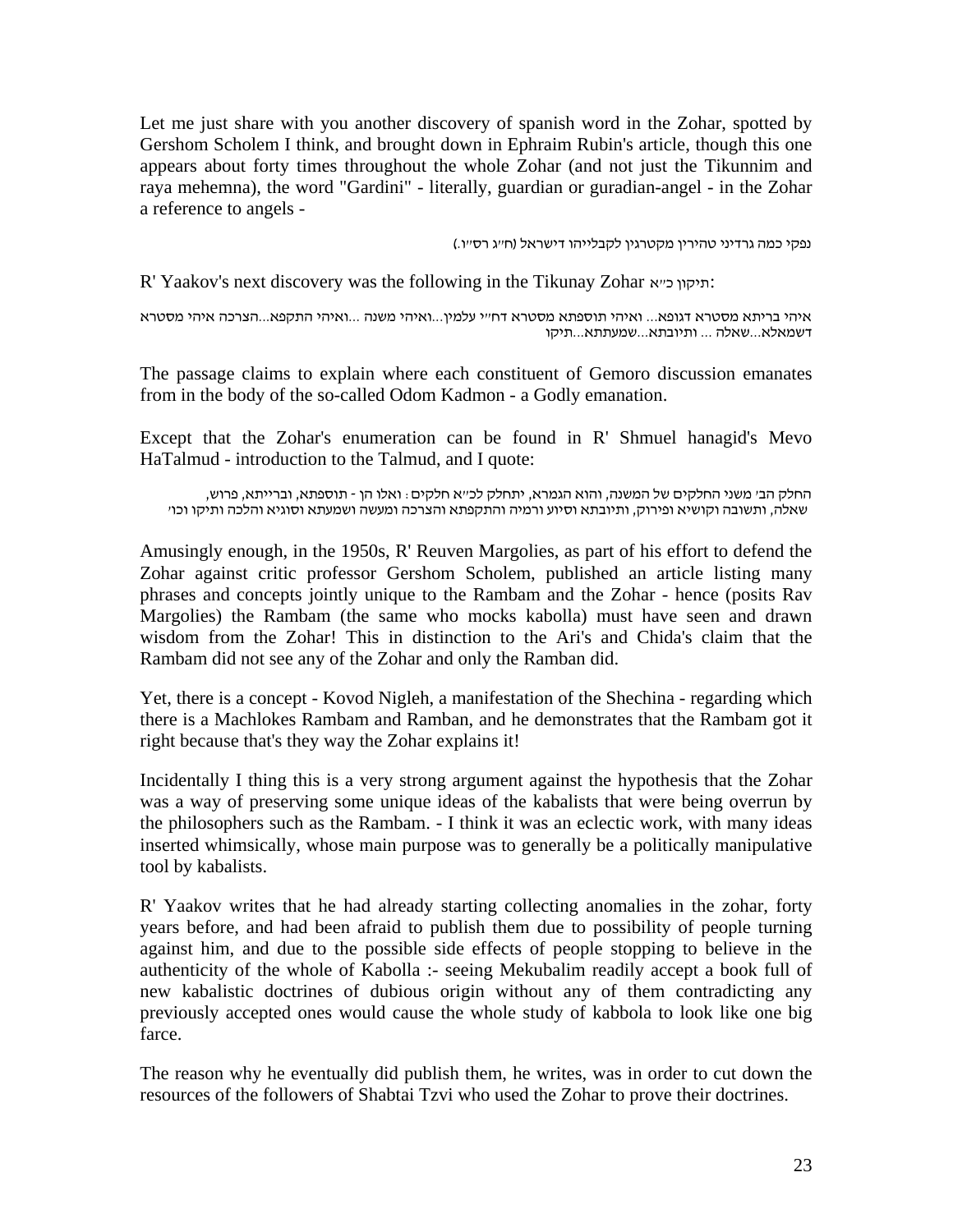This incidentally clearly disproves the bewildering thesis of the Chida put forward in his Shem HaGedolim, in the entry on the Zohar, that R' Yaakov Emden had only composed his whole book as a gimmick to counter the Sabbatean forces though he himself didn't really mean what he said when it wasn't Rashbi who had composed the Zohar.

False.

He had composed it as a mission of truth, but he hadn't published it until he felt urgent need. I am also amazed that the Chida would believe that Rav Yaakov would bring 300 critical points that all in all destroy the image of inviolability of what is supposed to be the Holiest (or according to others almost the Holiest) of all books, only as a gimmick.

In his book, R' Yaakov first presents the above two anomalies, and then we have a systematic analysis going right down the whole Zohar. Let's look at some of the more remarkable comments he - and occasionally some other critics - have to make:

Throughout the Mitpachas he brings many quotes in the Zohar that he says are clearly taken straight out of Seforim like the Kuzari (who died a hundred and fifty years before the discovery of the Zohar) and the writings of the Rambam (a hundred years before the Zohar).

But my favorite, found by Gershom Scholem, is a poetic phrase in Tikunay zohar straight out of the poem Keser Malchus by r' Shlomo ibn Gabirol (11th century):

Says the Zohar:

בלקותא דסיהרא ושמשא דאסתלק נהורייהו ואשתארו כגופא בלא נשמתא דאית **אדון עליהם מחשיך מאוריהם**

and here is the original, from keser malchus:

ובהדבקו בסוף החדש עם החמה. אם יהיה תלי ביניהם. ועל קו אחד יעמדו שניהם.<br>אז יעמד הירח לפני השמש כעב שחורה. ויסתיר מעין כל רואיה מאורה.<br>למעו ידעו כל רואיה כי אין המלכות לצבא השמים וחיליהם. אבל יש **אדון עליהם. מחשיד מאוריהם.** 

We have already mentioned that the claim of two famous anti kabalists that the many quotes in the Zohar from amoraim much later that Rashbi indicate fabrication.

Came along the mekubalim and countered that this should be true for the Talmud too. We have mention in the Talmud of Rav Ashi's death even though he is supposed to have been the author.

Therefore, said the mekubalim just as the original author of the course of the Gemoro is Rav Ashi even though later authorities contributed, so too, the principle speaker of the Zohar is Rashbi, yet the work was edited and added to by later rabbis.

Well, although they are right about the Gemoro, there is one ridiculously obvious response to the mekubalim to the observing eye: the Zohar's chronology is completely wrong! Let's demonstrate with some classic examples.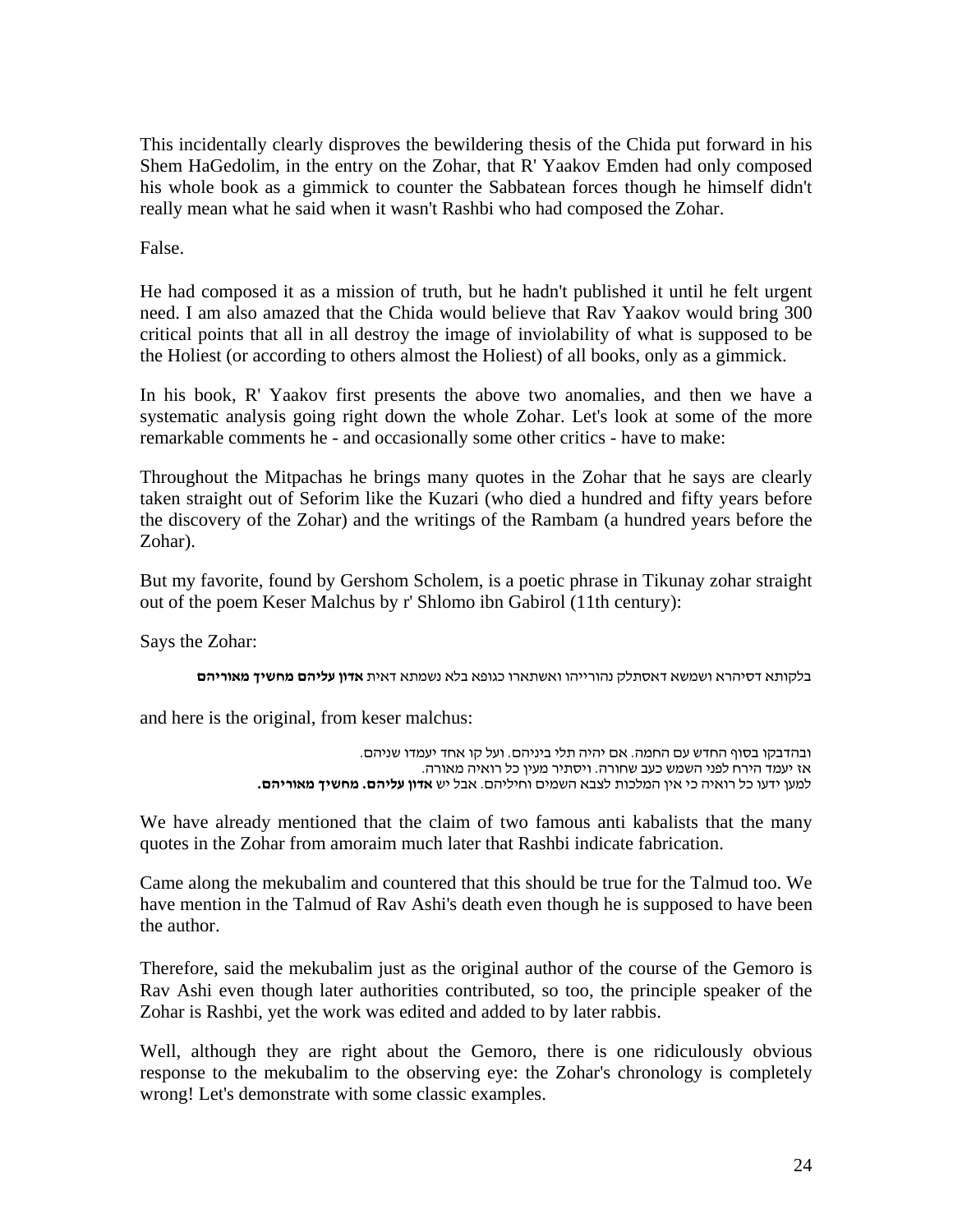## <span id="page-24-0"></span>*3.2 Erroneous Chronology in the Zohar*

We have R' Pinchas ben Yair, son-in-law of Rashbi, as mentioned in Gemoro shabbos  $(\cdot, \cdot)$ ) appearing in the Zohar countless times as - his father in law! and dying before him too, as mentioned in the Idra Zuta.

There have been some pathetic responses to this argument:

One was to be Magiha in the Gemoro text to חותניה instead of חתניה.

There are two problems with this. Firstly, there is no such word as חותניה in Aramaic, since its a confusion between aramaic yud hay ending, and the hebrew world חותן. The correct word would have been חמוהי.

Secondly both r' Shrira Gaon's letter, and the Seder haKabbalahh of the Raavad, state that r' Pinchos ben Yoir was a member of the Generation after Rashbi.

Another response is that it is the Zohar text that should be emended - from חמוך to חתנך.

This is impossible since the Zohar clearly states that r' Pinchas ben Yair was father of Rashbi's wife, and grand-father of his son, and I quote from the Zohar שמיני ל"ו.

<sup>ר</sup>"<sup>א</sup> הוה אזיל באורחא אשכחיה לרבי פנחס בן יאיר, פתח <sup>ר</sup>' אלעזר ואמר עטרת זקנים בני בנים. ע"כ.

פרשת פנחס בדף ר"מ: Zohar from is proof Another

<sup>א</sup>"<sup>ר</sup> שמעון- בריך ברי לקב"ה! עלך אתמר (משלי כג) ישמח אביך ואמך ותגל יולדתך. ישמח אביך דלעילא ואמך דא כנסת ישראל. ותגל יולדתך דא ברתיה דרבי פנחס בן יאיר חסידא. אלעזר ברי וכו .'

But most importantly, neither of these two feeble attempts deal with the fact that the gemara implies that rashbi died before r'Pinchos Ben Yair as demonstrated by R' Aharon Heiman in his Toldos Tanoim vAmoraim. Since it says in :ד"פ מ"ב:

יסורי בתורה מאי היא? דכי הוו יתבי רבן שמעון בן גמליאל ורבי יהושע בן קרחה אספסלי יתבי קמייהו רבי אלעזר ברבי שמעון ורבי אארעא מקשו ומפרקו אמרי מימיהן אנו שותים והם יושבים על גבי קרקע עבדו להו ספסלי אסקינהו אמר להן רבן שמעון בן גמליאל פרידה אחת יש לי ביניכם ואתם מבקשים לאבדה הימני אחתוהו לרבי אמר להן רבי יהושע בן קרחה<br>מי שיש לו אב יחיה ומי שאין לו אב ימות אחתוהו נמי לרבי אלעזר ברבי שמעון.

So we see that Rashbi, but not Rebbi's own father - Raban Gamliel - had already died whilst Rebbi was still a young student.

Yet in א"ה ג"פ תענית ירושלמי ובגמרא ,:ז חולין it says that Rabbi Pinchos ben Yair came to Rebbi to contest an enactment concerning Shviis that he had decreed on the Jewish community in his capacity as Nasi - This implying that his father had died by then and that he was already an authority in his own right. So, R' Pinchas ben Yair clearly died after Rashbi.

The other example of erroneous chronology:

Rav Hamnuna Sava and Rav Yayva Sava - Talmidim of Rav (see pesachim . קג ו־קה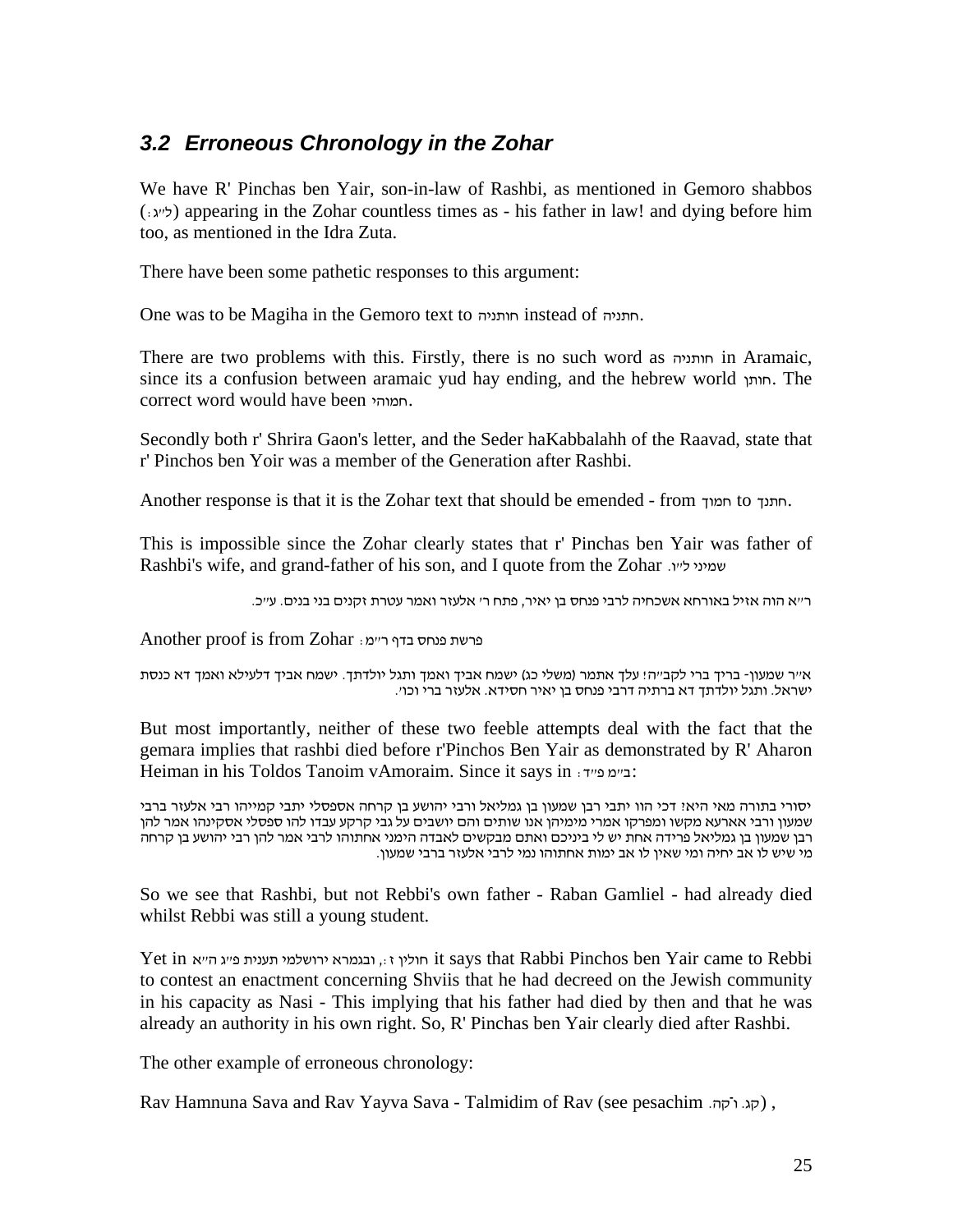<span id="page-25-0"></span>רב ברונא ורב חננאל תלמידי דרב הוו יתבי בסעודתא, קאי עלייהו רב ייבא סבא. אמרו ליה : הב לן וניבריך. לסוף אמרו<br>ליה : הב לן ונישתי. אמר להו, הכי אמר רב : כיון דאמריתו הב לן וניבריך <sup>-</sup> איתסרא לכו למישתי (פסחים קג.) רב חנניא בר שלמיא ותלמידי דרב הוו יתבי בסעודתא, וקאי עלייהו רב המנונא סבא. אמרו ליה: זיל חזי אי מקדיש יומא נפסיק, וניקבעיה לשבתא. אמר להו <sub>:</sub> לא צריכיתו, שבתא קבעה נפשה. דאמר רב : כשם שהשבת קובעת למעשר <sup>-</sup> כך שבת<br>קובעת לקידוש (פסחים קה.)

They lived approximately 150 years after Rashbi but make an appearance in the Zohar as... Rashbi's Rebbeim! Even Dying before him as mentioned in the Idra Zuta - the Zohar in haazinu recounting Rashbi death.

There are many more examples of Tanaim and amoraim clearly conversing together, even though they couldn't possibly have seen each other such as rav Yaakov bar Idi, contemporary of r' yochanan, going to meet Rashbi in Teverya even though he lived 150 years later.

Similarly, for a book supposedly written in the First century c.e. there are some anomalies that really give it away, such as saying that the Arabs' religion is similar to our own, whereas as we know (from historical records such as r' Sherira Gaon in his iggeres) Muhammad only weaned the Arabs from dualistic zoroastrianism to Monotheism in the mid Sixth century!

Also he says that the Arabs currently occupy the holy land - which they did - not in the 1st century when Rashbi lived, but at the turn of DeLeon's thirteenth century.

Thee zohar brings the phrase "באמצע הויות "whereas Tosafos (on Menachos 34b s.p. "Vehakoreh") explicitly tells us it was a phrase coined by Rav Hai Gaon.

#### *3.3 Elementary Mistakes in the Zohar*

Another point is the number of elementary errors that the Zohar makes in dinim, quotes, pesukim and drashos-

- such as saying that the Shtay Halechem were burned on the Mizbayach, even though the posuk clearly says that they were given to the Cohen,
- or that the Omer offering was brought of flour of barley, even though its explicit in the posuk that it was brought of whole kernels.
- or such as saying (in five different places in the Zohar!) that the Kinneret is the source of the chilazon, even though the posuk in Yehoshua says that the chelek of zevulun was in the north east, and chazal tell us that "חול טמוני שפוני "that Moshe Rabeinu in Vezos HaBrocha blessed him with refers to the chilazon that he would get in abundance from the Mediterranean.
- or that Elisha purified the deadly waters of Yericho with Eliyahu hanovi's cloak, whereas the posuk in Melochim says he did it with some salt - it was Eliyahu who used his cloak to split the Yarden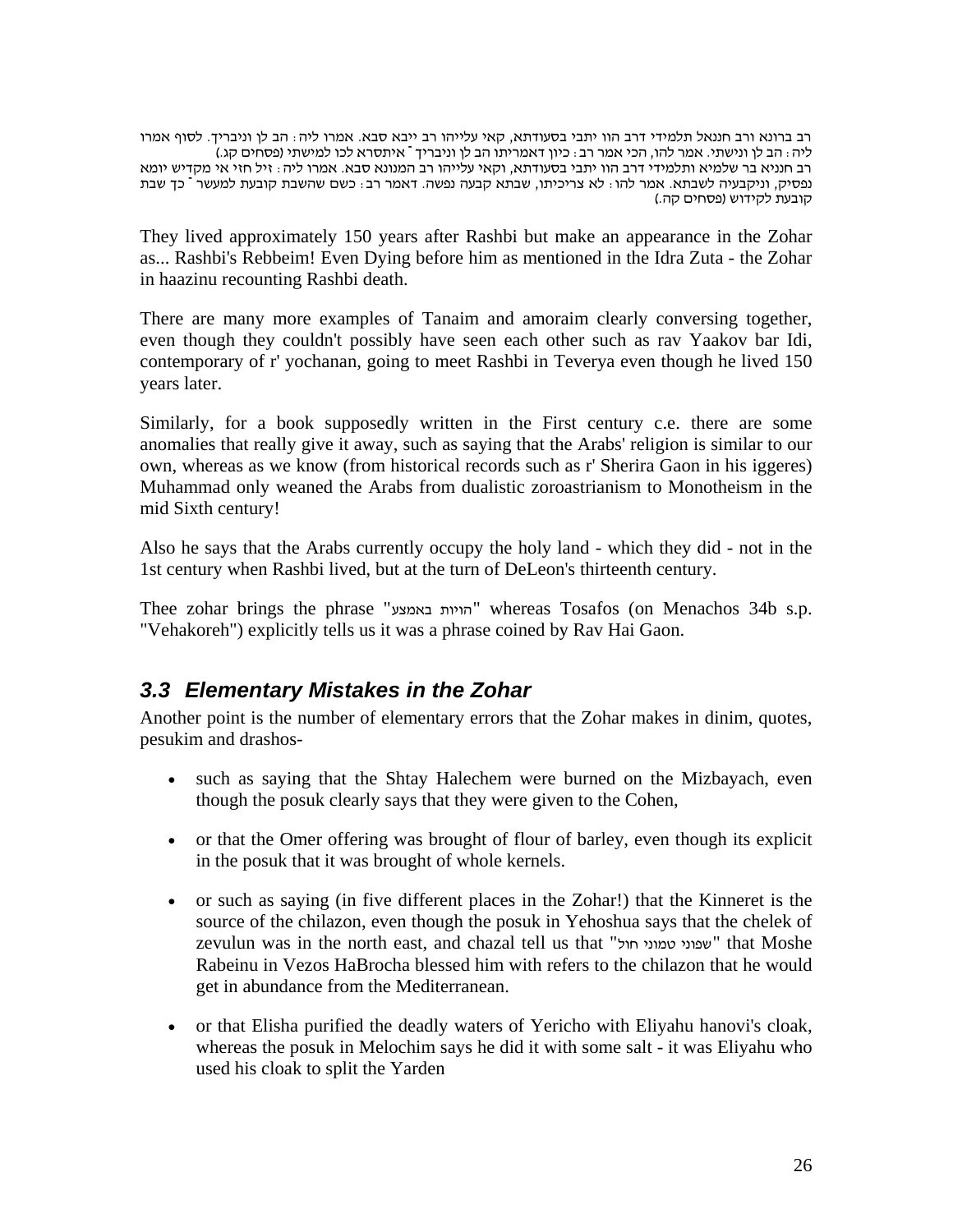- <span id="page-26-0"></span>• or that Shmuel Hanovi was a Cohen (he was a levi - as it says in Bamidbor Rabba 14:1 and Yerushalmi Brochos 31a (vilna ed.))
- or that it was Ezra who said the words "לטובה לי זכרה "whereas everyone knows it was Nechemia.

The truth is on this last one we know why he made this mistake. The author lived before sifray Ezra and Nechemia were split into two by Protestant publishers in the 15th century, so opening a book of Ezra, he found the above possuk.

The Zohar also often brings the Targum on different pesukim from Divrey Hayomim by introducing it somtimes as "אונקלוס תרגם "and sometimes as "עוזיאל בן יונתן ותרגם "- not realizing that the Gemoro in megila (.) says that neither Unkelos nor Yonasan ben Uziel translated any of the Kesuvim.

## *3.4 Misquoted Pesukim in the Zohar*

Staggering also is the number of complete misquotes of pesukim sometimes building whole droshos on the misquotes:

Such as this classic:

```
(ח״א נ״ח ּ) - ״רבי יהודה פתח. (תהלים מו ט) לכו חזו מפעלות אלקים אשר שם שֵמות (מלשון שממה) בארץ. כו׳ דאלו הוו<br>מפעלות יו״ד ה״א וא״ו ה״א. שם קיום בארץ. אבל בגין דהוו מפעלות שמא דאלהים. שם שמות בארץ״
```
The problem is that the posuk really does say " מפעלות חזו לכו**' ה** "and not **אלקים**.

This is one example among dozens.

Now, on this issue R' Yaakov Emden himself rushes to defend the Zohar against his own argument and says that not all pesukim in all mesoros are exactly the same. Even in the Gemoro we have pesukim which are different to our mesorah.

To my opinion, this argument does not hold water, since any discrepancies between our masores and the one in the gemoro invariably rest purely on single letters which never affect the reading of the word like a yud or a vov added or subtracted - see a list of all of them in r' Akiva Eiger's gilyon hashas on Shabbos ( $\cdot$ יא).

I've heard people argue in defense of the Zohar and quote the medrash that says:

בתורתו של רבי מאיר מצאו כתוב, והנה טוב מאד והנה טוב מות

Ah! here we see a whole word different!

The answer to them is: read the rest of the Medrash!:

א"ר שמואל בר נחמן רכוב הייתי על כתפו של זקני ועולה מעירו לכפר חנן דרך בית שאן, ושמעתי את ר"ש בן אלעזר יושב ודורש בשם רבי מאיר, הנה טוב מאד - הנה טוב מות.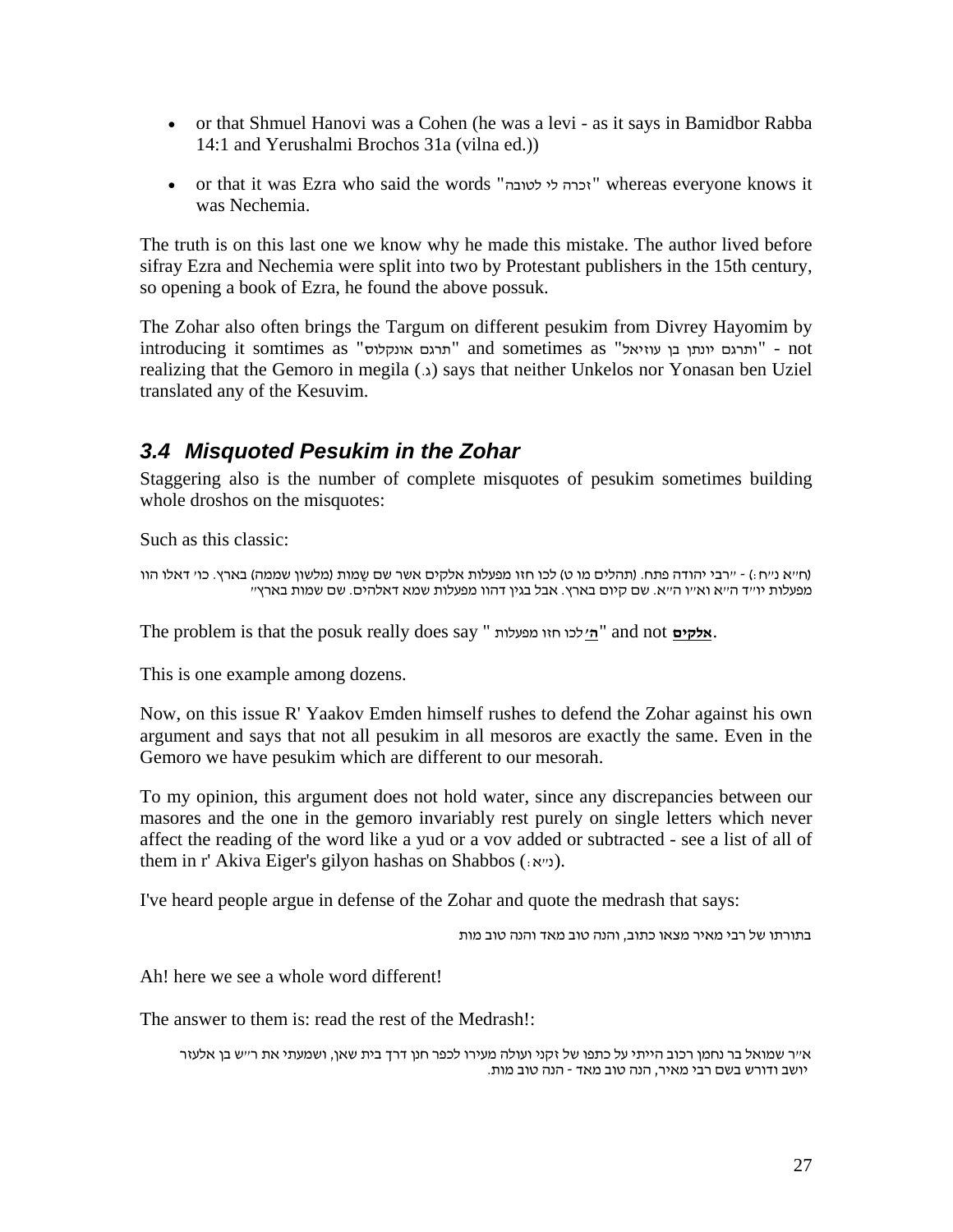It was only a drosha, and not that this is what was actually written.

I've heard others quote the Medrash from Masseches Soferim:

א"ר שמעון בן לקיש שלשה ספרים נמצאו בעזרה ספר מעונה ספר זאטוטי ספר היא באחד מצאו כתוב מעון ובשנים כתוב מעונה אלהי קדם (שם לג) וקיימו שנים ובטלו אחד באחד מצאו כתוב וישלח אל זאטוטי בני ישראל ובשנים מצאו כתוב וישלח את נערי בני ישראל (שמות כד) וקיימו שנים ובטלו א׳ באחד כתוב אחד עשר הוא ובשנים מצאו כתוב אחד עשר היא<br>וקיימו שנים ובטלו א׳

So we have the discrepancies Zaatuti and Naaray maon maona hu hi - so why didn't they just look in the Famous sefer Torah of Ezra hasofer (which by mesores we had until several hundred years ago) to check the right נוסח ?

Says the Megaleh Amukus - this is the Story of the Sefer torah of Ezra! He found the three seforim and that's how he got his Sefer Torah which was reference for later generations! The added letters that didn't change pronunciations of words were not noticed until the Sefer was lost!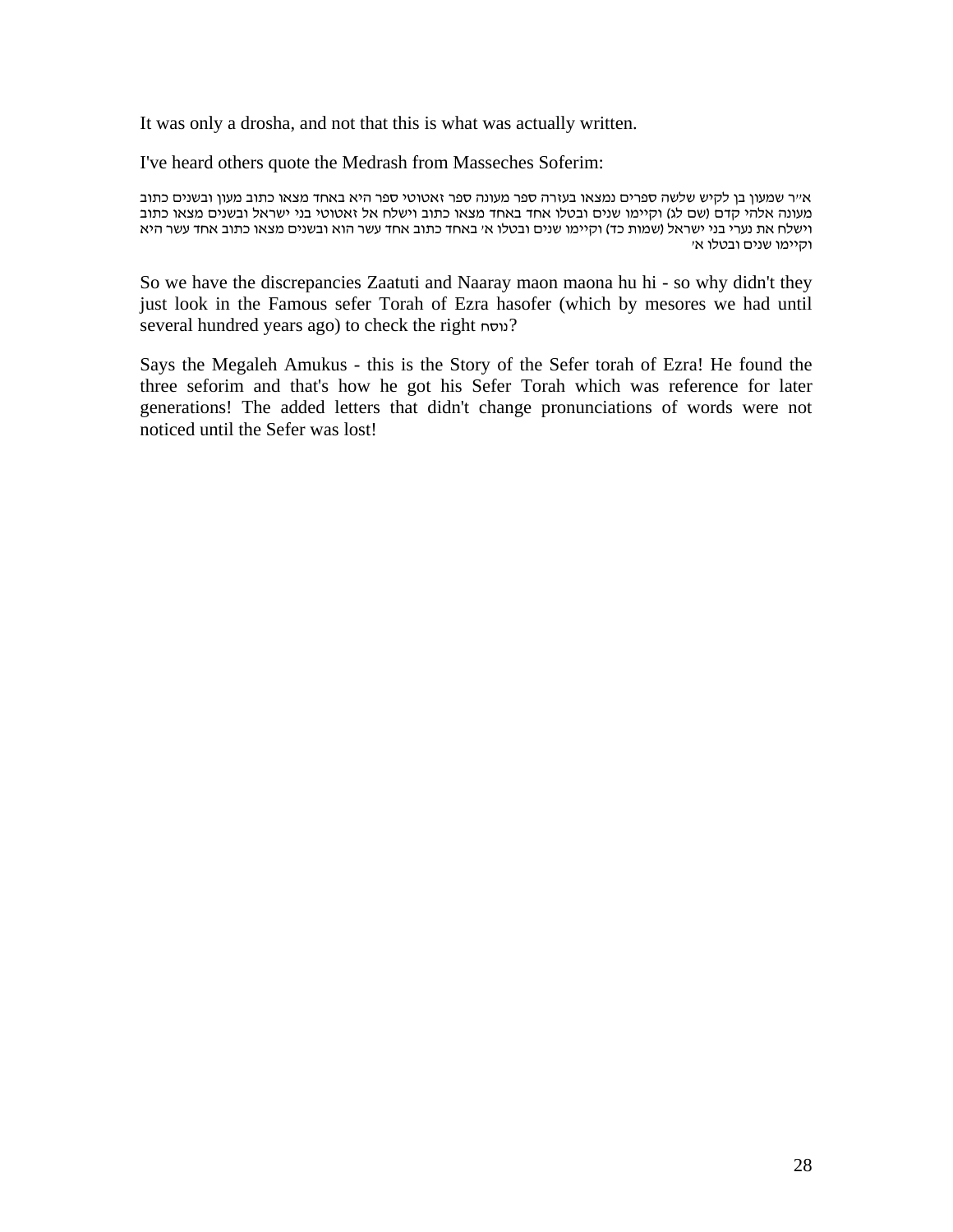## <span id="page-28-0"></span>*3.5 Fraudulent Droshos in the Zohar*

Then, there are the fraudulent Droshos. The Yaavetz brings some examples of which this is one:

אמר רבי יוסי...כתיב ויהי משה בהר ארבעים יום וגו' וכתיב ויקרא אל משה וגו' (משפטים). משמע דמשה בטורא הוה בההוא זמנא דקרא ליה. וכתיב מאהל מועד. ואהל מועד לא הוה בטורא דסיני דהא בינייהו דישראל הוה.

The Yaavetz points out that the first posuk is in mishpotim, and the second quote " מאהל מועד "is in the beginning of Vayikra after the Mishkan was built ten months later! So why is he saying that Moshe was still on the mountain when Hashem called him to the Mishkan?

Another is:<br>יוכל העם רואים את הקולות ואת הלפידים [כדין אמרת] הזאת נעמי. דא הוא נעימו דאורייתא. [ולא ידעי ישראל ענשא דאורייתא] עד דאתו למרה דכתיב ויבאו מרתה וכתיב שם שם לו חק ומשפט ושם נסהו כדין אמרה אורייתא קראן לי מרה."

The Zohar says that at matan torah they heard only the pleasant parts of the torah, but they didn't hear of any of the punishments until they got to Moro. But, points out the Yaavetz, Moro was not after matan torah - it was after krias yam suf before matan torah

I have found, by personal research as well as in seforim other than the Mitpachas some more examples of erroneous chronology and droshos:

The Zohar speaks in the name of Rashbi regarding the order of Tekiyos - תשרת תרת תשת whereas we know it was R' Avahu in Caesaria who was invented the order  $m_{\text{max}}$ . Some respond that when the gemoro says "אבהו' ר התקין "it doesn't mean he invented it, he just popularized it.

Well, the Ramban - who by everyone's standards was supposed to have been the Master of Kabbolo and according to the Ari (though not Rav Yehuda Chayat) knew of the Zohar - clearly states, in his "Droshoh for Rosh Hashono" that Rav Avahu entirely invented תשרת and even goes on so far as to ask - how could r' avahu be cholek on the Tanoim of the Mishna who say that one only blows a shvarim and a truah? His answer, in a nutshell, is that since it was only a variation and combination of the existing din it was ok.

The Zohar says that there are always two days of Rosh Hashona. Well, in the time of Rashbi in Eretz Isroel, by the testimony of Massechtos beitzah and rosh hashono, in the proximity of the Beis Hamikdosh and the Beis haVaad there was always only one day.

The very book of the Zohar is split into the parshos as we know them, and also the Zohar itself states that shmini atzeres is always simchas torah - yet at the time of Rashbi all the way up to the Rambam, In eretz Yisroel the Minhag was to finish the torah once every three and a half years! They did not even acknowledge the Parshos we use today, let alone celebrate Simchas Tora on Shemini Atzeres every year! see Sefer minhogay mizrach umaarav authored by the geonim and the Rambam in his Yad Hachazoko.

"והיה מחניך קדוש. מאי קדוש קדוש ים מבעי ליה."<br>יוהיה מחניך קדוש. מאי קדוש קדושים מבעי ליה."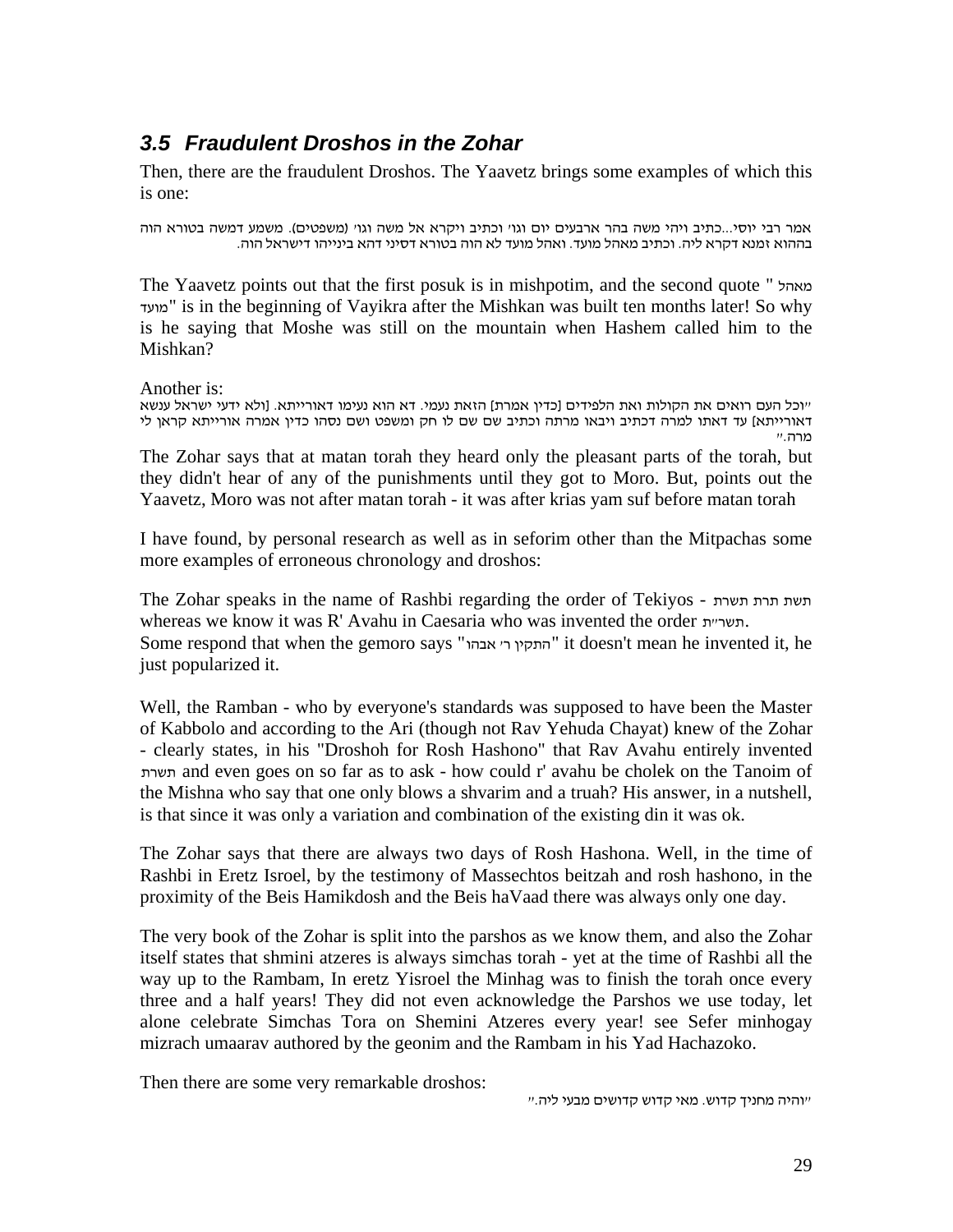<span id="page-29-0"></span>Why didn't he ask about the "והיה "too?

"ושרה שומעת פתח האהל והוא אחריו. מאי והוא אחריו? והיא אחריו מבעי ליה. אלא רזא איהו"

I'm sure its fairly obvious why there is really no question here, since the  $\pi$  is the malach and the אחריו means after, or behind, the door.

## *3.6 Malevolent Intent In The Zohar*

Then there is another grade of anomaly, implying malevolent intent. One which might be termed כהלכה שלא בתורה פנים גילוי, which is heresy, such as:

- The obligation מדאורייתא to wear Tefillin both in the style of Rashi as well as Rabeinu Tam,
- The prohibition of walking 4 amos without washing the morning Netilas Yodaim and being liable to death if one does,
- That a motzi shichvas zera levatolo has no atonement whatsoever (renegade mekubalim claiming to know secret tikkunim for this one have ammassed fortunes based on this zohar. I know a few who fell for it).
- The yud of the tefillin shel yad not leaving touching the bayis.
- One who wears tefillin on chol hamoed is liable to death.
- Prohibition of learning Torah Shebiksav at night.
- Prohibition of giving tzedoko at night.
- That the final day of the sealing of the individual's yearly judgement and I mean the personal din of the individual (not the din on rain as the Mishna Brura associates) - is really hoshana rabba not Yom kippur.
- In Zohar of Pinchos, that an Eishes Ish is לזר מותרת if her husband allows.

and many many more.

#### *3.7 Blasphemy In The Zohar*

And then another even lower level of anomaly. One which seems downright blasphemous:

The zohar darshens "מאן פני האדון ייז דא רשב "and R' Yaakov writes seemingly lividly:

לשון זה חירוף וגידוף הוא בודאי

Yet then proposes amending the text of the zohar by adding the word את to read פני את מאן האדון הי such that the האדון is from the word את an not by logical inclusion into  $\pi$ 

Nevertheless he concludes his comment by saying:

ועם כל זאת שאיני מרחקו, על פי הגהה זו, מ"מ איני מקרבו בשתי ידים ולא נתקררה דעתי עדיין בלשון זה. לבי מהסס בו. כי יראָה הוא דבר אחד, שמצינו מצות יראה באב ואם ובמקדש שצוה הקב"ה בפירוש לירא מהם. אבל לכלול באת פני האדון להראות את פני האדון דא רשב״י. מיחזי חברותא כלפי שמיא וכעין שיתוף ח״ו. ועכ״פ נותן מכשול לחסרי דעת.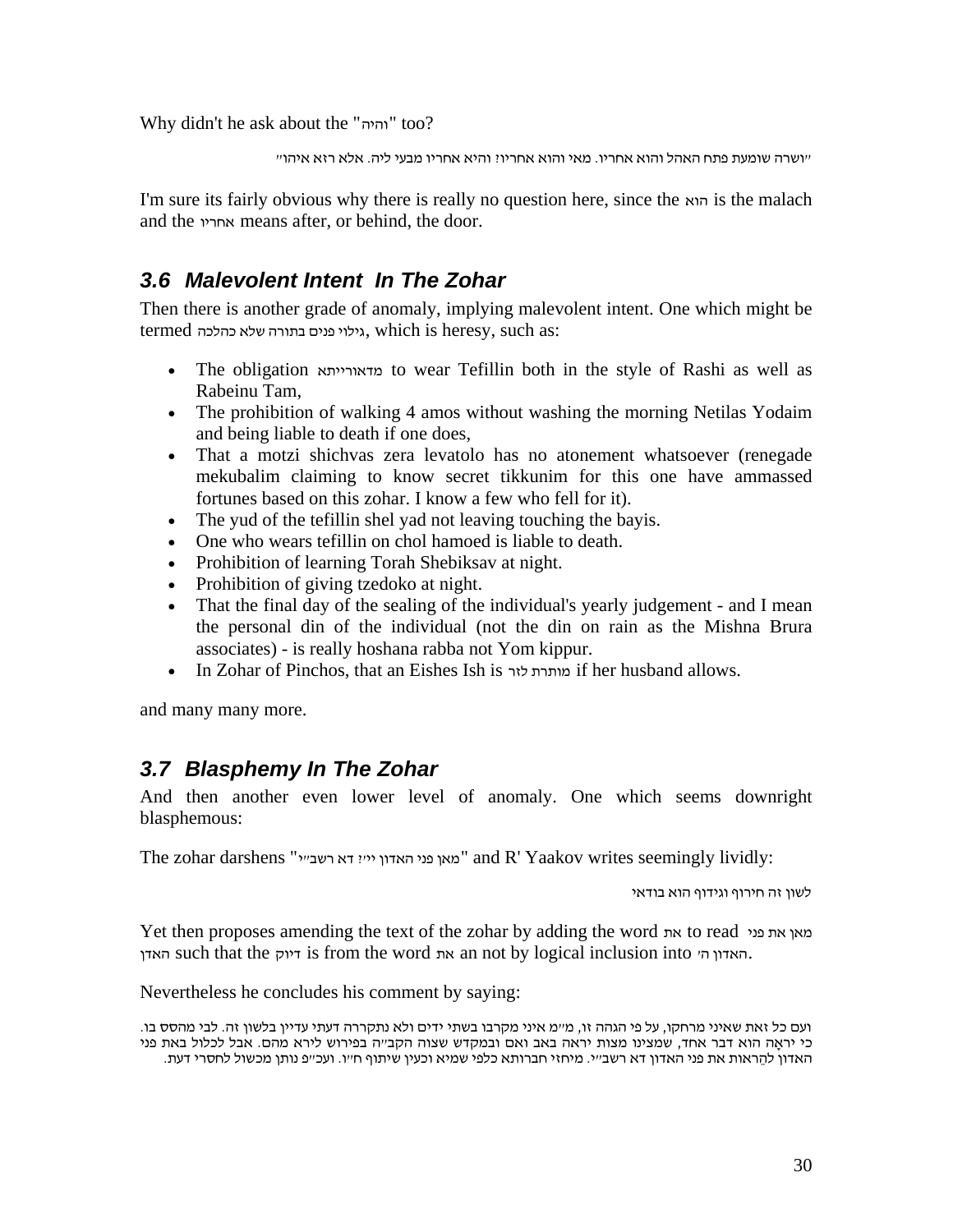Yet I have found in the Zohar a very similar drosha, which amazingly the Yaavetz doesn't mention, that does not leave the same room for tweaking:

```
כד הוה רבי אבא וחברייא חמאן לרבי שמעון הוו רהטי אבתריה ואמרי (הושע יא) אחרי ה' ילכו כאריה ישאג. עכ"ל.
```
And even if we were to overlook all of the above somehow, there is one dogma of the Zohar that is paralleled only by the Christian message of Salvation in terms of willful attempt to uproot basic tenets of Judaism.

But first I must diverge a moment to focus your reflection on the following mystery. How is it that R' Yaakov Emden wrote a book with three hundred critiques on the Zohar, in a language which at best is derogatory, with some incredibly convincing arguments, and yet in his preface he writes - he who doubts the authenticity of the entire Zohar - Osid Liten es HaDin?

Similarly at the end when he clearly states that none of the work could possibly have been authored by Rashbi, and the Rashbi mentioned couldn't possibly have been the one we know from the Mishna, he still maintains the holiness of the Sefer.

The question poses itself - Why? What is the argument he brings for us having to believe in the authenticity of the Zohar? - R' Yaakov Emden brings us only one the Ari.

To quote him –

<sup>וי</sup>גם ספר הזוהר הוא נזר המקובלים בלי ספק בעולם, בשגם העיד עליו האר׳׳י ז׳׳ל, שהיה איש קדוש ואלקי ורה׳׳ק שורה<br>עליו, הלא עליו בנויה כל חכמתו, הנשגבה והנוראה, חלילה להרהר אחר דבריו.

#### **Chalila leharher achar dvorov.**

Remarkably enough this is the same argument the Chida in Shem Hagedolim brings against Rav Yaakov himself for saying that the not the entire Zohar is from Rashbi.

What is so powerful about this argument?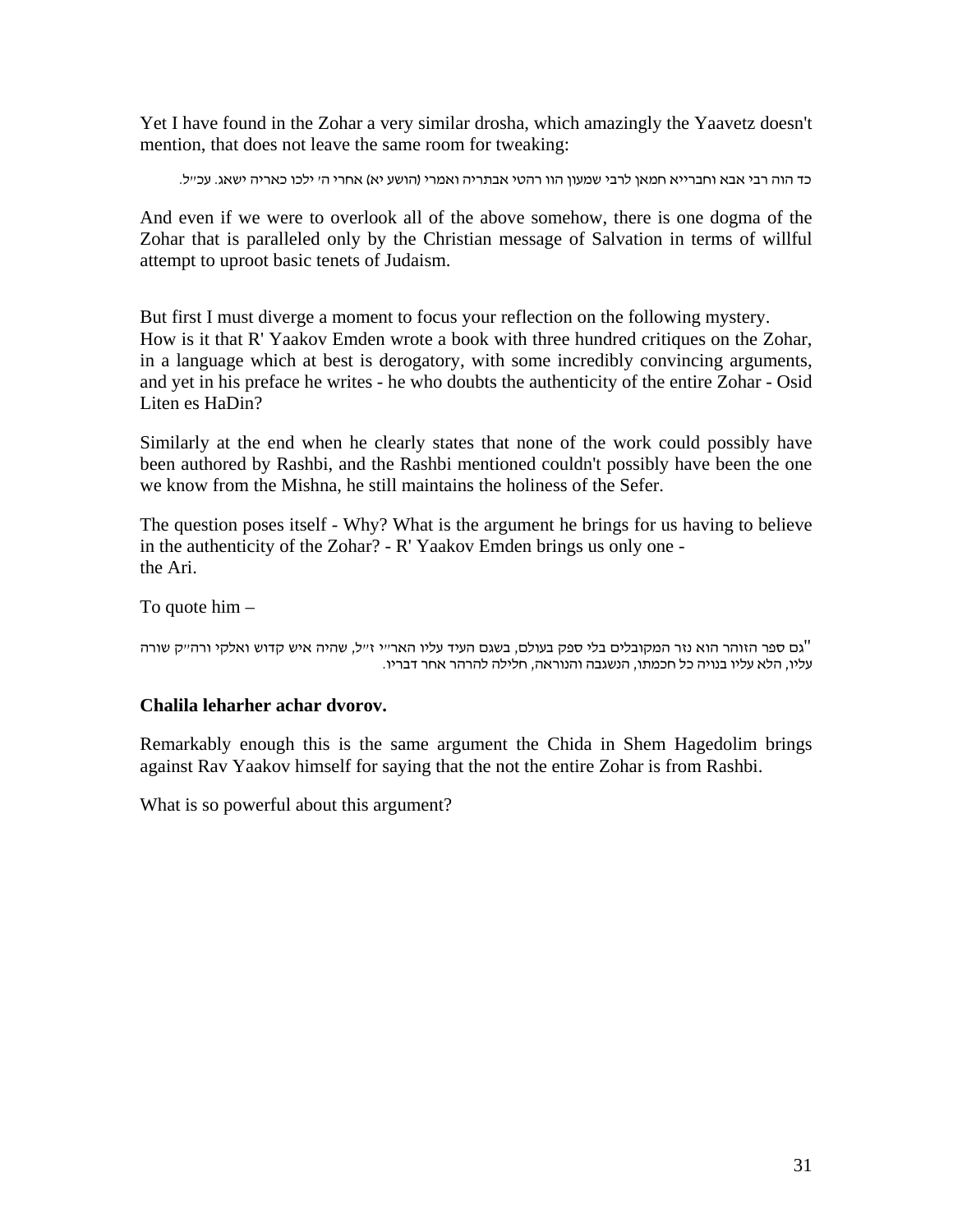# <span id="page-31-0"></span>**4 Problems with the Ari**

## *4.1 The Authenticity of the Ari*

It would seem that to say that the Zohar is fake would be tantamount to calling the Ari a liar. After all, he only ascended the ladder of holiness and fame by virtue of his continual study of the Zohar. All his books bring nothing but combinations and analyses of the Zoharic dogmas. All his energies were spent only on this.

He received revelations from Elyahu Hanovi to explain him the Zoharic concepts, and for this end he ascended the Heavenly academy. He claimed to have perceived and communicated with the souls of the Tannoim and Amoraim mentioned in the Zohar and spoken to them about the ideas that they are recorded as having expressed. He even went up to heaven to hear Hakodosh Boruch Hu himself give shiurim on the Zohar.

To touch the holiness of the Zohar and the Ari might be in effect exposing the entire gamut of Jewish sages of the previous half-millennia as superstitious, naive and cowardly. After all, are we not the perfect people?

Yet R' Yaakov Emden himself clearly states that the Raya mehemna part of the Zohar was unmistakably entirely of 13th century origin - despite clear statements of the Ari to the contrary!

## *4.2 Fundamental Mistakes of the Ari*

What's more the Ari clearly can be caught on many other points in his writings:

- He gives a kabalistic explanation for why the availability of Techeles is dependant on the Beis Hamikdosh, even though the Talmud in Brochos and in Menachos records that Techeles was still in circulation 300 years after the Churban Habyis.
- He claims to know the processes of Gilgul and describes the Gilgul of a certain r' Dostai Gaon. According to the Iggeres r' shrira Gaon - such a Gaon never existed.
- He claims to have discovered the burial spots of Neviim, Tannoim and Amoraim by his Ruach Hakodesh, among them the tomb of Rabbi Meir in Teveria, this, despite the fact that there is an extant tomb in Iraq already mentioned in the 11th and twelfth century by r' Binyamin of Tudela and r' Yaakov of Regensburg (talmid of r' Yehuda Hachasid) respectively.

## *4.3 Strange Practices of the Ari*

Even stranger are the accounts of the Ari seemingly practicing two forms of augury ornithomancy (divination by birds) and pyromancy (divination by fire), and remarkably it seems that r' Yaakov Emden already hinted the Ari's strange practices when he write in the mitpachas as follows, first quoting from the Zohar: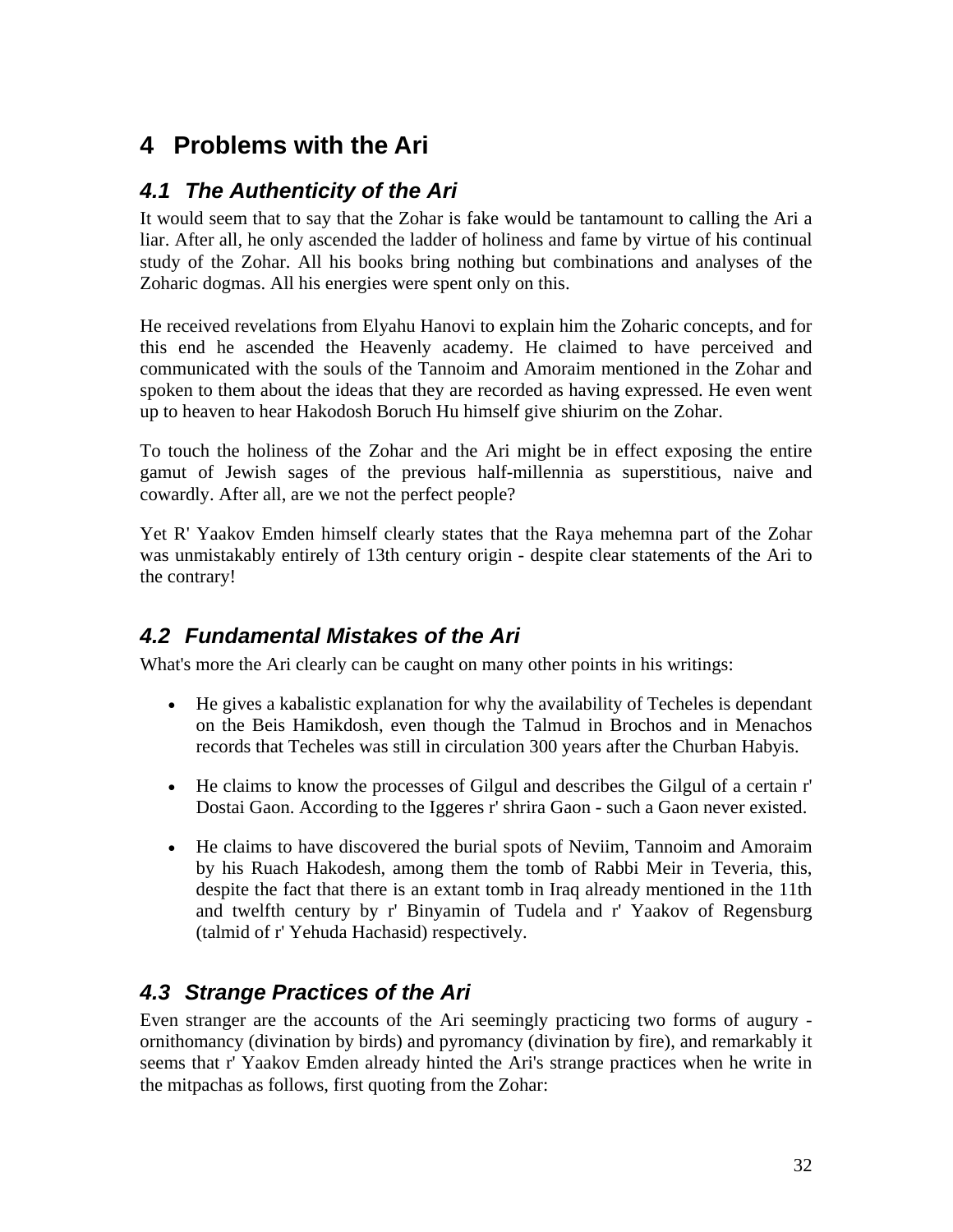והכי כל מלאך אשתני שמיה כפום שליחותיה ולכל שליחותא ושליחותא דלהון אית רגעא ושעתא ידיעא ומזל ידיע ויום ידיע וככב ידיע ותמן אשתני.

and says:

נראה כדעת המעוננים. וצריך חקירה אם נמצא בכתבי האר"י מענינים אלו.

Well, first, he is right that this is meonen according to R' Akiva, as it says in the Gemoro:

תנו רבנן: מעונן...רבי עקיבא אומר: זה המחשב עתים ושעות, ואומר: היום יפה לצאת, למחר יפה ליקח, לימודי ערבי שביעיות חיטין יפות, עיקורי קטניות מהיות רעות

And he is also right that such is to be found in Kisvay hoAri, though not regarding meonen, but menachesh, and I quote from the words of R' Vital :ה הקודש רוח שער:

כל מה שנגזר למעלה מכריזים הגזרה ההיא בכל העולמות כו' והנה עבוי וגסות האויר אינו מניח לשיעבור וירד הקול הרוחני כו׳ ואמנם כאשר העופות מפריחים באויר וחולקים אותו על ידי הפרחתם ועפיפתם ואז קול הכרוז עובר שם כו׳ כי<br>דרך עפיפתו ופריחתו מוליך אותו כו׳ כי פעמים... מגידים בעפיפתם.

"All that is decreed above, is publicized in all the worlds etc. and the thickening of the air prevents this voice reaching Earth, nevertheless, when the birds thin out the air by flapping their wings, then the voice can pass there etc. for by his flapping and flying, he leads the voice for at times...(birds) tell us (future events) by their flight."

Says the gemoro in sanhedrin (ס"ו.) הייר לא תנחשו כגון אלו המנחשים בחולדות בעופות ובכוכבים. "לא תנחשו - this refers to those who divine by rats, birds and stars.

This is the famous art of soothsaying described by the Greek poet Hesyos in his poem Ornithomantaia - the greek for othinomancy.

Another instance of this practice by the Ari can be found in the book Eleh Toldos היה יודע (האר״י) כל מיני חכמות כו' ובWitzchak also by r' Chaim Vital, and I quote:<br>היה יודע (האר״י) כל מיני חכמות כו' ובשלהבת האש.

And in the book Shivchay haari by Rav Shlomo Shlumil, an account of him actually divining by the flame movements can be found, and I quote:

גם פעם אחת בליל שבת נכנס הרב (the Ari) לפני החכם ר׳ יוסף אשכנזי הנקרא תנא גדול ומצאהו שהיה לומד המשניות על פה כמנהגו, ובאמצע הלימוד התחיל הנר מפעפע כדרך הנר הנופל למים ועשה כן כמו חצי שעה. וכשיצא הרב<br>והלד לביתו מצא לכמה״ר אביגדור בנו של הר״י אשכנזי הנזכר. אמר לו אחיד הקטו איד שלומו. אז נבהל להשיב ואמר למה אדוני שואל עיו, הנה הוא ישן במטה בקו הבריאות. אמר לו- הנר סיפר לי שבשבוע זה יפטר לבית עולמו. וכן היה.

Now, let me read you a section from Sefer Chasidim (siman 59) that deals with this כי לא נחש ביעקב וכו' (במדבר כג כג), צונו צורינו לא תנחשו (ויקרא יט כו), ובעונותינו שרבו כיום הזה מנחשים בישראל, :practice

בודקים בעונות כו' ועוד יש ניחוש ורב הוא ונוהג בין בני אדם, רואין אש וגחלות בוערות מעומד, אומרים יהי' לנו אורח, אם תכבהו במים האורח יפול במים, ואין לך ניחוש גדול מזה, ואמת ויציב הדבר כמה בני אדם ניסוהו, אך הוא השטן הוא המתעה אותם. כשרואה השטן שזה מנחש ואומר יפול האורח במים, אז אומר השטן אלך ואפיל האורח במים להטעות זה, להיות לסימן זה בידו לנחש לעולם, ואוי להם לעושים כך, כי עוברים על כמה לאוין לא תנחשו (ויקרא יט כו) לא ימצא בך מעונן ומנחש (דברים יח י) ובחקותיהם לא תלכו (ויקרא י"ח:ג), ועוד שעושים עדות התורה שקר כי לא נחש ביעקב (במדבר כג:כייג). עכייל.

The Ari, though, explains all his strange practices with various kabalistic explanations.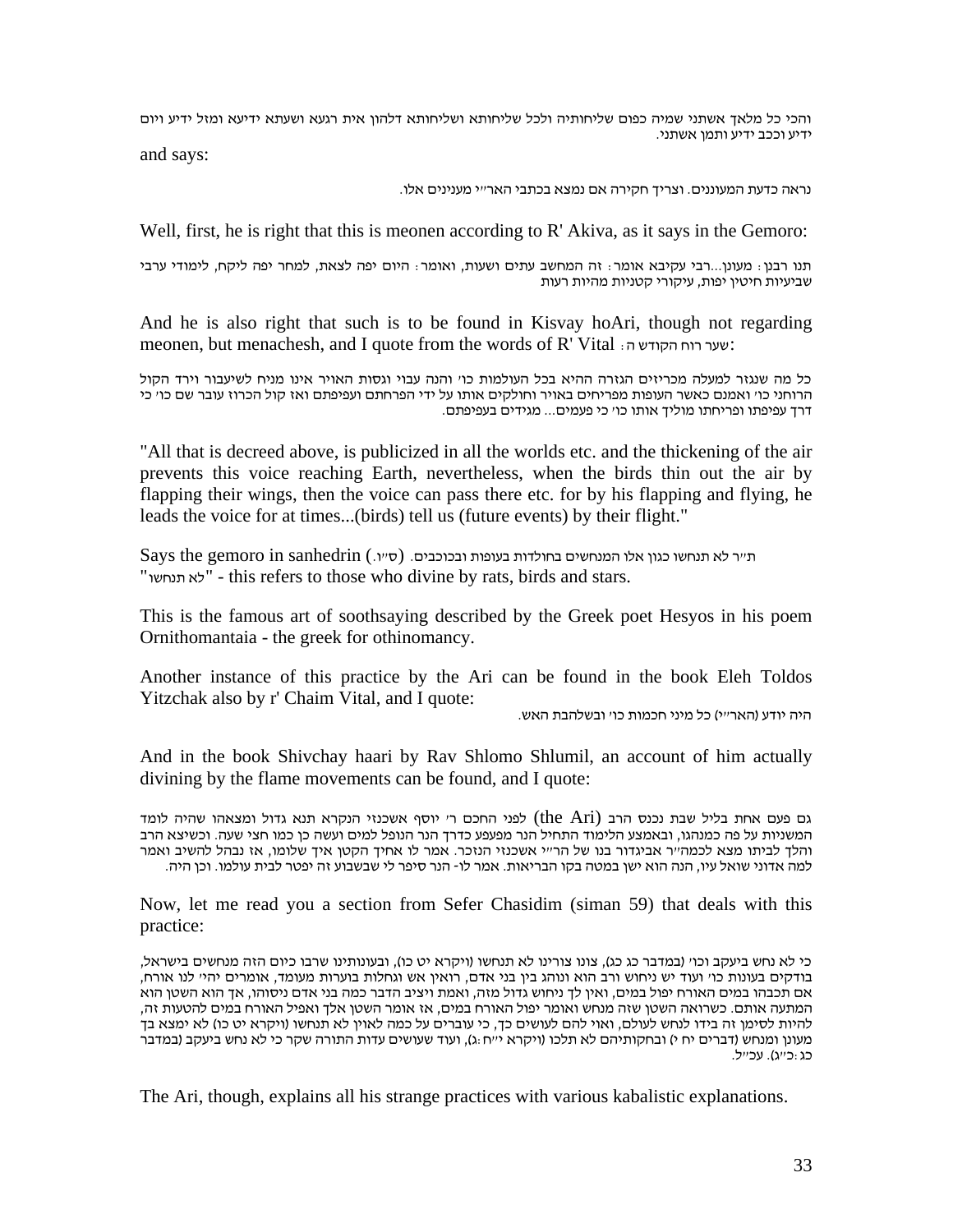<span id="page-33-0"></span>Regarding all the Ari's predictions: even if they had been true, this is not a proof of his genuineness, one should bear in mind the words of the Ramban from Parshas Re'eh that comments on the posuk

כי יקום בקרבך נביא או חלם חלום...ובא האות והמופת אשר דבר אליך לאמר נלכה אחרי אלהים אחרים אשר לא ידעתם...לא תשמע אל דברי הנביא ההוא או אל חולם החלום ההוא כי מנסה יהוה אלהיכם אתכם...והנביא ההוא או חלם<br>החלום ההוא יומת כי דבר סרה על הי אלהיכם וגוי

Says the Ramban:

יתכן שירמוז הכתוב למה שהוא אמת (כלומר נביא באמת) כי בנפשות בקצת האנשים כח נבואיי ידעו בו עתידות, לא ידע האיש מאין יבא בו, אבל יתבודד ותבא בו רוח לאמר ככה יהיה לעתיד לבא בדבר פלוני ויקראו לו הפילוסופים כהי"ן, ולא ידעו סבת הענין אך הדבר נתאמת לעיני רואים אולי הנפש בהתבודדה תדבק בשכל הנבדל ותתכוין בו והאיש הזה יקרא "נביא" כי מתנבא הוא, ועל כן יבא האות והמופת אשר יאמר אליך (ועדיין מצוה לסקלו לנביא אמת זה באבנים וביערת הרע מקרבך!). ע"כ מהרמב"ן.

We see that clairvoyance is a talent that has nothing to do with a persons genuineness and piety, and as is also implicit from the above quote from Sefer Chasidim.

#### *4.4 Blasphemous Claims of the Ari*

Yet as serious as the implications of all these accounts are, there is one claim that his Talmid R' Chaim Vital makes (and he was essentially the Ari's mouthpiece by all accounts) that in my opinion dwarfs all others in gravity, and he brings support from the Zohar, and this is where we left the critiques of the Mitpachas earlier on, and it is this:

That a person gets no schar olam habo for learning toras ha nigleh! No schar olam haboh for learning Chumash or Gemara!

Naturally this is a very serious accusation to make against the Zohar or the Ari. But if you don't believe me, then let me read you r' Chaim Vital's introduction to the sefer hahakdomos. It's long but its crucial evidence:

כי עבר קציר כלה קיץ ואנחנו לא נושענו. רפואה לא עלתה למחלתינו. אין מזור לבשרנו. ולא עלתה ארוכה למכתינו לחורבן בית מקדשינו, הנחרב זה היום אלף ות"ק וד' שנים אוי לנו כי פנה היום יום אחד של הקב"ה שהוא אלף שנים וגם נטו צללי ערב שהם ת"ק וד' שנים יותר מחצי היום הב'. וכלו כל הקצין ועדיין בן דוד לא בא.

ונודע את אשר ארז"ל כל דור שלא נבנה בה"מ בימיו כאלו נחרב בימיו. ואתנה את פני לחקור ולדעת מה זה ועל מה נתארך קיצינו וגלותינו. ומדוע לא בא בן ישי?

ומצאתי און לי ואנינה בקרבי ולבי דוי. ממאמר א' הובא בס' התיקונים תיקון ל' עדף "ז ע"ב. וז"ל-

תנינא כתב ורוח אלהי"ם מרחפת וגו' מאי ורוח אלא בודאי בזמנא דשכינתא נחתת בגלותא האי רוח נשיב על אינון דמתעסקי באורייתא בגין שכינתא דאשתכחת בינייהו והאי רוח אתעביד קלא, ויימא הכי: אינון דמיכין, דשינתא בחוריהון, סתימין עינין, אטימי לבא, קומו ואתערו לגבי שכינתא! דאית לכון לבא בלא סכלתנו למינדע ביה ואיהו בינייכו ורזא דמלה- קול אומר קרא. כגון קרא נא היש עונך וגו' והיא אומרה מה אקרא כל הבשר חציר. כלא אינון. כבעירה דאכלי חציר. וכל חסדו כציץ השדה כל חסד דעבדי, לגרמייהו הוא דעבדי. ובההוא זמנא מה כתיב- ויזכור כי בשר המה רוח הולך ולא ישוב דא איהו רוחו של משיח. ווי לון מאן דגרמי דיוזיל ליה מן עלמא. ולא יתוב לעלמא דאילין אינון דעבדי לאורייתא יבשה ולא בעאן לאשתדלא בחכמת הקבלה וגרמין דאסתלק נביעו דחכמה דאיהו יו"ד מינה ואשתארת בי"ת יבשה ווי לון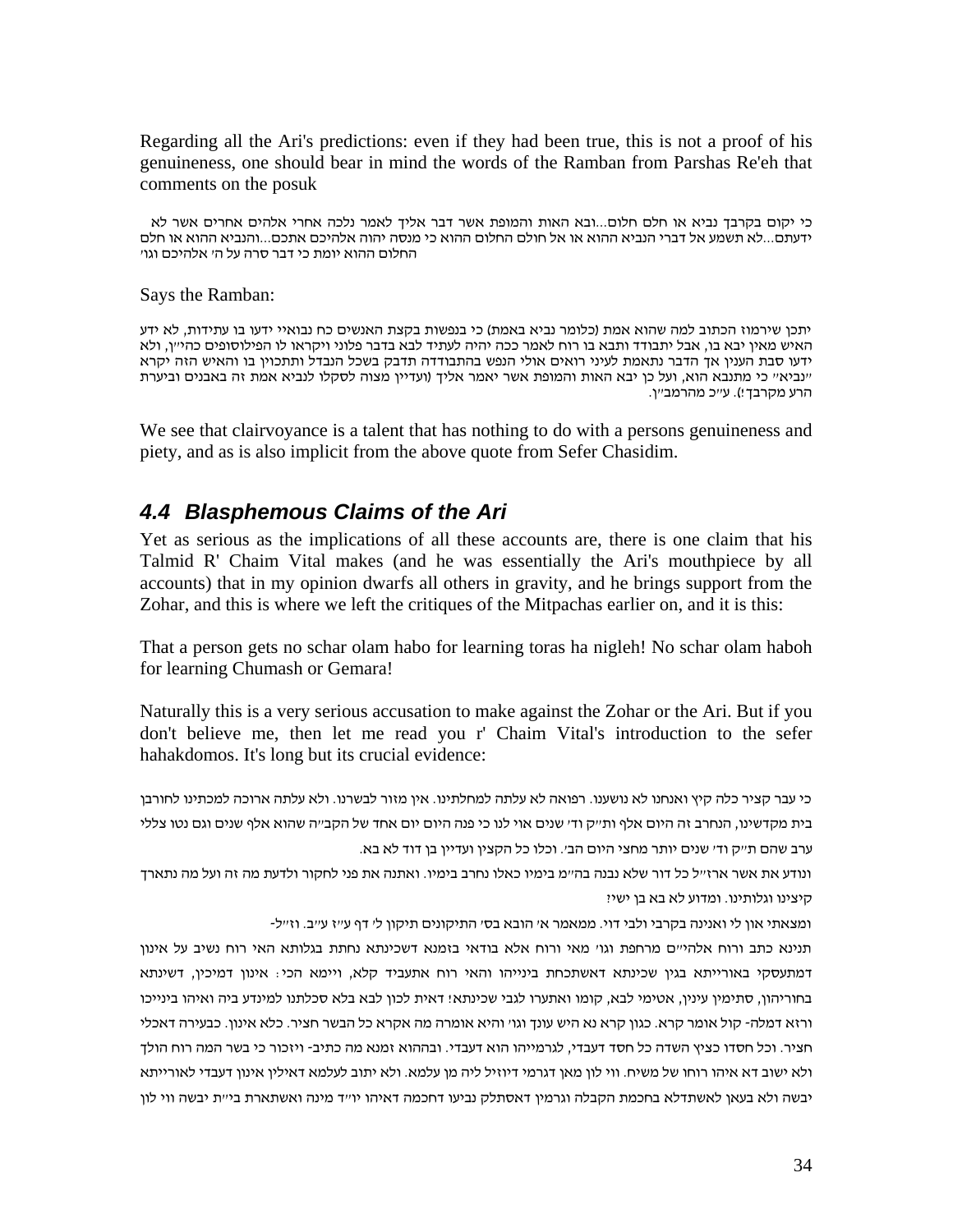פיקודא תנינא ויאמר אלהים יהי אור. ובג"ד אמר הקב"ה השבעתי אתכם בנות ירושלים אם תעירו ואם תעוררו את האהבה עד שתחפץ כו' דאיהו רחימו בלא פרס ולא ע"מ לקבל פרס. ויראה ואהבה ע"מ לק"פ איהי שפחה ותחת שלש רגזה ארץ וגו'. תחת עבד כי ימלוך ושפחה כי תירש גבירתה עכ "ל (ר"ל עכ"ל הזוהר שהביא).

והנה מ"ש בתחילת דבריו ואפי' כל אינון דמשתדלי באורייתא כל חסד דעבדי לגרמייהו וכו' עם היות שפשטו מבואר ובפרט בזמנינו זה בעו"ה אשר התורה נעשית קרדום לחתוך בה אצל קצת בעלי תורה אשר עסקם בתורה ע"מ לק"פ והספקות יתירות וגם להיותם מכלל ראשי ישיבות. ודיני סנהדראות להיות שמם וריחם נודף בכל הארץ כו' ואמנם האנשים האלה מראים תימה וענוה באמרם כי כל עסקם בתורה הוא לשמה כו' האמנם אע"פ שלכאורה אפשר לפרש לשון המאמר על אופן זה, עכ"ז דבר קשה מאד מאד לומר.

וכי בשופטני עסקינן ולא בכללות כל התלמידי חכמים העוסקים בתורה? (תמיהני מה קורא לכזה שופטני, מאחר שאמר שרוב בני דורו העוסקים בתורת הנגלה עושים אותה קרדום כו' א"כ מצוי הוא זה השופטני וראוי לדון בו!) והראיה ע"ז אומרו דרך כללות ואפי' **כל** אינון דמשתדלי באורייתא, **כל** חסד דעבדי, לגרמייהו עבדי. ואין לומר דמלת כל היא יתירה ומשבשתא שהרי מקרא דורש וכל חסדו כציץ השדה שלא נאמר וחסדו אלא וכל חסדו לרמוז כי כל התייח העוסקים בתורה הנקראת תורת חסד על לשונה הם דומים בחסד ההוא אל ציץ השדה משום דלגרמייהו עבדי אבל ביאור לשון הנז "ל יובן ראשיתו מאחריתו באומרו ויראה ואהבה ע"מ לקב"פ איהי שפחה ותחת שלש רגזה ארץ.

והענין יובן במ"ש בס"ה בפרשת בראשית דף כ"ז ע"ב. ובג"ד אמר קב"ה לא טוב היות האדם לבדו אעשה לו עזר כנגדו דא משנה איתתא דההוא נער ואיהו שפחה דשכינתא ואי זכו ישראל איהי עזר לון בגלותא מסטרא דהיתר טהור כשר ואי לא איהי כנגדו מסטרא דטמא פסול אסור וכו' דלית יחודא עד דערב רב יתמחון מן עלמא. ובג"ד אתקבר משה לבר מארעא קדישא וקבורתא דיליה איהי משנה דשלטא על מטרוניתא דאיהי קבלה למשה ומלכא ומטרוניתא מתפרשא מבעלה ובג "ד תחת שלש רגזה ארץ תחת עבד כי ימלוך דא עבדה ידיעה ושפחה דא משנה ונבל כי ישבע לחם דא ערב רב (!!! רחמנא לצלן מהאי דעתא כוזיבא להניא לב בני ישראל מלימוד הש"ס משום שלדידיה היא שפחה, והוקשתה לערב רב, ורק הקבלה (השקרית ההיא) היא תורה לשמה! אוי לעינים שכך רואות בכתב בשם הנחשב לרב גדול ומקובל בישראל!!).

הנה מבואר כי תורתינו הק' כלולה ונמצאת בכל ד' עולמות אבי"ע ובהיותה בעולם האצילות אז נקראה קבלה כי שם היא מופשטת מכל הלבושים הנקרא פשט מלשון פשטתי אם כתנתי שהוא בחיי המלבושים החיצוני שהוא עייג עור אדם המתפשט מעליו לפעמים וזהו עיקר מלת פשט. ואמנם בעולם האצי' אשר שם הקב"ה יושב ועוסק בתורה כנזכר במדרז "ל וגם בדברי המתרגם על פ׳ דודי צח ואדום וכמש״ה ואהיה אצלו אמון וגו׳ הנדרש לרז״ל על בריאת העולם שהיה הקב״ה מביט בתורה ובורא עולמות.

ואין ספק כי לא כמעשה אדה"ר ולא כמעשה דבני חרי וכמעשה אתונו דבלעם וכיוצא בהם בהיותם כפשוטם היה משתעשע בהם הקב״ה אלפים שנה קודם שנברא העולם ובורא בהם עולמות. אמנם שעשועות של הקב״ה בתורה והיותו בורא בה את העולמו היתה בהיותו עוסק בתורה בבחי' הנשמה הפנימית שבה הנקרא רזי תורה הנקרא מעשה מרכבה היא חכמת הקבלה כנודע אל היודעים וטעם הדבר הוא להיותו עולם האצילות העליון מאד טוב ולא רע דלא יכיל להתערבא עמיה קליפה ועליה אתמר וכבודי לאחר לא אתן כנזכר בספר התיקונין ד' ס"ו תיקון י"ח וכן בסה"ז בפ' בראשית דכ"ח ע"א ע"ש ולכן גם התורה אשר שם איננה רק מופשטת מכל לבושי הגופנים משא"כ למטה בעולם היצירה עולם דמטטרו"ן הנק' עבד טוב והוא הנקרא עץ הדעת טוב מסטרא ומסטרא דסמאל שהוא קליפין דיליה נקרא עבד רע כי התורה אשר שם הם שית סדרי משנה הנקראים שפחה כנ"ל וכנזכר בפרשת בראשית שם דף כ"ז ע"א ולכן נקראת משנה לפי ששם יש שינויים הפוכים טוב מסטרא דעבד טוב היתר כשר טהור רע מסטרא דעבד רע איסור טמא פסול. גם הוא מלשון כי מרדכי היהודי משנה למלך שהיה שפחה הנקרא עבד מלך.

35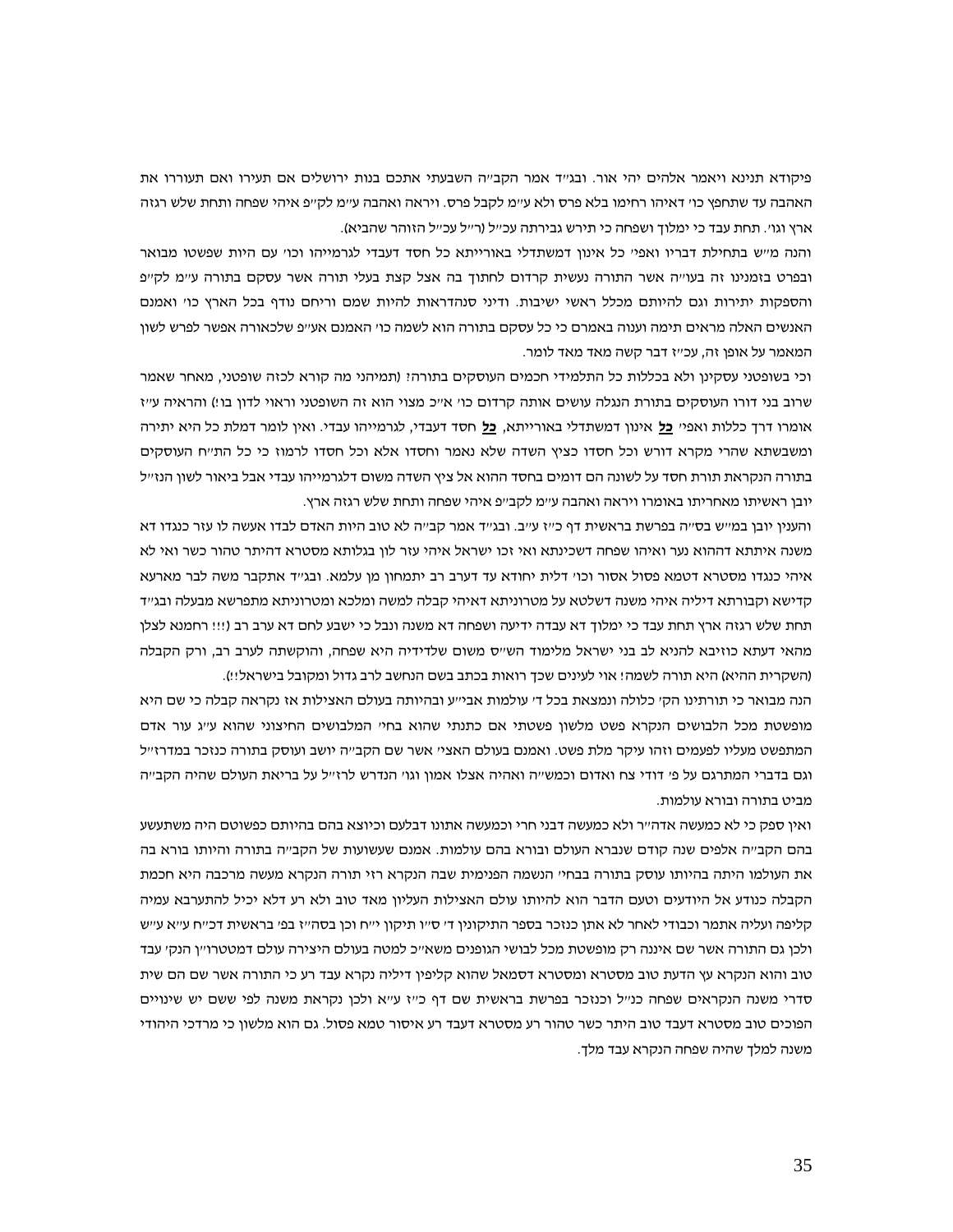גם נקרא מלשון שינה כנזכר בפרשת פינחס דף רמ"ד ע"ב קם זמנא תנינא ואמר מארי מתניתין נשמתין ורוחין ונפשין דילכון אתערו כען ואעברו שינתא מניכון דאיהו ודאי משנה אורח פשט דהאי עלמא ואנא לא אתערנא בכו אלא ברזין עילאין דעלמא דאתי דאתון בהון לא ינום ולא ישן.

וזה יובן במ"ש יותר למעלה שם ורבנן דמתניתין ואמוראי כל תלמודא דלהון על רזין דאורייתא סדרו ליה (ראה לקמן פרק ד' סי' קנ"ט מ"ש על זה) ונמצא כי המשנה והש"ס הם הנקרא גופי תורה. כו'

ונחזור עתה למאמרינו הראשון ולבאר מ"ש ואפי' כל אינון דעסקי באורייתא כל חסד דעבדי וכו' ואמר עוד שם כי המשנה היא שפחה משום דאיהי ע"מ לקבל פרס פי' כי הנה כל מדותיו יתברך הם מדה כנגד מדה ולכן **העוסקים בפשטיה הגופניים הטובים עליהם נאמר בשמאלה עושר וכבוד הוא הפרס הנתון להם בעה"ז** 

here he is very clearly saying that people who just deal in so-called "nigleh" they get their reward only in this world in the form of riches and honor since "nigleh" only deals in terms of this world

כי כן עסקם בתורה הוא בבחי' היותם בעה"ז בדיני איסור והיתר טומאה וטהרה וכו' והם כנגד העבד העובד את רבו שבודאי ע״מ לקבל פרס (!) וכל חסד דעבדי וכו׳ כעבדים ושפחות המשמשים את רבם ע״מ לקבל פרס. אמנם העוסקים ברזי התורה שהם בחי׳ התורה כפי מה שעוסקים בה בעה״ב עליהם נאמר אורך ימים בימינה לעולם שכולו ארוך. וכו׳. אין הנאה להקב"ה מכל מה שברא בעולמו רק בהיות בניו למטה עוסקים ברזי התורה להכיר גדולתו ויופיו ומעלתו כי בפשטי התורה ובספוריה ובדיניה ובמצותיה בהיותם כפשטם אין בהם שום היכר וידיעה לידע את בוראם יתברך אדרבה יש בהם מצות וחקים שאין הדעת סובלם. וכו .'

וא"כ היכן הוא הדר התורה ויופיה וגדולתה ועל כיוצא בזה נאמר אם צדקת מה תתן לו ואם חטאת מה תפעל בו כי השכר והעונש אשר עליהם הוא לך לבדך אמנם בסודות התורה ובעסק כוונת המצות ע"ז נאמר בהפך אם בטובה נאמר תנו עוז לאלהים ואם ברעה נאמר צור ילדך תשי ונאמר ויצאו וראו בפגרי האנשים הפושעים בי בי דיקא ולא לי בי ממש כביכול. וכו .'

ת"ח מה כתיב אם לא תדעי לך היפה בנשים אם אנת אתיא בלא ידיעה ולא אסתכלת בחכמה עד דלא אתית להכא ולא ידעת רזין דעלמא עילאה אעייג דאנת היפה בנשים במצות ובמעשים טובים לית אנת כדאי למעיל הכא צאי לך וכו׳. מצינו בר' אבהו אשר שופריה מעין שופריה דיעקב אע"ה כפי קשר נשמתו בו ואמרו בגמרא כי עליו נאמר זקן ונשוא פנים הוא הראש דא ר' אבהו שהיו נושאים פנים לדורו בעבורו בשמים **והיה אומר בשעת פטירתו ואני אמרתי לריק יגעתי לתהו** והבל כחי כליתי וכל בעל שכר יתמה מדברים אלה ולא יובנו זולתי במ"ש למעלה עניו הפרש עסק התורה בפשטיה שהם **תורת העוה"ז אשר היא הבל** לפני תורתו של משיח ותורת העוה"ב וז"ס לתהו והבל כחי כליתי וכו'

**כי שכר מצות ותורה הפשטיית היא בעוה"ז** " ובג ע הארץ. האמנם למיעל לעלמא עילאה אי אפשר עד שיעסוק האדם כפי יכלתו כפי אשר תשיג ידו בחכמת הזוהר ואי לא כדין מפקי ליה מכל תרעין דעלמא עילאה אע"ג דאיהי יפה במצות ורמעייכו

#### Yet Chazal say:

אלו דברים שאדם אוכל פרותיהן בעולם הזה והקרן קימת לו לעולם הבא. כבוד אב ואם. וגמילות חסדים. והבאת שלום<br>בין אדם לחברו ותלמוד תורה כנגד כולם

And when R' Eliezer, Rebbe of R'Akiva was about to pass from this world, what did he discuss with his students? says in Gemoro Sanhedrin: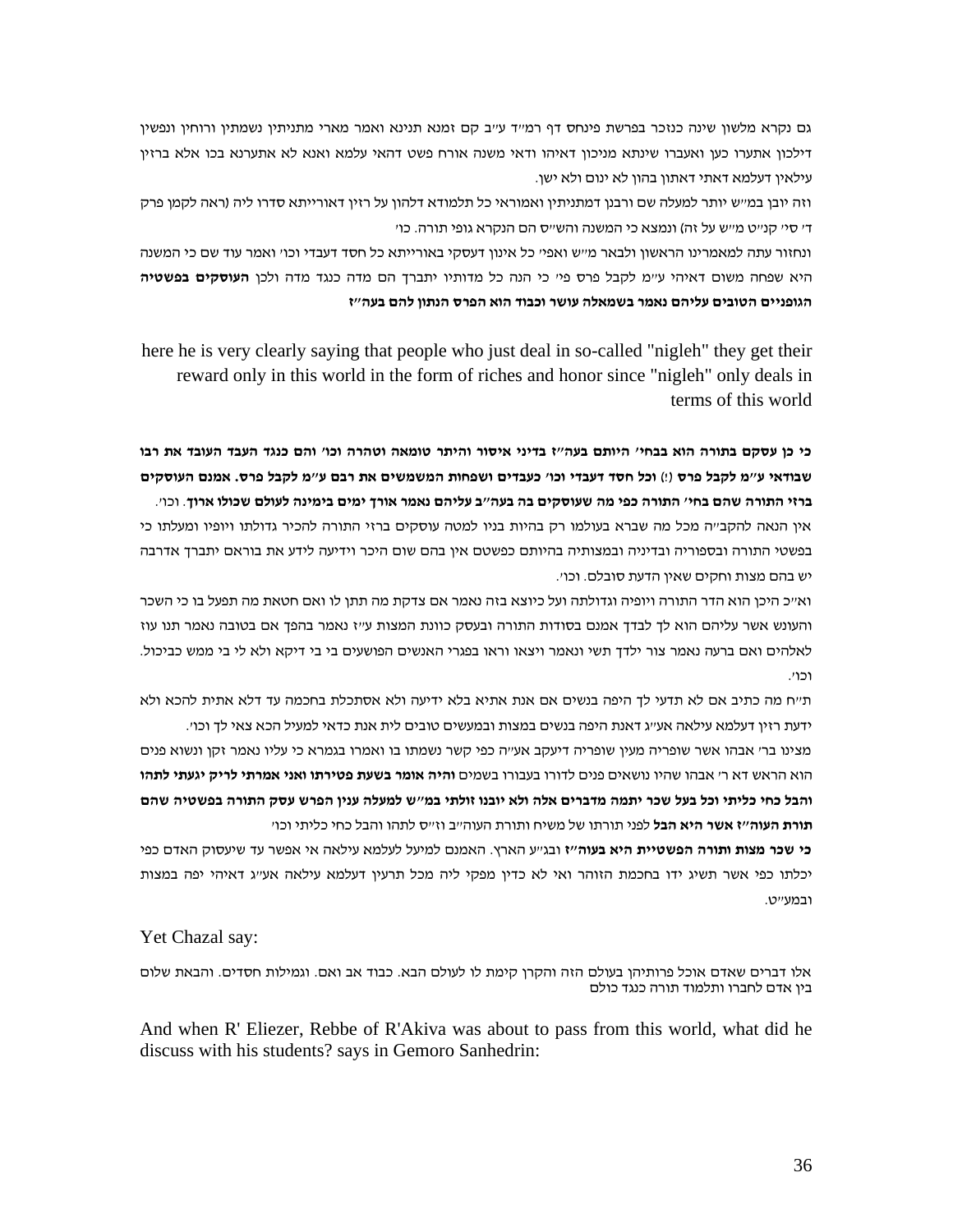<span id="page-36-0"></span>כשחלה רבי אליעזר נכנסו רבי עקיבא וחביריו לבקרו...נתקבצו כולן למקום אחד. אמרו לו: הכדור והאמוס והקמיע וצרור המרגליות ומשקולת קטנה מהו≀ אמר להן. הן טמאין וטהרתן במה שהן. מנעל שעל גבי האמוס מהו≀ <sup>-</sup> אמר להן. הוא<br>טהור. ויצאה נשמתו בטהרה

-he spent his last moments discussing which Kelim are mekabel tumah and not these so !סודות called

And anyway, so we need to prove the claim of personages of dubious reliability that Talmud Torah of the Torah that all of Klal Yisroel hold in their hands - the Chumash Mishna and Gemoro - does not give us heavenly merit when we study it, When our Mesorah is that it does, as too imply all of Chazal?

#### *4.5 History of The Mitpachas*

The mitpachas never made it too big. The Chasam Sofer, it seems, liked it and held of it, and it also seems from a slightly cryptic Teshuva וישע חתיש agreed with it.

R Eliezer Fleckeles, prime Talmid of the Noda biyehuda, inheritor of his Prague seat, and author of Shut Tshuva me Ahava also mentions the Mitpachas, and declares his own ועלה אחד מתלמוד בבלי קדוש יותר מכל ספר הזוהר - 26 spinion in that sefer siman  $26$  - עלה אחד מתלמוד בבלי קדוש יותר מכל ספר Talmud is holier than the entire Zohar!

This remarkable Gaon also succeeded in having all kabolla literature banned form the the Czech lands by King Joseph the Second (ruled 1780-1790) and later by Francis the Second (ruled 1792-1835) and this is what he writes:

באו ונחזיק טובה וחינות לשני מלכים גדולים אדירים אדוננו המשובח המנוח הקיסר יאזעף השני ואדוננו המהולל הקיסר פראנץ השני אשר צפו והביטו בחכמתם הנפלאה, רבות רעות ושבושי דעות תסתעפנה מחלומות והבלים המקובלים, והמה לנזקי בני האדם נזקי הגופות ונזקי הנפשות, ופקדו באזהרה גדולה שלא להביא ספרי קבלה בכל מדינות מלכותם הפקודה<br>הראשונה העכסט האף דעקרעט פאם ב׳ נאוועמבר 1785 למספרם והשני פאם ז׳ יוני 1794.

In effect, even about all kabola he is absolutely right. Even if we don't accept the Ran's statement that Ramban too readily believed that kabola was true, nevertheless, by all accounts - mekubalim, non-mekubalim - we have no massores extant today of the Ramban's kabola.

When the Ari made the statement that after the Ramban, transmission of kabbola ceased, it was never challenged by any mekubal who laid claim to a Mesora leading up to the Ramban. All kabbola we have today is entirely based upon the Zohar and Ari. Therefore any kabalsitic concept circulant today, I personally feel has absolutely no relation to us, whether in thought or practice.

And when he says that kabollas propogation caused Gufani - physical harm besides Nafshi - emotional harm, history would seem to suggest a fearful statistic - the record of famous rabbis who expended great efforts in spreading the kabalistic word and were cut down by Hashem in one way or another - whether it was the Ari who died at 34 or shabtai tzvi who became a mumar, or the Magen avrohom, who incorporated much of the Ari's practices into popular halocho, and died aged 46, or the Ramchal who was chased out of Europe and died before he was 40, or, in our day, Rav A, Rav K and Rav P who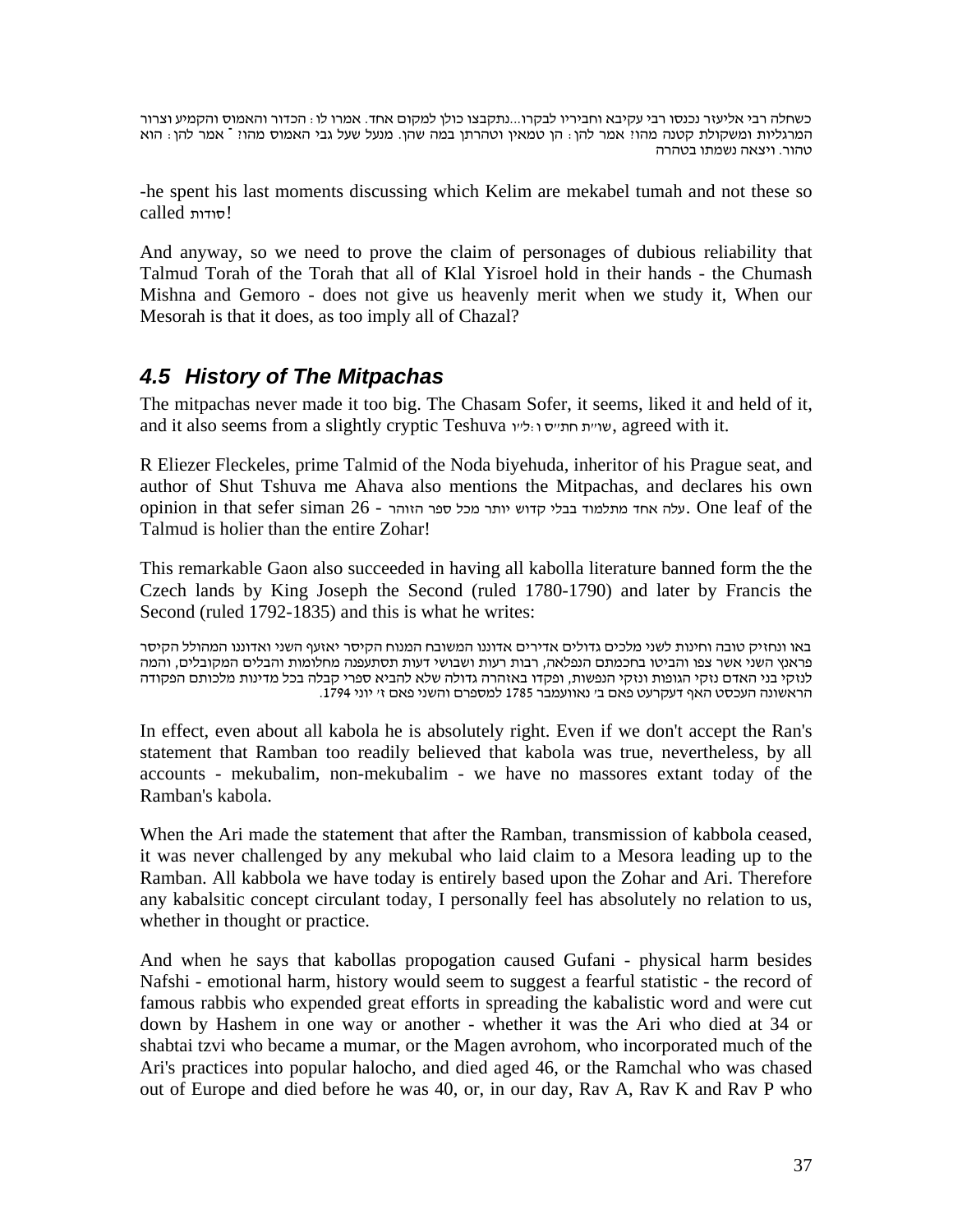<span id="page-37-0"></span>propagated a lot of Zohar and kabolla publicly on a large scale and who all died in the prime of their life.

But (as pointed out to me by Rav S) more than anything are noteworthy the communities that adopted kabalistic practices at large and reared generations of Amay ho'oretz.

In the last century the existence of the Mitpachas Seforim was generally just swept under the carpet. **There is a currently a pan-chareidi ban on its re-publication.**

## *4.6 Other Anti Zohar Works*

Everything that came after it both pro and anti zohar pales in comparison.

R' Yitzchok Isaac Chever's work - Mogayn veTzina is a very passionate work defending Kabolah against R' Yehuda Arye DeModina's Ari Nohem, with arguments mainly resting on the greatness of the Ramban, and in my opinion lacking the distinction between kabola and Razay torah that I made earlier. It addresses none of the hard-core criticism directed against the Zohar.

The Radal's defence of the Zohar - Kadmus Hazohar, also deals with very peripheral issues - he reflects on whether the argument that Moshe DeLeon wrote the Zohar is a convincing one, and if there are traces of literature similar to the Zohar style in earlier sources.

Even the damning anti-Zohar book Milchamos Hashem of Rabbi Yihye Gafah - Av beis din Saana, Yemen, at the end of the last century who claimed the zohar was a pagan work - I find is missing the critical evidence to sustain his thesis, since the anthropomorphisms of God's attributes, which he claims were really intended to be considered as indepndant deities, have already been explained by the Ramban al Hatorah and the Ephodi in his anti-Christian polemic "הגוים כלימת "in a way which I find ceratinly pulls the rug from under Rav Gafah's thesis. It is very clear from his writing that he could not possibly have seen this, since he defends classical kabola and sets it apart from Zoharic kabola, whereas in fact Zoharic kabolla is an elaboration on and derivation from classic kabolla and clear roots for it are present in the writings of the Ramban.

And Gershom Scholem's works, although vastly expanded on the Mitpachas, nevertheless the originality rights are certainly the Yaavetz's. Him not being a religious figure also served to undermine the value of his research.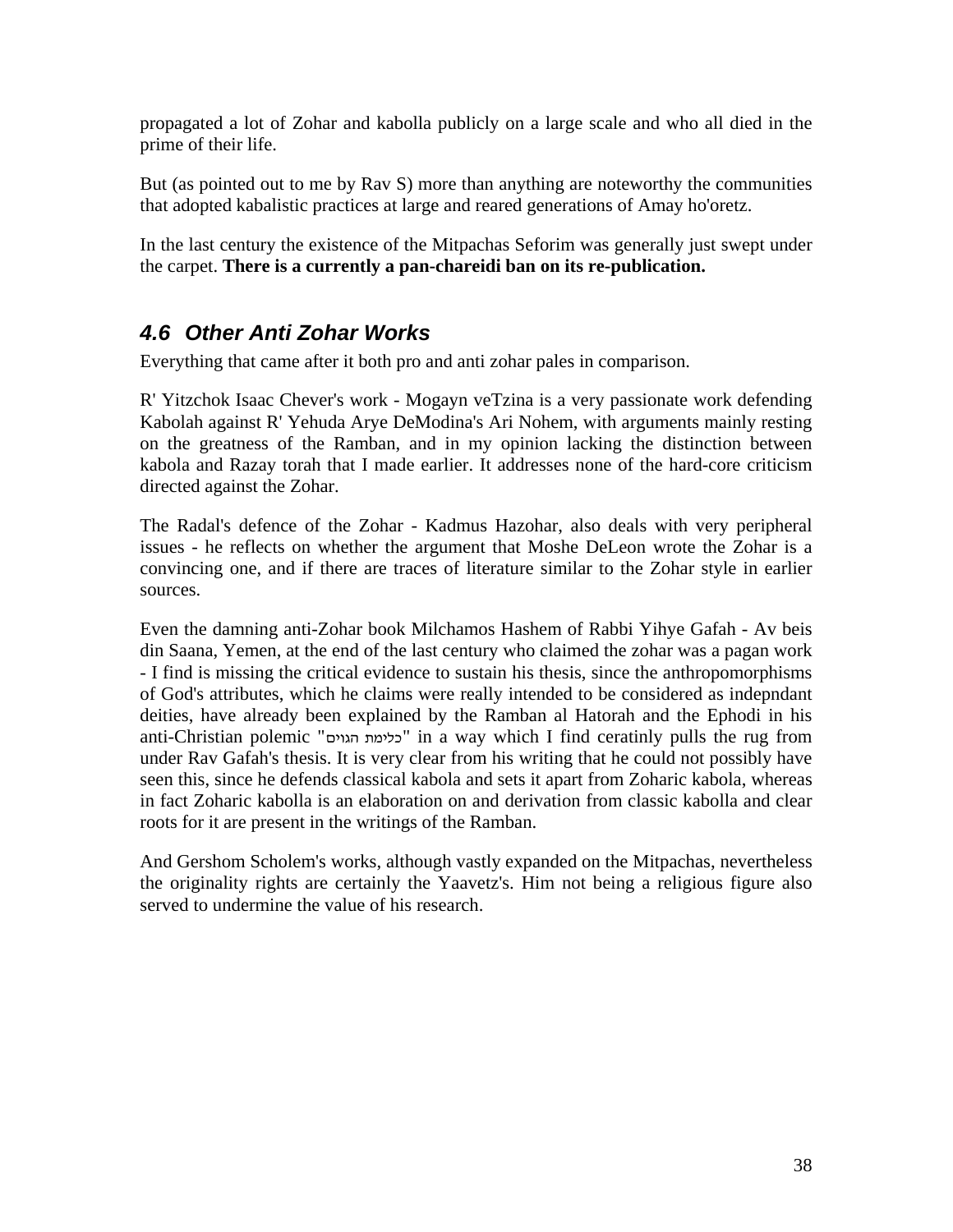## <span id="page-38-0"></span>**5 Conclusion**

#### *5.1 Contemporary Gedolim's Opinions*

I went around some talmiday chachomim with my conclusions, and got mixed responses.

#### **5.1.1 Rav M**

First I approached Rav M with a few simple arguments. He told me you can say everything that looks late in the Zohar can be said to have been known earlier by Ruach Hakodesh. Today I realize why this answer is so unconvincing. Firstly it ignores the more serious facets of the critique - namely the errors in the Zohar. Secondly it is clearly disproven from the Spanish words and the unique quotes from the Rishonim's books.

#### **5.1.2 Rav A**

I approached Rav A with some of the questions on the Zohar, and he responded to me - "and what about nikud? Nikud is also mentioned in the Zohar despite the fact that it from Geonic times!" he said. I later found this comment in the Mitpachas Seforim. I would just add that not only is nikud mentioned, but only the Tiberian Nikkud - the norm in Europe of the middle ages - is mentioned and not the Yerushalmi nikud or the Babylonian one which was used then in the Middle East, and is still used by Yemenites today. Also the Taamay Hamikrah - the trop - are referred to in the Zohar - only by their Sefardi Names. Rav A told me a remarkable piece of testimony: "My rebbe (this is how he generally refers to Rav E) accepted the possibility that the Zohar was written sometime in the 13th century."

#### **5.1.3 Rav K**

I then went to R' K. I told him my arguments, and also Rav A's testimony. He told me that he didn't believe Rav A's testimony, and also, since the Rabim (majority religious population) accepted it we too must believe it just like we accepted the Talmud. I countered that's it Mezuyaf Mitocho (it is inherently noticeable that's its fabricated). He asked me if I want my wine to be Yain Nesech! I would have countered that the Rabim also accepted Shabtai Tzvi and the fake Yerushalmi Kodoshim - what right did Klal Yisroel have to change their minds and decide months and years later that these two were fake, once they had already been accepted? Well, he cut me short before I could open my mouth he gave me a brocha that I should stop be Osek in Chakiros in all these things and I should just sit and learn.

#### **5.1.4 Rav G**

Rav G told me that he was still unsure as to the origin and status of the Zohar, but told me it was my absolute right to draw any conclusions I saw fit regarding both the Zohar and the Ari.